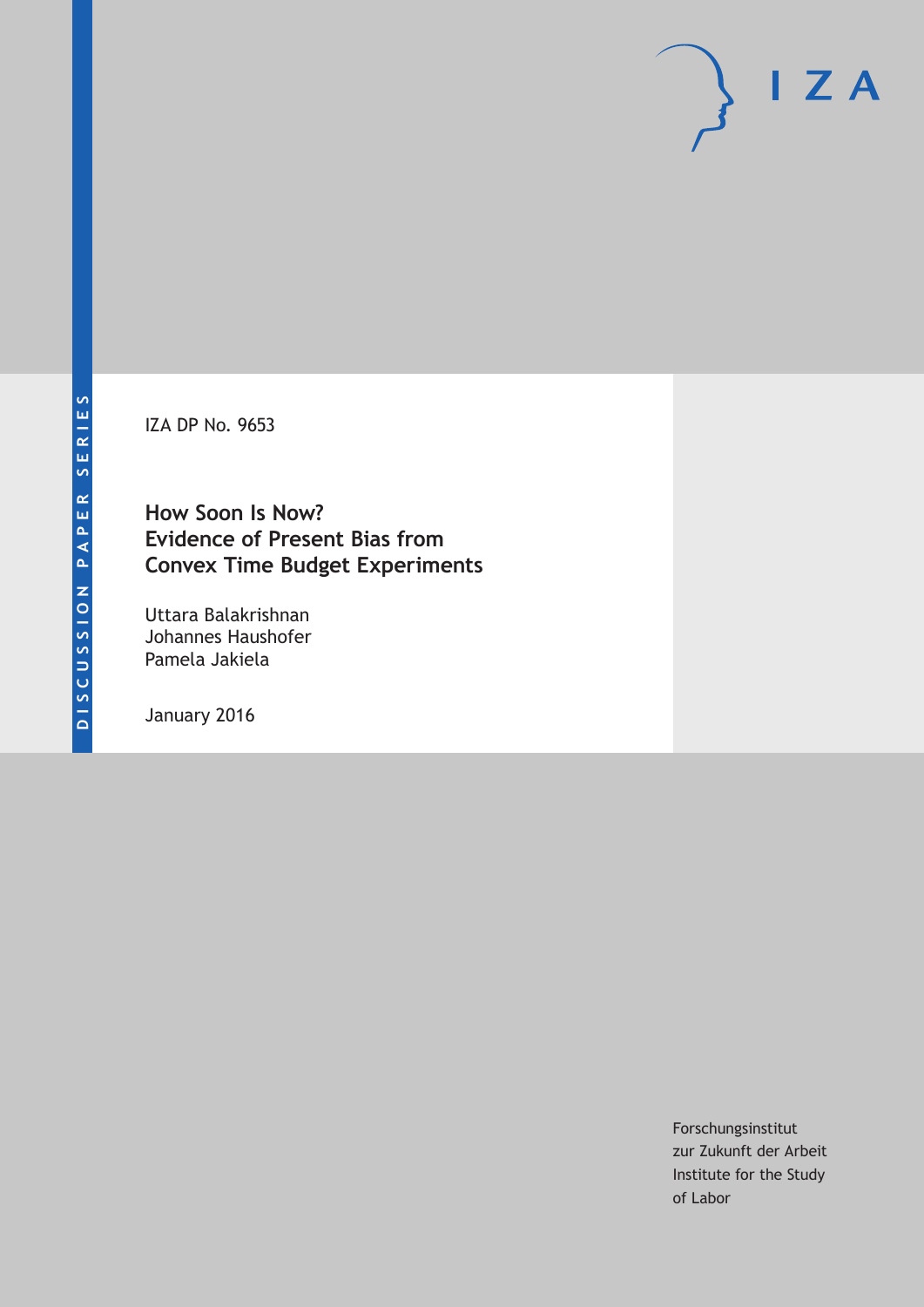# **How Soon Is Now? Evidence of Present Bias from Convex Time Budget Experiments**

# **Uttara Balakrishnan**

*University of Maryland* 

# **Johannes Haushofer**

*Princeton University and Busara Center for Behavioral Economics* 

# **Pamela Jakiela**

*University of Maryland and IZA*

# Discussion Paper No. 9653 January 2016

IZA

P.O. Box 7240 53072 Bonn Germany

Phone: +49-228-3894-0 Fax: +49-228-3894-180 E-mail: iza@iza.org

Any opinions expressed here are those of the author(s) and not those of IZA. Research published in this series may include views on policy, but the institute itself takes no institutional policy positions. The IZA research network is committed to the IZA Guiding Principles of Research Integrity.

The Institute for the Study of Labor (IZA) in Bonn is a local and virtual international research center and a place of communication between science, politics and business. IZA is an independent nonprofit organization supported by Deutsche Post Foundation. The center is associated with the University of Bonn and offers a stimulating research environment through its international network, workshops and conferences, data service, project support, research visits and doctoral program. IZA engages in (i) original and internationally competitive research in all fields of labor economics, (ii) development of policy concepts, and (iii) dissemination of research results and concepts to the interested public.

IZA Discussion Papers often represent preliminary work and are circulated to encourage discussion. Citation of such a paper should account for its provisional character. A revised version may be available directly from the author.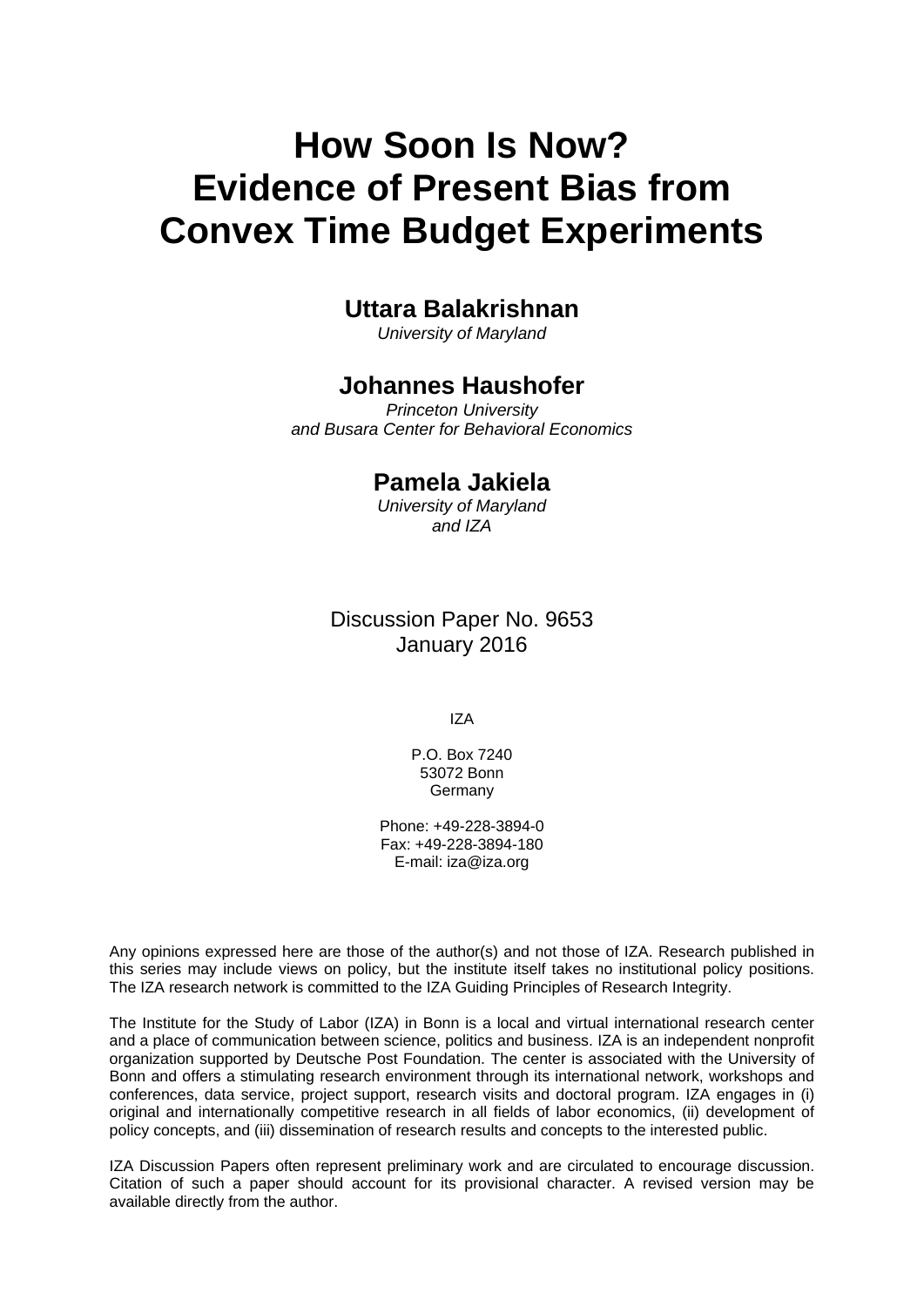IZA Discussion Paper No. 9653 January 2016

# **ABSTRACT**

# **How Soon Is Now? Evidence of Present Bias from Convex Time Budget Experiments\***

Empirically observed intertemporal choices about money have long been thought to exhibit present bias, i.e. higher short-term compared to long-term discount rates. Recently, this view has been called into question on both empirical and theoretical grounds, and a spate of recent findings suggest that present bias for money is minimal or non-existent when one allows for curvature in the utility function and transaction costs are tightly controlled. However, an alternative interpretation of many of these findings is that, in the interest of equalizing transaction costs across earlier and later payments, small delays were introduced between the time of the experiment and the soonest payment. We conduct a laboratory experiment in Kenya in which we elicit time and risk preference parameters from 291 participants, using convex time budgets and tightly controlling for transaction costs. We make the soonest payments truly immediate, using the Kenyan mobile money system M-Pesa to make real-time transfers to subjects' phones. We find strong evidence of present bias, with estimates of the present bias parameter ranging from 0.901 to 0.937. This result suggests that present bias for money does in fact exist, but only for truly immediate payments.

JEL Classification: C91, D90, O12

Keywords: discount rate, present bias, experiment, mobile money

Corresponding author:

 $\overline{a}$ 

Pamela Jakiela Department of Agricultural and Resource Economics University of Maryland 2200 Symons Hall, College Park, MD 20742 USA E-mail: pjakiela@umd.edu

<sup>\*</sup> We are grateful to Chaning Jang, James Vancel, and the staff of the Busara Center for Behavioral Economics for excellent research assistance, and to Pascaline Dupas, Ray Fisman, Jess Goldberg, Shachar Kariv, Maggie McConnell, Owen Ozier, Charlie Sprenger, and to numerous conference and seminar participants for helpful comments. This research was supported by Cogito Foundation Grant R-116/10 and NIH Grant R01AG039297 to Johannes Haushofer.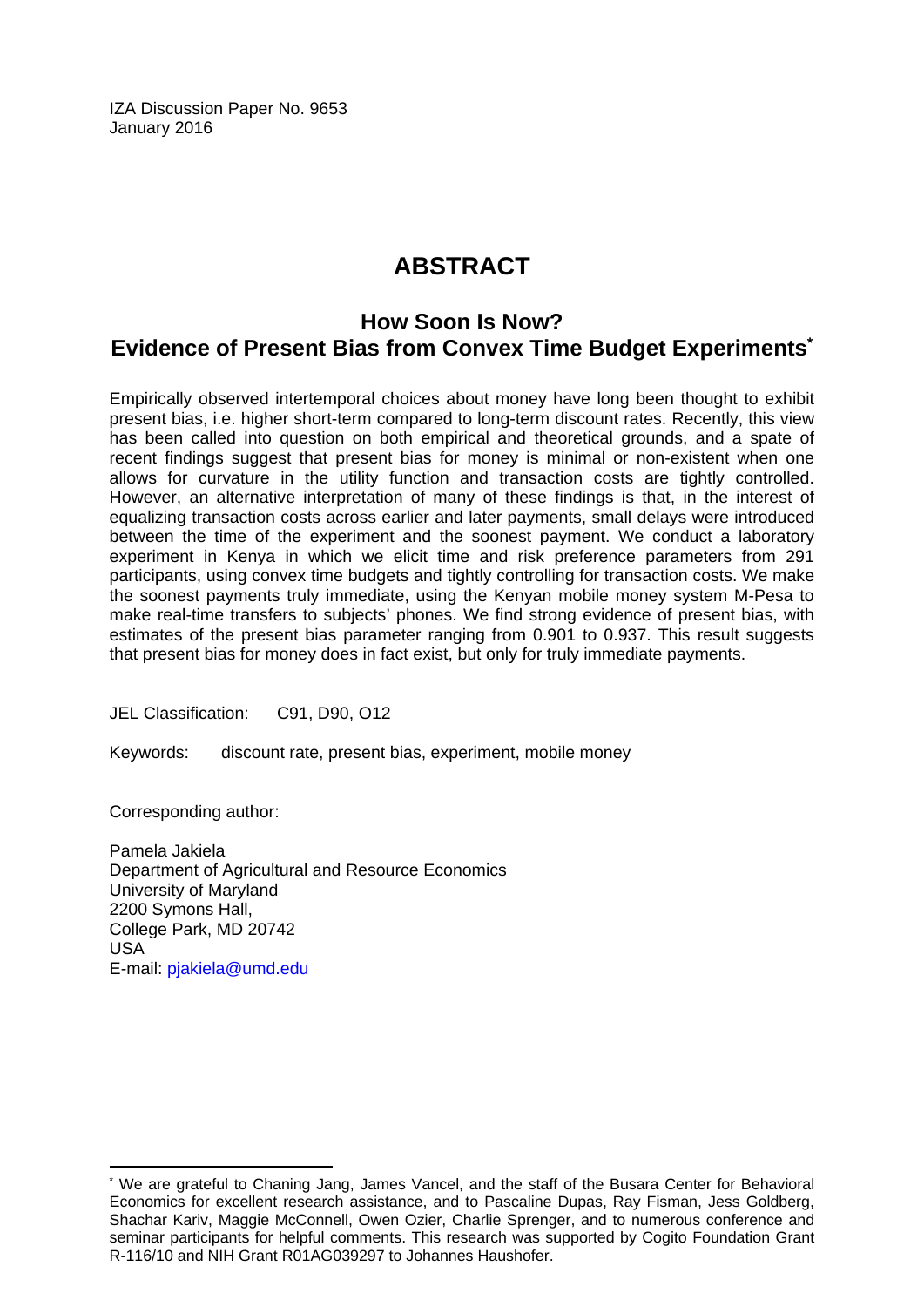### 1 Introduction

How people trade off immediate and delayed consumption is a question of fundamental importance in economics (von Böhm-Bawerk 1890, Fisher 1930). The canonical economic model of time preferences is the discounted utility model, first proposed by Samuelson (1937); in it, all future payments are discounted by a constant factor each period, leading to exponential discounting.<sup>[1](#page-3-0)</sup> In the second half of the 20<sup>th</sup> century, the discounted utility model was called into question by the finding that empirically observed discounting behavior, both in animals and humans, did not correspond to the predictions of exponential discounting; in particular, short-term discount rates were found to be higher than long-term discount rates (Ainslie 1975, Thaler 1991). These findings led to the development of alternative models of intertemporal tradeoffs in which agents are present-biased in the sense that they overweight immediate payoffs relative to those that occur in the future.<sup>[2](#page-3-1)</sup> In economics, the most widely used example is the quasi-hyperbolic model, first proposed by Phelps and Pollak (1968) and adapted to the case of time preferences by Laibson (1997) and O'Donoghue and Rabin (1999).<sup>[3](#page-3-2)</sup> The quasi-hyperbolic model has since been used to explain empirical phenomena ranging from retirement saving (Laibson, Repetto, Tobacman, Hall, Gale, and Akerlof 1998) to gym attendance (Acland and Levy 2015, DellaVigna and Malmendier 2006). Present bias is important in a range of policy settings because it predicts preference reversals: agents who exhibit present bias will make consumption and savings plans that they fail to carry out; more generally, present-biased agents tend to invest less than they intend to in goods that yield long-run benefits (e.g. education and exercise), and to consume more than they intend to when goods are associated with future costs (e.g. unhealthy foods).

In recent years, just as present bias has begun receiving widespread attention from policymakers (cf. World Bank 2015), many scholars have come to question the experimental evidence documenting violations of the discounted utility model. On the one hand, as many have pointed out, it is not clear that we should observe present bias in decisions about money — even if humans are present-biased. Utility is defined over consumption, so if subjects are able to borrow and save, intertemporal tradeoffs over dated money payoffs should depend on market interest rates, not individual preferences (Coller and Williams 1999, Augenblick, Niederle, and Sprenger 2015, Dean and Sautmann 2014). Experimental economists, in contrast, have long argued that experimental subjects "narrowly bracket" their decisions in the lab, viewing dated monetary payoffs as though they were a consumption plan, and numerous experimental studies have supported this view (Rabin and Weizsacker 2009). However, recent evidence has called narrow bracketing assumption into

<span id="page-3-0"></span><sup>&</sup>lt;sup>1</sup>In other words, consumption that occurs t periods in the future is discounted by a factor  $\delta^t$ , where  $\delta \leq 1$  and does not vary over time. See Frederick, Loewenstein, and O'Donoghue (2002) for an overview of the development of discounted utility model and its use in economics.

<span id="page-3-1"></span><sup>&</sup>lt;sup>2</sup>In the discounted utility model, agents care more about immediate payoffs than about payoffs that occur k days in the future, but only as much as they care more about payoffs at time t than payoffs at time  $t + k$ .

<span id="page-3-2"></span><sup>3</sup>Within psychology, the most widely used model of present bias is the modified hyperbola (Kirby 1997). In that model, utility takes the form:  $U(c_t) = \frac{1}{1+kt}u(c_t)$ .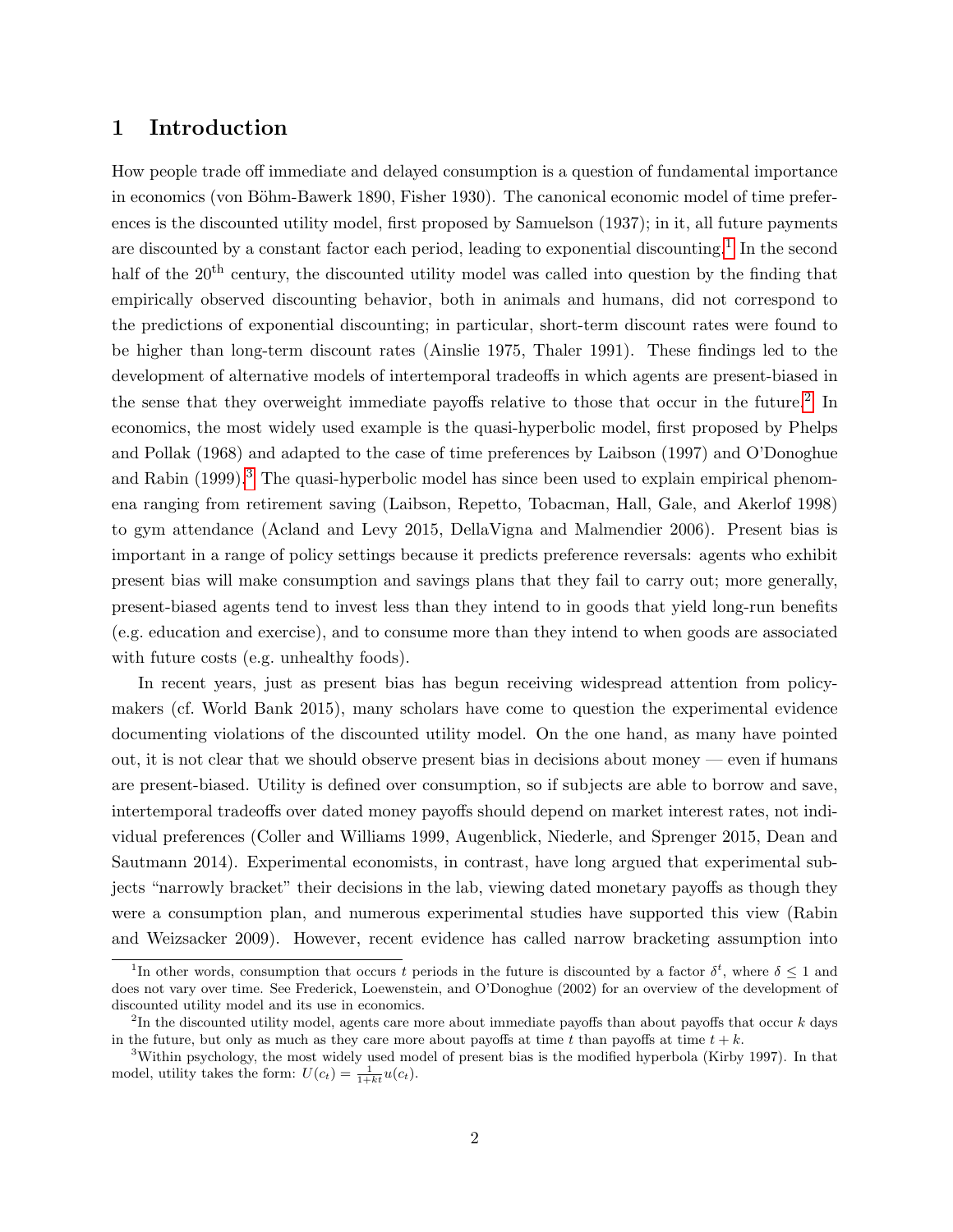question. For example, Augenblick, Niederle, and Sprenger (2015) find evidence of present bias in effort tasks, but no sign of present bias in decisions about money. Dean and Sautmann (2014) find that intertemporal tradeoffs in their lab-in-the-field experiment are associated with both expenditure shocks and savings, suggesting that narrow bracketing fails in their data. These results have sparked a lively debate, with some scholars arguing that choices in time preference experiments are driven primarily by liquidity constraints and interest rates outside the lab (Dean and Sautmann 2014, Epper 2015, Carvalho, Meier, and Wang forthcoming), while others maintain that there is little evidence that agents integrate moderately-sized monetary payoffs into their optimal lifetime consumption plan through smoothing and arbitrage (Halevy 2014, Halevy 2015).

Paralleling this rising chorus of theoretical objections, there is mounting concern that standard experimental designs used to measure time preferences may be confounded. For example, Frederick, Loewenstein, and O'Donoghue (2002) point out that most experimental studies documenting present bias among humans ask subjects to choose between smaller, immediate cash payoffs which are typically given out at the end of the experimental session — and larger, delayed payoffs. If subjects are not sure that they will actually receive the later payments, or if collecting delayed payments involves larger transaction costs (because, for example, subjects would need to return to the lab to pick up a check), they may appear present-biased when in fact they are not. Another concern is that many experiments assume that utility is linear in money; such an assumption will lead to over-estimates of the degree of present bias if subjects are risk averse — because the utility difference between larger future payments and smaller immediate payments is not as large as the dollar difference between the payoff amounts (Andersen, Harrison, Lau, and Rutström 2008).

In an attempt to address many of these methodological issues, Andreoni and Sprenger (2012) introduce a novel experimental design — the convex time budget (CTB) experiment. In a CTB experiment, a subject divides an endowment between two time periods subject to a budget constraint and an interest rate that makes the delayed payout date relatively attractive. Because subjects are not restricted to the endpoints of the budget line, this method allows for separate estimation of the time preference parameters and the curvature of the utility function (given sufficient data). Under the right conditions, CTB experiments also allow for explicit tests of the hypothesis that subjects are arbitraging between lab and non-lab savings technologies (as we would expect if they were integrating experimental payments into an optimal forward-looking consumption plan). Andreoni and Sprenger (2012) conduct CTB experiments in a university lab setting that allows them to take a number of steps to equalize transaction costs and uncertainty across time periods. Importantly, they make same-day payments using the same technology as delayed payments (checks in campus mailboxes). After introducing such protocols, they find no evidence of present bias among university undergraduates, casting further doubt on the existence of present bias over money payments.

One concern with many studies focused on equalizing transaction costs across immediate delayed payments is that the steps taken to to do so also introduce a small front-end delay. For example, as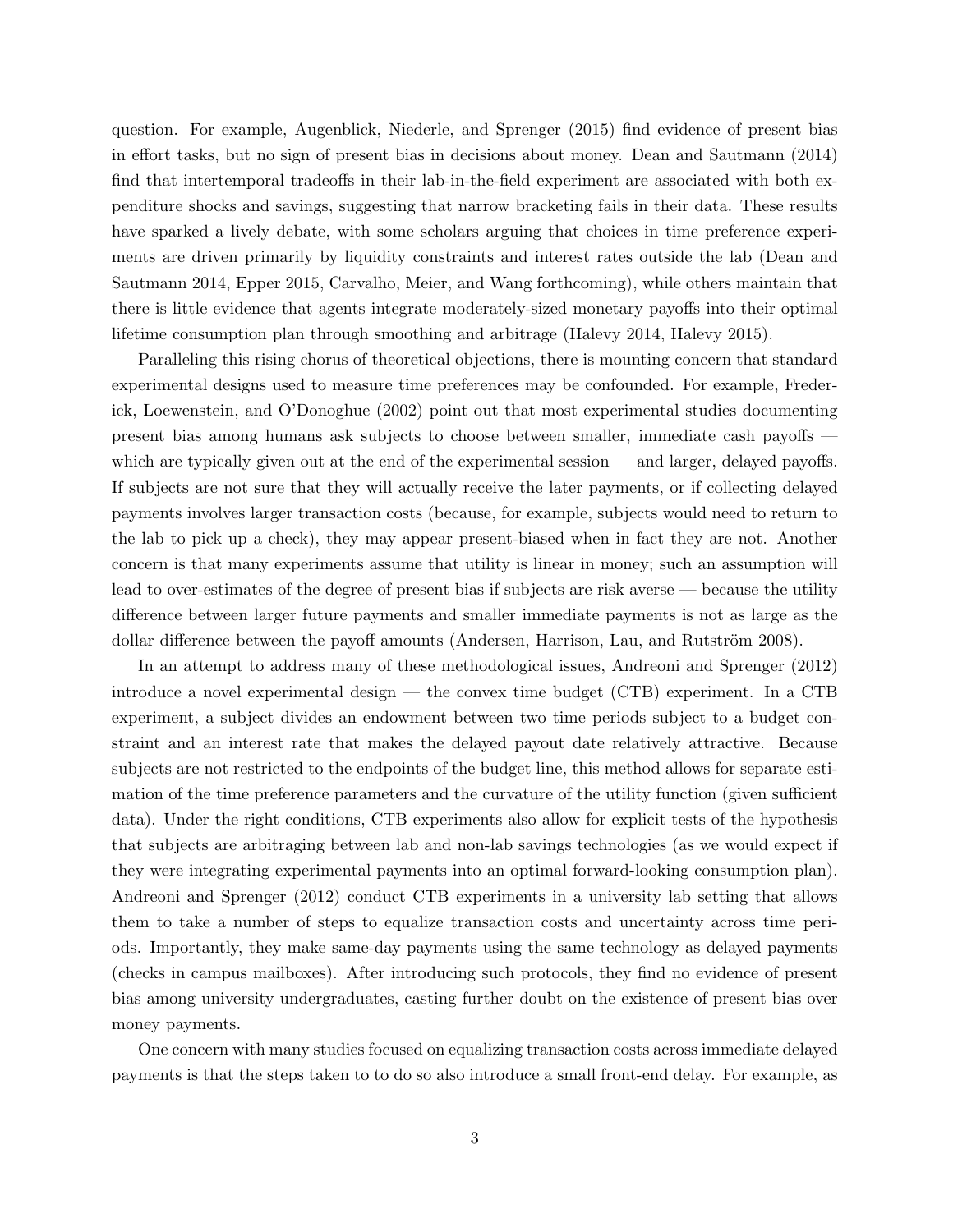discussed above, Andreoni and Sprenger (2012) make "immediate" payments by placing a personal check in each subject's mailbox before the close of the business day.[4](#page-5-0) Thus, "immediate" payments may not always be accessible immediately. If subjects do, in fact, have preferences consistent with the quasi-hyperbolic model, it is possible that they may view such almost-immediate payments as "later" rather than "now" — in which case, some of the recent failures to reject the discounted utility model may be attributable to the use of under-powered experimental tests.

We report the results of a series of convex time budget experiments that we conducted at the Busara Center for Behavioral Economics in Nairobi, Kenya. We make two important methodological departures from previous CTB studies such as Andreoni and Sprenger (2012) and Giné, Goldberg, Silverman, and Yang (2012). First, and most importantly, we make the soonest available payment truly immediate by capitalizing on Kenya's mobile money payment system, M-Pesa, which makes it possible to send payments to participants in real-time. Specifically, same-day payouts were delivered to participants through their phones before they left the experimental session. M-Pesa payments are widely accepted throughout Kenya, and could be converted to cash by walking into a shop across the street from the experimental lab. Thus, we are able to equalize transaction costs and uncertainty by delivering both immediate and delayed payments through M-Pesa — while making "now" more immediately accessible than in previous CTB experiments.<sup>[5](#page-5-1)</sup>

Our second methodological innovation is the development of a user-friendly touchscreen computer interface that allows us to collect a large data set of 48 CTB and 24 multiple price list decisions from every subject — while working in a population that is substantially less affluent, educated, and elite than standard subject pools of students at top universities in the U.S. and Europe. This allows us to estimate preference parameters at the individual level (including the curvature of the utility function, eliminating one of the confounds discussed above), and to explore the association between liquidity constraints and estimated preference parameters — in a population of economically-independent adults characterized by substantial heterogeneity in terms of socioeconomic status and involvement in the credit market. Moreover, the stakes in our experiment were large in terms of purchasing power: the median total payout was more than four times the median level of daily expenditure. Thus, subjects had every incentive to think carefully about their decisions, and our design provides a powerful test of the extent of arbitrage between lab and non-lab savings vehicles.

We report four main results. First, and most importantly, our results suggest a substantial degree of present bias over money. Our preferred empirical specifications suggest that delayed payoffs are discounted by between 6.3 and 9.9 percent relative to immediate payoffs (i.e. estimated  $\beta$  parameters range from 0.901 to 0.937 in specifications that control for background consumption).

<span id="page-5-0"></span><sup>&</sup>lt;sup>4</sup>Other studies in a similar vein involve even greater delays. For example, in Giné, Goldberg, Silverman, and Yang (2012), the soonest payments occur one day after decisions are made.

<span id="page-5-1"></span><sup>&</sup>lt;sup>5</sup>As discussed below, all subjects in our experiment had received payments from the Busara Center in the past, and the overwhelming majority reported an extremely high degree of confidence that all payments would arrive on schedule.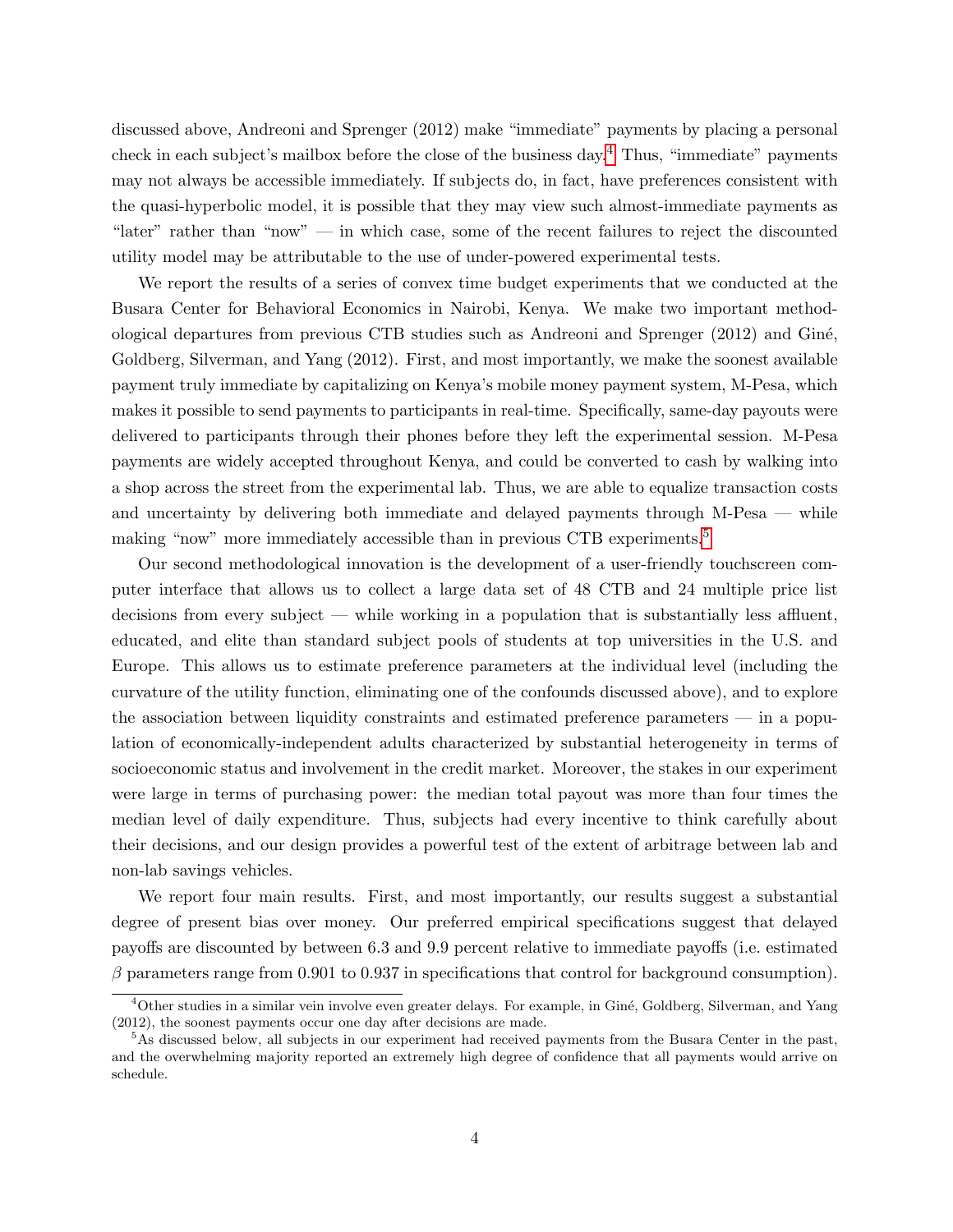Our design allows us to control for risk aversion and individual-level variation in background consumption (proxied by average daily expenditures), both of which are empirically important ignoring either factor could bias one's estimate of the level of present bias. When we estimate parameters at the individual level, we find that just over 60 percent of our subjects have estimated  $\beta_i$  parameters below 1. This is consistent with our pooled estimates in that it suggests that present bias is common, but highlights the importance of individual heterogeneity in preferences. We find that the overwhelming majority of subjects who display a statistically significant degree of (present or future) bias at the individual level are present-biased; only a handful display a significant level of future bias.

Our second finding is that individual time preference parameters are not significantly related to measures of liquidity constraints, suggesting that such constraints are not a plausible alternative account of our findings. Neither having a job nor having a substantial amount saved (in a bank savings account) predicts the degree of patience or present-bias. Moreover, subjects do not display any tendency to shift experimental payouts toward days when they anticipate having limited cashon-hand. Thus, it is highly unlikely that we are falsely ascribing to present bias patterns of behavior that are actually driven by liquidity constraints.

Third, we find that subjects who are not liquidity-constrained do not engage in the sorts of arbitrage we would expect if they were integrating their experimental payments into an optimal forward-looking consumption and savings plan. The overwhelming majority of subjects who hold liquid savings choose interior allocations in CTB decision problems which offer gross interest rates over 100 percent — well above those available through the credit market. Thus, they do not fully exploit the investment opportunities offered by the experiment, even though doing so would increase the net present value of their income (and therefore consumption) stream.

Fourth, we show that time preference parameters estimated using data from our CTB task are strongly and significantly correlated with analogous parameters estimated using data from a multiple price list task (without controlling for risk aversion). This finding contrasts with the results reported in Andreoni and Sprenger (2012), though our implementation of our CTB and MPL tasks was much more similar in terms of the visual display and computer interface.<sup>[6](#page-6-0)</sup> In our view, this finding helps to confirm the validity of the MPL design, though the CTB task generates a much richer data set and provides substantially more precise parameter estimates.

Taken together, our results demonstrate that present bias over money is not simply an artifact of experimental design flaws in previous studies; we find strong evidence of present bias in an experiment that controls for risk aversion, using protocols that equalize transaction costs and payment modalities across all possible payout dates. Moreover, our study provides clear evidence that subjects — specifically, a diverse sample of adults in a lower middle-income country — are not arbitraging between lab and outside savings vehicles; we also find no evidence that choices in

<span id="page-6-0"></span><sup>&</sup>lt;sup>6</sup>Andreoni and Sprenger (2012) use a purpose-built computer interface to conduct their CTB experiments, but collect MPL data using a standard pencil-and-paper questionnaire. As discussed below, our CTB and MPL computer interfaces are extremely similar.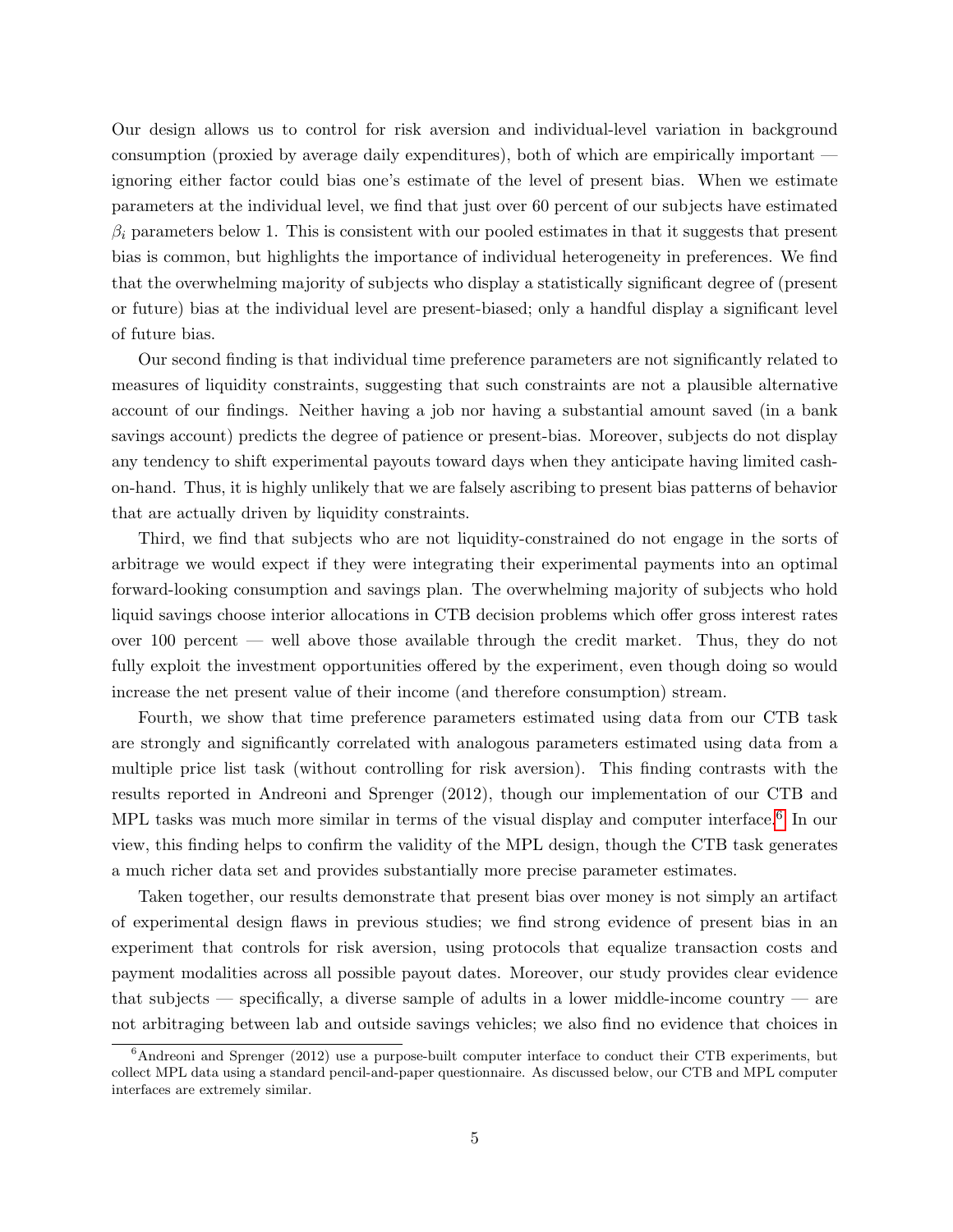our experiment are driven by liquidity constraints. Taken together, the results support the view that individual choices in time preference experiments are driven by time preferences, not market interest rates.

The remainder of the paper is structured as follows. Section [2](#page-7-0) describes the design and implementation of the study. Section [3](#page-11-0) presents our theoretical framework and derives testable predictions. Section [4](#page-12-0) presents our experimental main results. Section [5](#page-18-0) discusses the relationship and other recent time preference experiments, and presents additional analysis designed to test for both arbitrage (between lab and non-lab savings technologies) and narrow bracketing of experimental payments. Section [6](#page-24-0) concludes.

### <span id="page-7-0"></span>2 Experimental Design and Procedures

#### 2.1 Experimental Design

We employ the convex time budget (CTB) design first utilized by Andreoni and Sprenger (2012). In a CTB experiment, each subject divides a budget across two payoff dates subject to the presentvalued budget constraint:

$$
c_t + \frac{c_{t+k}}{(1+r)} = m.
$$
\n<sup>(1)</sup>

In this framework,  $t$  denotes the front-end delay, the number of days between the experiment and the earlier payoff date; and k denotes the delay between the earlier and later payoff dates. The CTB design has a number of advantages over more traditional discrete choice approaches to eliciting time preferences. First, choices from continuous budget sets contain more information than discrete (typically binary) choices — in each decision, a utility-maximizing subject reveals her most preferred allocation relative to a continuum of alternatives, not just a single less-preferred option. This additional information allows us to estimate both risk and time preferences parameters using data from a single experiment.<sup>[7](#page-7-1)</sup> Finally, CTB experiments can provide evidence that intertemporal tradeoffs in the lab are not driven by market interest rates and individual liquidity constraints (as opposed to time preferences) — if subjects who are not liquidity-constrained choose interior allocations when the interest rates offered through the experiment exceed those that would be available outside the experiment.[8](#page-7-2)

Subjects in our experiment faced a total of 48 CTB decision problems, each of which was presented using a user-friendly touchscreen computer interface.[9](#page-7-3) This design generates an extremely

<span id="page-7-1"></span><sup>&</sup>lt;sup>7</sup>As Andersen, Harrison, Lau, and Rutström (2008) point out, risk averse subjects will appear more impatient than they actually are if one ignores the issue of diminishing marginal utility when estimating discount rates.

<span id="page-7-2"></span><sup>&</sup>lt;sup>8</sup>In other words, if subjects with access to credit markets were treating opportunities to save in the lab as part of a broader financial portfolio, they should fully exploit the above-market interest rates offered through the experiment (unless they are liquidity-constrained). See Coller and Williams (1999) for an early discussion of the issue. Meier and Sprenger (2010) find little evidence that experimentally-measured discount rates are predicted by liquidity constraints outside of the lab.

<span id="page-7-3"></span><sup>9</sup>The experimental interface was programmed using z-tree (Fischbacher 2007). Complete instructions and screenshots of the computer interface are included in the Online Appendix.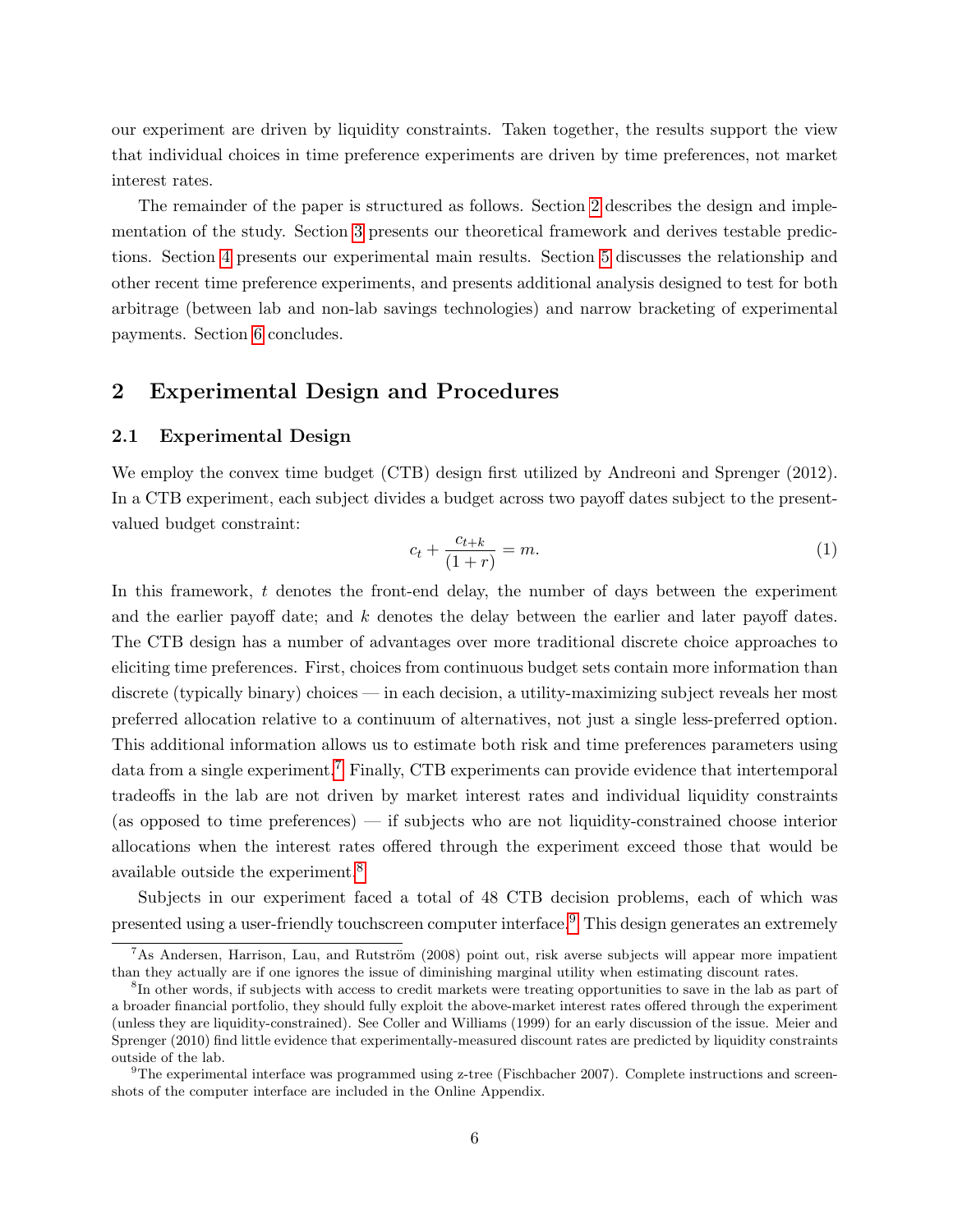rich data set and allows us to estimate preference parameters at the individual level. The CTB decisions included in our experiment were organized into eight sets of six decision problems. The earlier and later payoff dates were fixed within each set. The front end delay was either 0, 14, or 28 days after the experimental session, and the delay between payoffs was either 14 or 28 days.<sup>[10](#page-8-0)</sup> Within each decision set, the maximum earlier payoff was fixed at either 400 or 600 Kenyan shillings.<sup>[11](#page-8-1)</sup> Thus, each decision set corresponded to a triple: the front-end delay, the delay between payoffs, and the maximum earlier payoff.[12](#page-8-2) The eight decision sets were presented in a random order.

Within each decision, the maximum later payoff depended on the gross interest rate,  $1 + r$ : reducing the earlier payoff  $(c_t)$  by one shilling meant increasing the later payoff  $(c_{t+k})$  by  $1 + r$ shillings. Within each set of decisions, subjects faced six gross interest rates: 1.1, 1.25, 1.75, 2, 3, and 4. Gross interest rates always appeared in increasing order within a decision set to minimize the potential for confusion. The Online Appendix lists the front-end delay, delay between payoffs, budget size, and gross interest rate for each of the 48 CTB decisions included in our experiment.

At the end of the CTB portion of the experiment, subjects completed a standard Multiple Price List (MPL) task that included 24 decision problems. In each MPL decision problem, a subject chooses between a smaller, earlier payoff and a larger, later payoff — so the MPL choice can be viewed as the restriction of a CTB decision problem to the endpoints of the budget line. MPL decision problems were organized into four sets of six decisions. Within each set, the earlier and later payoff dates and the earlier payoff amount were fixed; the later payoff amount increased over the course of the decisions within a set, with the later payoff amounts corresponding to the six gross interest rates included in the CTB decision problems (1.1, 1.25, 1.75, 2, 3, and 4). In MPL experiments such as this, we expect all but the most impatient subjects to eventually switch to preferring the delayed payment as the implied interest rate increases.[13](#page-8-3) In the four sets of MPL decisions included in our experiment, the front-end delay was either 0 or 14 days and the delay between payoffs was either 14 or 28 days. Thus, the MPL tasks covered a subset of the payoff dates, budget sizes, and interest rates included in the CTB experiment.

At the end of the experiment, one of the 72 decision problems (48 CTB decisions and 24 MPL decisions) was randomly chosen to determine final payoffs. This randomization was done separately for each subject, guaranteeing that all information on the timing and size of experimental payoffs

<span id="page-8-0"></span> $10$ We follow Andreoni and Sprenger (2012) in ensuring that all payoff dates occur on the same day of the week to eliminate any end-of-week confounds. As discussed below, we also made sure that payoff dates did not fall on holidays or the last day of the month.

<span id="page-8-1"></span><sup>&</sup>lt;sup>11</sup>These budgets are equivalent to approximately 4.08 and 6.12 USD, respectively, using the average exchange rate over the period during which the experiments took place. These endowments are large in purchasing power terms: the median level of daily expenditures in our sample is 150 Kenyan shillings (1.53 USD)

<span id="page-8-2"></span> $12$ We presented all possible combinations of the three front-end delays and the two delays between payoffs for the budget size (i.e. maximum earlier payoff) of 400 Kenyan shillings (4.08 USD). In addition, we included two decision sets in which the budget size was increased to 600 Kenyan shillings (6.12 USD). In these decisions, the front-end delay was either 0 or 14 days and the delay between payments was fixed at 14 days.

<span id="page-8-3"></span> $13$ In fact, relatively patient subjects may prefer the delayed payment in all six MPL decisions within a set.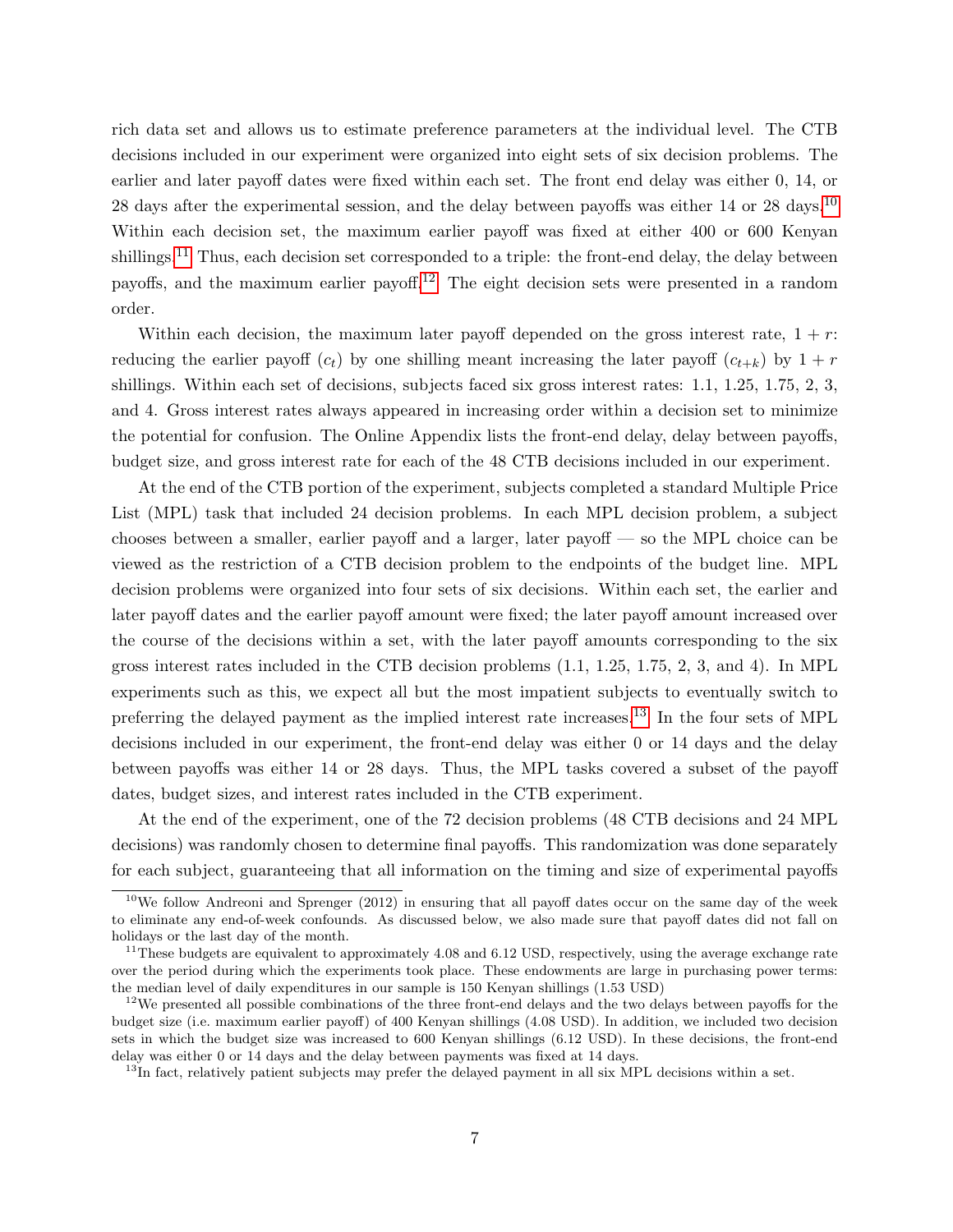remained private. In addition to their payoffs from the experiment, subjects received a fixed showup fee which was evenly divided between the earlier and later payoff dates — so every subject, including those who chose corner solutions in the CTB decisions and those whose payoffs were determined by an MPL decision, received two dated payoffs.<sup>[14](#page-9-0)</sup> We describe the procedures used to deliver payments to subjects in detail below.

#### 2.2 Experimental Procedures

The experiment was conducted between April and July of 2015 at the Busara Center for Behavioral Economics in Nairobi, Kenya. Subjects were drawn from two of Nairobi's informal settlements, Kawangware and Kibera. Our sample includes data from 291 adult subjects.<sup>[15](#page-9-1)</sup> Table [1](#page-29-0) reports summary statistics on the subjects in our sample.

Experimental sessions were conducted in a dedicated computer lab at the Busara Center.[16](#page-9-2) Instructions were presented orally in Swahili, one of Kenya's official languages and a local lingua franca.<sup>[17](#page-9-3)</sup> Our user-friendly touchscreen interface was programmed using z-tree (Fischbacher 2007), and was intended to be easily comprehensible by subjects with limited levels of formal education. As discussed above, the dates of the earlier and later payoffs were fixed within each decision set in both the CTB and MPL portions of the experiment; these were announced aloud before subjects began making decisions within a given set. The dates also appeared in large font on the computer screen for each decision — the earlier payoff date on the left and the later payoff date on the right. In the CTB decision problems, the maximum possible payoffs at each date appeared directly below the dates on the screen. Subjects shifted money from the earlier to the later payoff date (or vice versa) by sliding their finger along a brightly colored touchscreen bar. The amounts allocated to the earlier and later payoff dates initially displayed as zeros; these amounts updated every time a subject touched the colored bar. After arriving at a desired allocation, the subject touched an "OK" button to confirm her choice and proceeded to the next decision. During the MPL task, the screen displayed the amounts associated with each payoff date directly below the date, and subjects touched a colored button to select their preferred payment and date. Full

<span id="page-9-0"></span><sup>&</sup>lt;sup>14</sup>This approach is also taken by Andreoni and Sprenger (2012). Haushofer (2014) presents a theoretical model suggesting that a mental cost of keeping track of time-dated payments may act as an additional (cognitive) transaction cost, pushing subjects toward corner solutions and immediate payoffs when the show-up fee is paid (in its entirety) on the day of the experiment.

<span id="page-9-2"></span><span id="page-9-1"></span><sup>&</sup>lt;sup>15</sup>MPL decision data is missing for six subjects because of a computer malfunction.

<sup>&</sup>lt;sup>16</sup>No experimental sessions were held on Fridays or weekends to avoid any potential end-of-week effects. When considering a potential date for a session, we verified that no payout dates associated with that (potential) session fell on holidays or any other day that would lead to a foreseeable change in the desire for cash on hand (for example, the day when school fees are due).

<span id="page-9-3"></span><sup>&</sup>lt;sup>17</sup>Rigorous translation procedures were used to ensure fidelity to the intended meaning of the instructions. The investigators first worked with experienced members of the Busara Center staff to refine the English instructions to produce a version that would make sense when translated into colloquial Kenyan Swahili. This multilingual team then translated the English and reviewed the translation as a group. The translated instructions were then sent to a separate team (not involved in administering the experiments); this team produced a back-translation to English that was then checked for equivalence to the original English text. English instructions are included in the Online Appendix; Swahili versions are available from the authors upon request.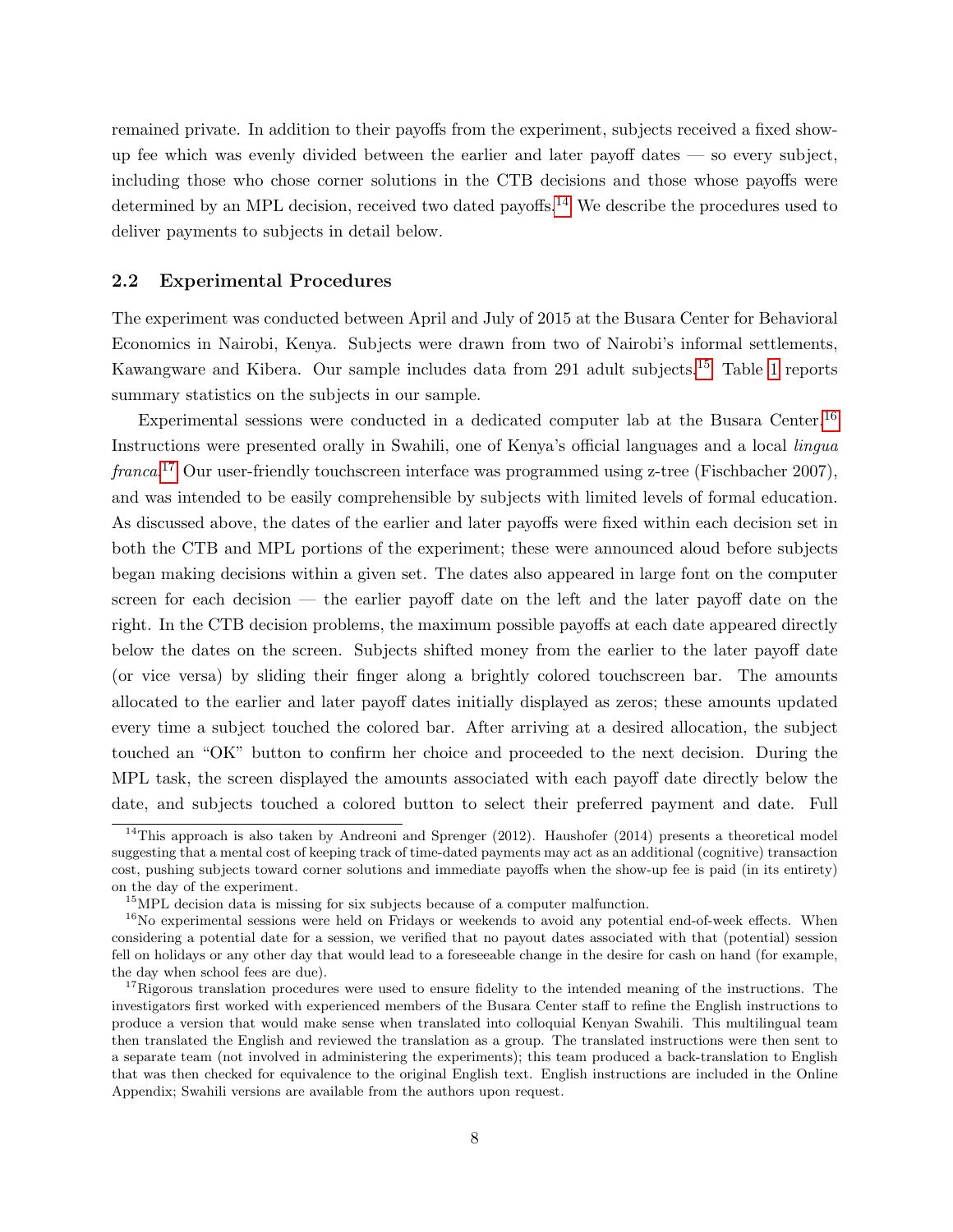experimental instructions and screenshots of the computer interfaces used for the CTB and MPL decision problems are included in the Online Appendix.

At the end of the experiment, the computer randomly selected one decision for payment. Payments from the chosen decision were added to a show-up fee, which was divided evenly between the earlier and later payoff dates (from the decision that was chosen to determine the final payout). Thus, all subjects received two dated payments. Subjects completed a short sociodemographic survey and then learned the dates and amounts of their final payoffs before departing from the lab. If the decision chosen to determine final payoffs involved an immediate payment, the payment was sent to the subject's phone before she left the session.

All payments in our experiment — including payments made on the day of the experiment were made using the M-Pesa mobile money technology. M-Pesa is a money transfer service operated by Kenya's largest mobile phone company, Safaricom. Users can send and receive transfers and make direct payments to firms using their phones, and they can also withdraw cash from their M-Pesa accounts at over 80,000 M-Pesa agents throughout the country. All subjects in our experiment have active M-Pesa accounts, and all had received transfers from the Busara Center via M-Pesa prior to the experiment. Payments were timed to occur no more than two hours after the start of the experimental session — for example, if the experimental session started at ten o'clock in the morning, the instructions clearly stated that all payments would be sent no later than noon on the relevant payment date. This meant that subjects receiving payments on the day of the experiment would receive them before they departed from the Busara Center (while they were completing the sociodemographic survey). The implication is that transaction costs for immediate and delayed payments were equalized — all payments were sent from a trusted source (the Busara Center) via the familiar M-Pesa technology — but same day payments were truly immediate in the sense that they could be spent as soon as the experiment was over.

This payoff method addresses an important concern with many experimental studies of intertemporal preferences: behavior that appears present-biased may in fact be driven by differential transaction costs or uncertainty — for example, if subjects realize that they will need to cash a check or return to the lab to collect cash if they choose a delayed (rather than immediate) payment (Frederick, Loewenstein, and O'Donoghue 2002). We follow several recent studies (cf. Andersen, Harrison, Lau, and Rutström 2008, Andreoni and Sprenger 2012, Giné, Goldberg, Silverman, and Yang 2012) in equalizing the financial and cognitive transaction costs associated with immediate and delayed payments. For example, we adopt Andreoni and Sprenger's (2012) approach of dividing the show-up fee into two equal, dated payments; and we use a payment technology (M-Pesa) with which subjects are extremely familiar. Importantly, however, our study differs from Andersen, Harrison, Lau, and Rutström (2008), Andreoni and Sprenger (2012), and Giné, Goldberg, Silverman, and Yang (2012) because the steps taken to equalize transaction costs do not necessitate any delay in payments — subjects receive any payments made on the day of the experiment before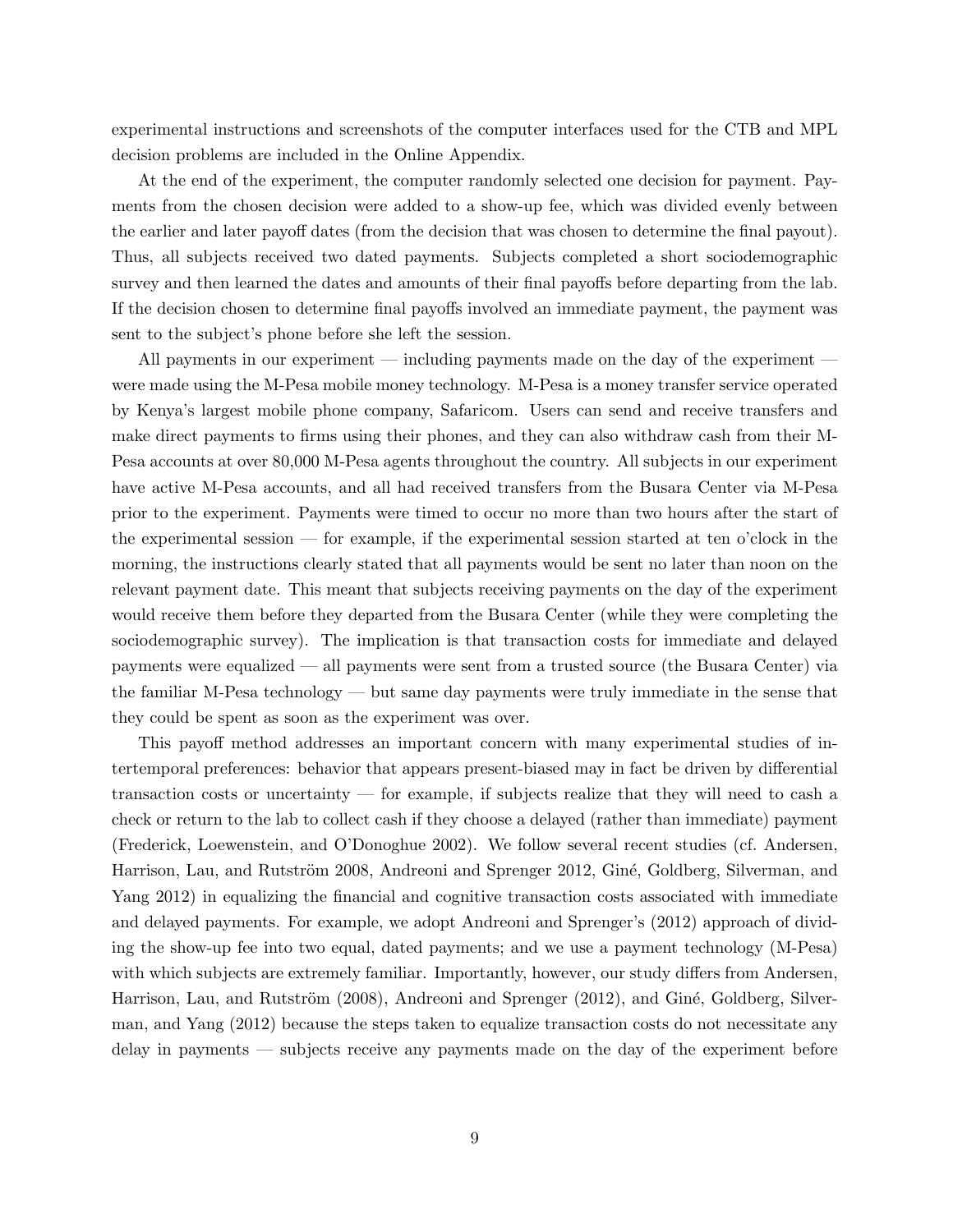they depart from the lab, and are able to begin spending those payments immediately.<sup>[18](#page-11-1)</sup>

### <span id="page-11-0"></span>3 Theoretical Framework

Each subject divides an endowment of  $m > 0$  between two accounts: one associated with an earlier payoff date ( $t \geq 0$  days in the future) and one associated with a later payoff date ( $t + k > 0$  days in the future). We assume subject  $i$  maximizes her (additively separable) utility

$$
u(c_t, c_{t+k}) = \begin{cases} u(c_t + \omega_t) + \beta \delta^k u(c_{t+k} + \omega_{t+k}) & \text{if } t = 0\\ u(c_t + \omega_t) + \delta^k u(c_{t+k} + \omega_{t+k}) & \text{if } t \neq 0 \end{cases}
$$
(2)

subject to the budget constraint

$$
c_t + \frac{c_{t+k}}{(1+r)} = m.
$$
\n
$$
(3)
$$

 $\omega_t$  denotes background consumption (consumption from outside the experiment) in period t; this will be equal to zero if subjects narrowly bracket their decisions in the experiment (Rabin and Weizsacker 2009). The tangency condition is given by

<span id="page-11-3"></span>
$$
\frac{u'(c_t + \omega_t)}{u'(c_{t+k} + \omega_{t+k})} = \beta \delta^k (1+r). \tag{4}
$$

When individual preferences are dynamically consistent, the optimal  $c_t^*$  depends on the size of the budget  $(m)$ , the gross interest rate  $(r)$ , and the delay between payoffs  $(k)$ , but not on the front end delay  $(t)$ . Substituting the budget constraint into the tangency condition demonstrates that this result holds whenever  $\omega_t$  is constant across periods and  $\beta = 1$ : the optimal  $c_t^*$  given m, r, and k does not depend on t. However, the exponential discounting model is the only model that generates dynamically consistent choices. In the equation above, when  $\beta < 1$ , the optimal  $c_t^*$  given m, r depends on t: the optimal allocation to the earlier period is higher when  $t = 0$  than for all  $t > 0$ . Such changes in the optimal  $c_t^*$  as t changes are termed static preference reversals.<sup>[19](#page-11-2)</sup>

If we assume that utility takes the constant relative risk aversion (CRRA) form such that

$$
u(c_t) = \frac{c_t^{1-\rho}}{1-\rho},\tag{5}
$$

<span id="page-11-1"></span><sup>&</sup>lt;sup>18</sup>Because subjects had experience receiving mobile money payments from the Busara Center via M-Pesa, there is little reason to be concerned that they doubted that their payments would arrive on time. When asked (at the end of the experiment) whether they thought that both of their experimental payments would arrive on time, 98 percent of subjects answered in the affirmative.

<span id="page-11-2"></span><sup>&</sup>lt;sup>19</sup>Our experiment is not designed to distinguish between the quasi-hyperbolic model of present bias and alternative models, for example, the hyperbolic model described in Kirby (1997), that allow the discount factor to vary as a continuous function of the front-end delay in the neighborhood of 0. We consider only three levels of front-end delay: 0, 14, and 28 days. Our experiment is therefore not powered to test whether small front-end delays elicit intermediate levels of present bias. However, the results reported in Andreoni and Sprenger (2012) are not consistent with this.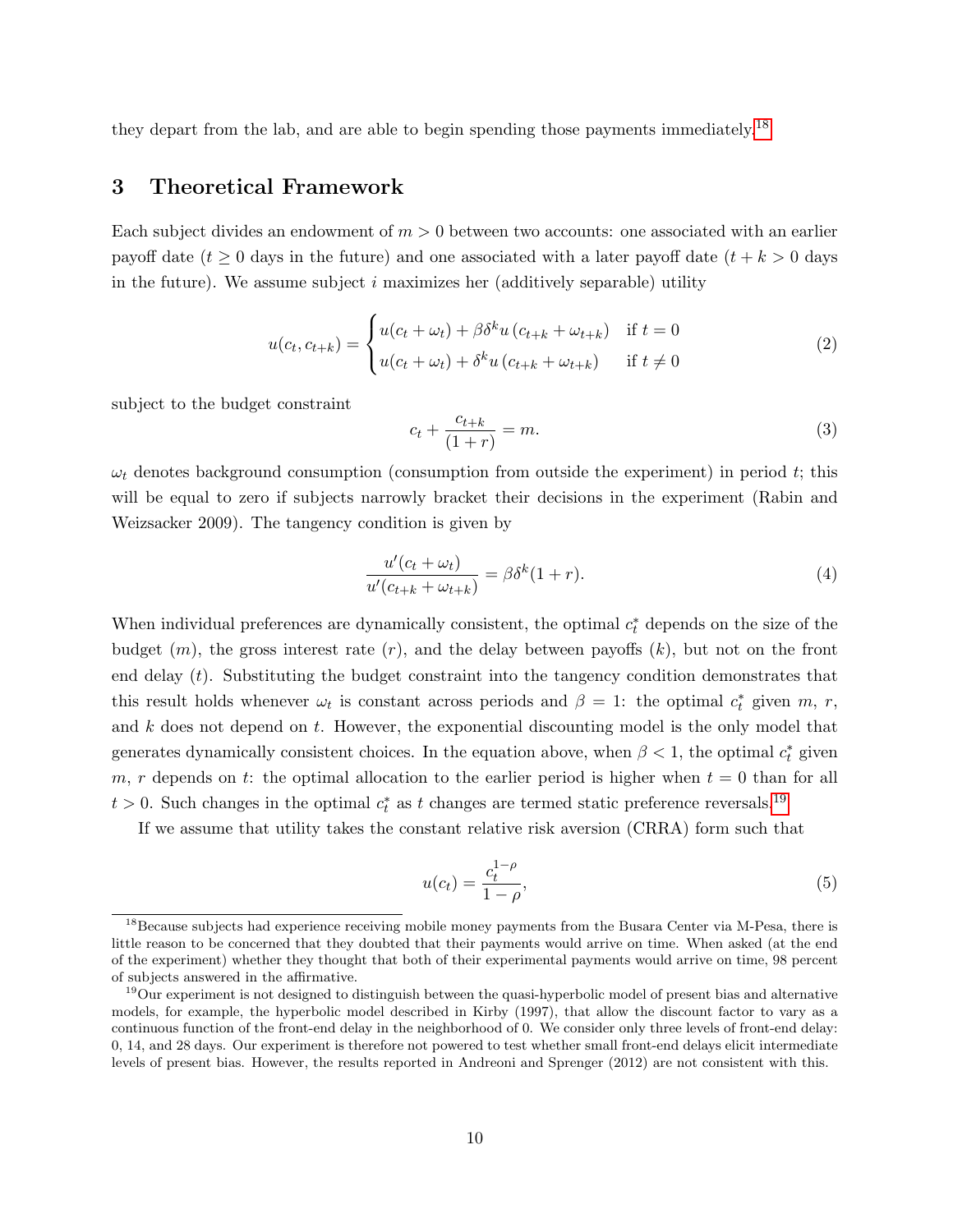then Equation [4](#page-11-3) can be rewritten as

<span id="page-12-1"></span>
$$
\frac{c_t}{c_{t+k}} = \left[\beta \delta^k (1+r)\right]^{-1/\rho}.
$$
\n(6)

We can also solve for the demand function for  $c_t$ :

<span id="page-12-3"></span>
$$
c_{t} = \frac{\left[\beta\delta^{k}(1+r)\right]^{-1/\rho}(1+r)m - \omega_{t} + \left[\beta\delta^{k}(1+r)\right]^{-1/\rho}\omega_{t+k}}{1 + \left[\beta\delta^{k}(1+r)\right]^{-1/\rho}(1+r)}
$$
(7)

which reduces to

$$
c_{t} = \frac{\left[\beta \delta^{k} (1+r)\right]^{-1/\rho} (1+r)m}{1 + \left[\beta \delta^{k} (1+r)\right]^{-1/\rho} (1+r)}
$$
\n(8)

when  $\omega_t = \omega_{t+k} = 0$ . The parameters  $\beta$ ,  $\delta$ , and  $\rho$  can then be estimated by non-linear least squares (NLS). The limitation of the NLS approach is that it does not adjust for censoring of  $c_t$  at 0 and m. Andreoni and Sprenger (2012) suggest a complementary approach: taking logs of the Equation [6](#page-12-1) allows one to estimate the model parameters in a two-limit Tobit framework that corrects for censoring.[20](#page-12-2)

### <span id="page-12-0"></span>4 Analysis

#### 4.1 Comprehension and Consistency

An important question in all preference elicitation experiments is whether subjects make coherent choices that are consistent with utility maximization. Such concerns are particularly salient in our context, because our subjects have less education and experience with computers than typical experimental subject pools composed of university students. We take two approaches to assessing the consistency of subjects' choices. First, we test for choices for consistency with the Generalized Axiom of Revealed Preference (GARP); GARP provides a direct test of whether individual choices can be rationalized by a utility function that is continuous, increasing, concave, and piecewise linear (Afriat 1967, Varian 1982, Varian 1983). The majority of subjects in our experiment do not violate GARP. However, because of the small number of intersecting budget lines in our experiment, the power of our GARP test is somewhat limited. We therefore adopt a second approach: testing the extent of adherence to the law of demand. Taken together, both approaches suggest that subjects understood the experiment and made consistent decisions that can be viewed through the lens of utility maximization.

$$
c_t = \frac{1}{(2+r)} \left[ \frac{\ln(\beta)}{-\alpha} + \frac{k \ln(\delta)}{-\alpha} + \frac{\ln(1+r)}{-\alpha} + m(1+r) + w_t - w_{t+k} \right]
$$

<span id="page-12-2"></span> $^{20}$ Similar procedures can be used to derive the demand function assuming a constant absolute risk aversion (CARA) utility function, which takes the form  $u(c_t) = -e^{-\alpha c_t}$ . Given this utility function, demand for  $c_t$  is given by:

As a robustness check, we also report estimates of  $\delta$  and  $\beta$  that assume consumption utility takes the CARA form.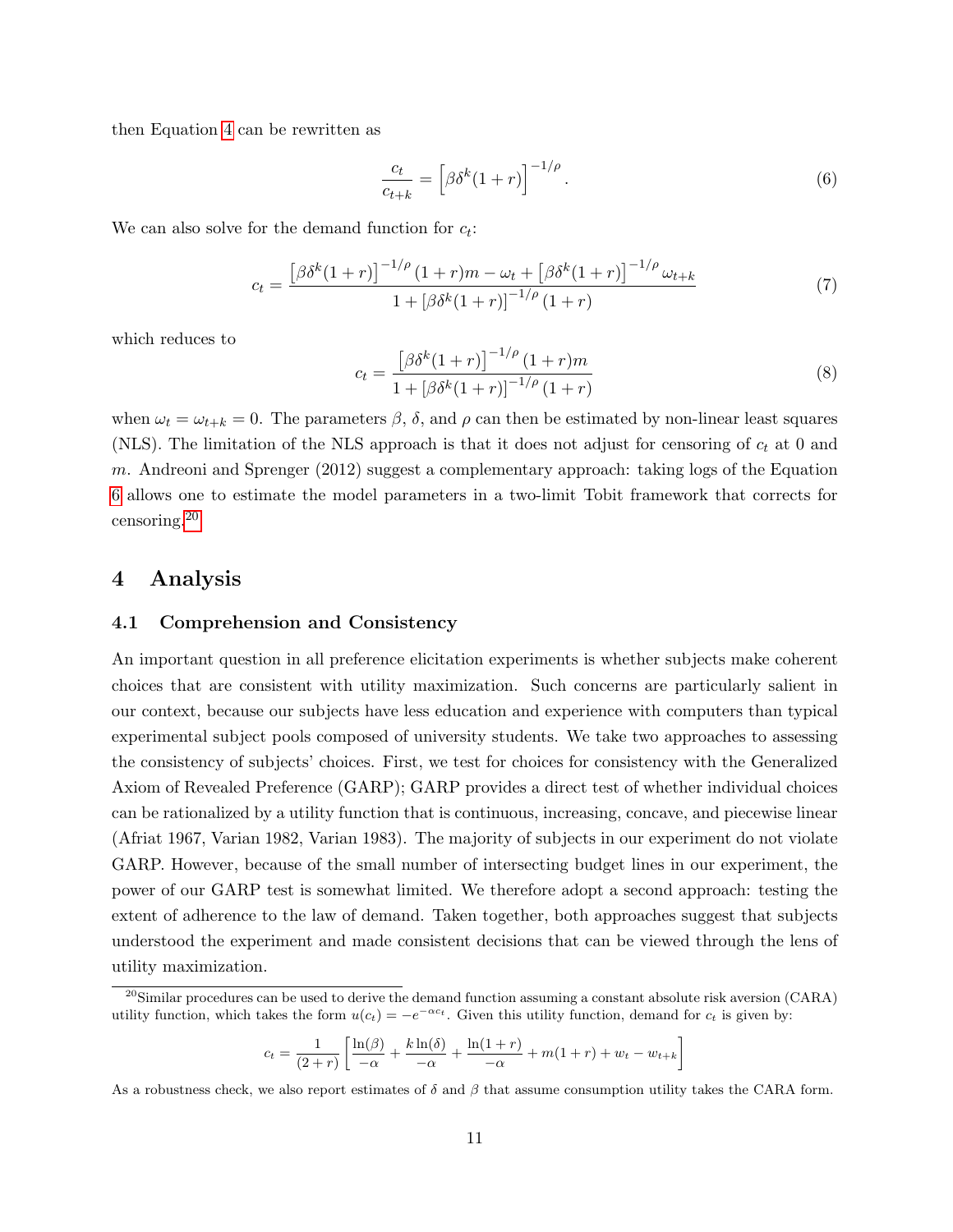#### 4.1.1 Rationality

One of the most important questions one can ask about individual decision data is whether choices are consistent with the utility maximization. When budgets are linear, revealed preference theory offers a direct test of rationality: choices can be rationalized by a utility function that is wellbehaved (in the sense of being continuous, increasing, concave, and piecewise linear) if and only if they satisfy GARP (Afriat 1967).

Our experimental design contrasts with many time preference experiments because — by varying both the (early-valued) budget size and the gross interest rate for fixed pairs of earlier and later payoff dates (i.e. fixed values of t and  $t + k$ ) — we confront subjects with sets of intersecting budget lines that create the possibility of violating GARP. Specifically, our experiment includes two sets of 12 intersecting budget lines in which the earlier and later payoff dates are fixed but the budget size and interest rate vary across decision problems.<sup>[21](#page-13-0)</sup> Our tests of consistency with GARP are based on choices in these 24 decision problems.

Unfortunately, the power of revealed preference tests based on relatively small numbers of decisions (i.e. intersecting budget lines) is often quite low (Choi, Fisman, Gale, and Kariv 2007b, Andreoni, Gillen, and Harbaugh 2013). Our design creates, in essence, two separate tests of GARP, each of which involves 12 decision problems; though we are able to add the number of violations across the two sets of intersecting budget lines, two GARP tests involving only 12 decisions may not generate sufficient power to be confidence that one will detect violations of rationality. To assess the power of our GARP test, we follow the standard approach, which builds on Becker (1962) and Bronars (1987), generating a population of 1,000 simulated subjects who choose points at random from each budget line (according to a uniform distribution). 86.9 percent of these simulated subjects violate GARP at least once, suggesting that our revealed preference test does, in fact, have a reasonable level of power. The median number of violations in the sample of simulated subjects is 8. In contrast, 63.2 percent of subjects in our experiment never violate GARP, and only 17.2 percent have 8 or more violations. Figure [1](#page-32-0) presents histograms of the distributions of GARP violations in our actual and simulated samples. Though the power of our GARP test is lower than in some recent experiments (cf. Fisman, Jakiela, Kariv, and Markovits 2015), the evidence suggests that our subjects are substantially closer to consistency with utility maximization than could occur at random.

#### 4.1.2 Adherence to the Law of Demand

To further gauge the extent to which subjects in our experiment made meaningful and consistent choices, we follow Gin´e, Goldberg, Silverman, and Yang (2012) in examining "basic consistency"

<span id="page-13-0"></span><sup>21</sup>Decision Sets 1 and 4 in the CTB portion of out experiment both involved a front-end delay of 14 days and a delay between payments of 14 days, but the maximum earlier payout in Decision Set 4 was 600 (rather than 400) Kenyan shillings (i.e. 6.12 USD as opposed to 4.08 USD). Similarly, Decision Sets 3 and 7 both involved a front-end delay of 0 days and a delay between payments of 14 days, but the maximum earlier payout in Decision Set 7 was 600 (as opposed to 400) Kenyan shillings.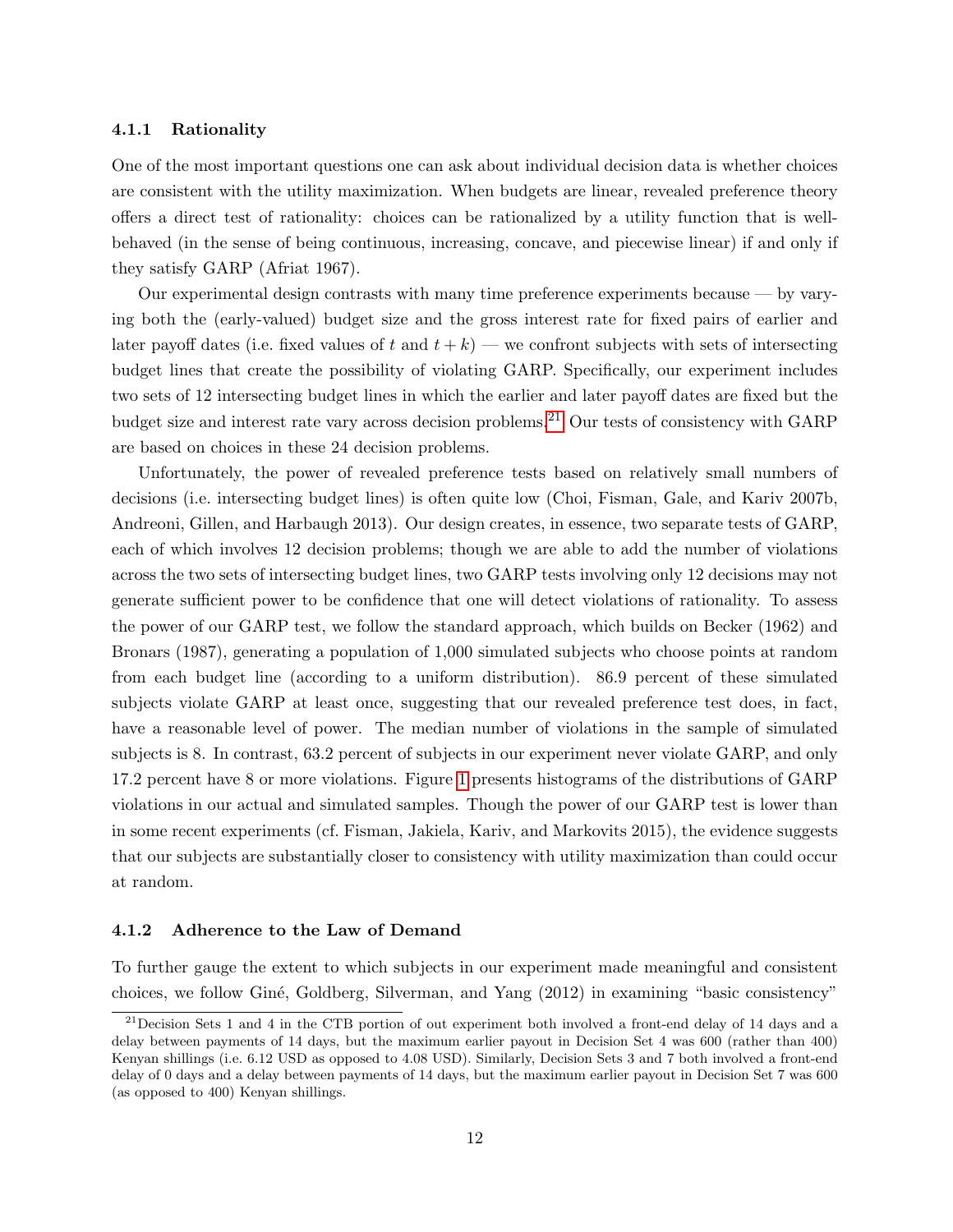— a measure of adherence to the law of demand. The idea underlying basic consistency is that, for a fixed t and  $k$  (i.e. fixed earlier and later payoff dates), an increase in the gross interest rate is equivalent to a decrease in the price of consumption in the later period. So, if we consider two interest rates, r' and r'' such that  $r'' > r'$ , the amount allocated to the later period should be at least at large under  $r''$  as under  $r'$ .

Subjects in our experiment made 8 sets of 6 CTB decisions. Within each set, the budget size (i.e. the maximum earlier period payoff),  $t$ , and  $k$  were fixed. Each set of decisions included 6 gross interest rates: 1.1, 1.25, 1.75, 2, 3, and 4. There are therefore 15 possible pairs of interest rates in each set of decisions. For each pair, we generate an indicator for a basic consistency violation that is equal to one if the allocation to the later account is strictly higher under the lower of the two interest rates. We then calculate individual-level frequency of such violations. One minus the frequency of basic consistency violations provides an index of the level of adherence to the law of demand. The median rate of basic consistency is 0.93, suggesting that subjects understood the experiment and were able to implement purposeful choices using the computer interface.

For comparison, we again follow the approach suggested by Bronars (1987), generating a population of simulated subjects who choose points from each budget line randomly (according to a uniform distribution). The median rate of basic consistency among simulated subjects is only 0.72, and only 6.1 percent have basic consistency indices above 0.8 (versus 71.6 percent of actual subjects). Figure [2](#page-33-0) compares the distribution of the basic consistency index in our (actual) sample to the simulated distribution. It is clear that a large majority of subjects make choices that are much more consistent than what would occur by chance.

#### 4.2 Aggregate Analysis

With consistency established, we now examine the intertemporal tradeoffs made by subjects in our experiment. Figure [3](#page-34-0) presents the average percentage of the budget allocated to the earlier payoff date; the sample is restricted to decisions where the early-valued budget was 400 Kenyan shillings (4.08 USD) to ensure balance across delay lengths. Subjects in our experiment allocate more to the earlier payoff date when the front-end delay is 0 relative to cases where the earlier payoff is not immediate: subjects allocate 47.7 percent of their endowment to the earlier payoff date when earlier payments are immediate, versus 45.5 percent of the budget when the front-end delay is greater than 0 (p-value 0.005). Figure [4](#page-35-0) plots the percent of the (present-valued) budget allocated to the earlier payoff date as a function of front-end delay, delay (between payments), and interest rate. Again, the graph suggests some degree of present bias: the amount allocated to the early payment is almost always at least weakly higher when the front-end delay is zero as opposed to 14 or 28 days (it is strictly higher at 8 of 12 data points). Interestingly, the tendency toward present bias appears more pronounced at the higher interest rates.[22](#page-14-0)

<span id="page-14-0"></span> $^{22}$ This suggests one potential explanation for differences between our results and those reported in both Andreoni and Sprenger (2012) and Augenblick, Niederle, and Sprenger (2015): the highest gross interest rates are substantially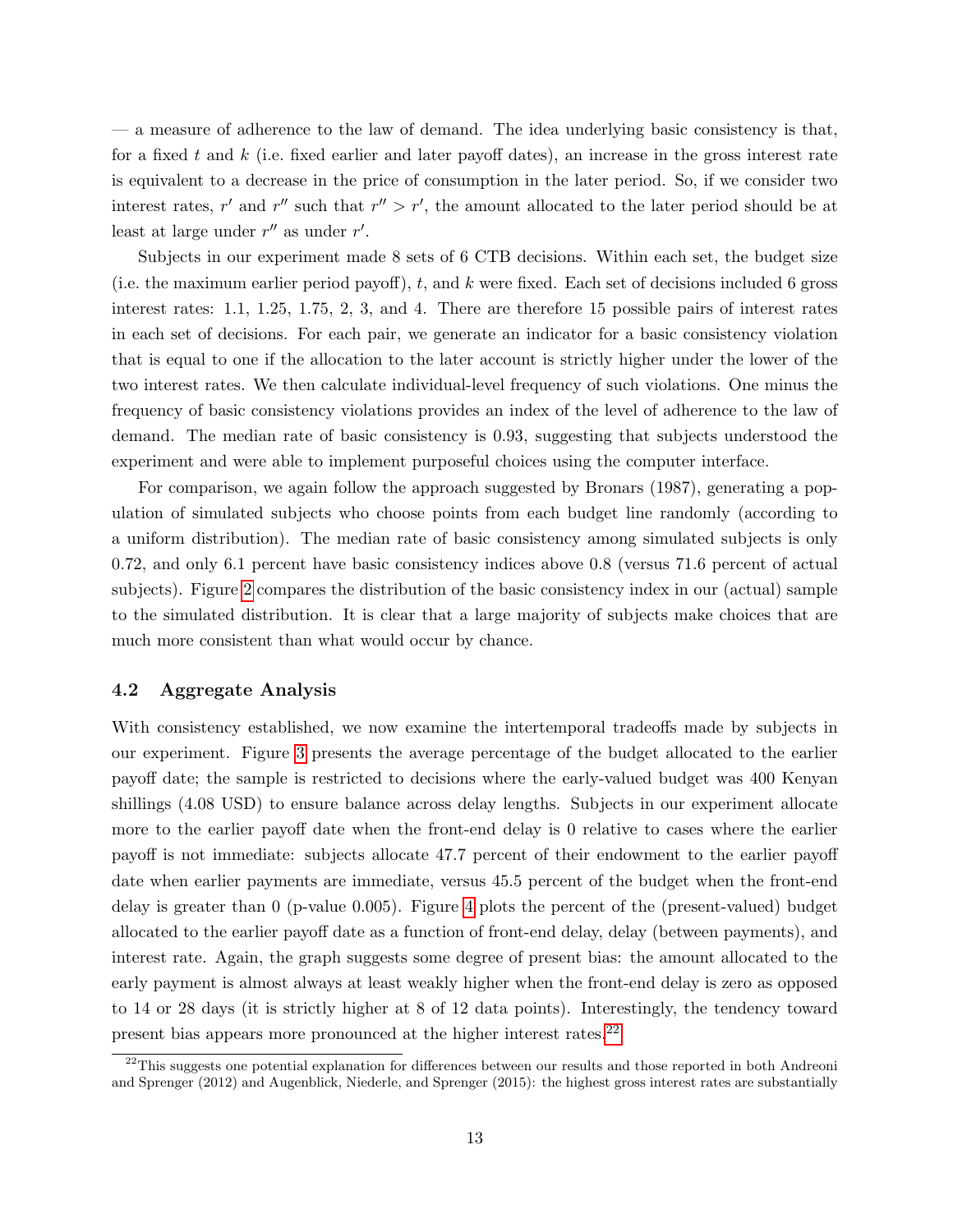Next, we more formally test for the presence of present bias by estimating Equations [6](#page-12-1) and [7,](#page-12-3) pooling the data from all subjects.<sup>[23](#page-15-0)</sup> Results are reported in Table [2.](#page-29-1) In Columns 1 through 4, we estimate parameters via non-linear least squares for a range of different values of background consumption. In Column 1 of Table [2,](#page-29-1) we restrict background consumption to 0 in all periods. We estimate a daily discount rate of 0.992; the parameter is quite precisely estimated, and is significantly different from 1 at the 99 percent confidence level (p-value  $< 0.001$ ). The estimated  $\beta$  parameter is 0.895; it is significantly different from 1 at the 99 percent confidence level (p-value  $< 0.001$ ). In Column 2, we allow background consumption to differ from zero but assume that it is constant across periods; we then estimate the level of background consumption as one of the model parameters. Again, we find that the estimated  $\beta$  and  $\delta$  parameters are significantly different from 1 at the from 99 percent confidence level (p-values  $< 0.001$ ), though the estimated  $\beta$  parameter jumps to 0.920. The estimated background consumption parameter,  $\omega_t$ , is 276 Kenyan shillings  $(2.82 \text{ USD})$ , and is significantly different from 0 (p-value  $< 0.001$ ). For comparison, the mean selfreported daily expenditure across all subjects was 204 Kenyan shilling (2.08 USD), and the median was 150 Kenyan shillings (1.53 USD). In Column 3, we estimate separate background consumption parameters for the earlier and later periods (though these, of course, vary across decisions). Again, the estimated  $\beta$  and  $\delta$  parameters are significantly different from 1 (p-values  $< 0.001$ ); the estimated  $\beta$  is 0.937. Interestingly, estimated background consumption is significantly higher in the later period than in the earlier period (p-value  $< 0.001$ ), in spite of the fact that the calender dates of the earlier and later payouts varied across the 28 experimental sessions. Point estimates suggest that background consumption is approximately 245 Kenyan shillings  $(2.50 \text{ USD})$  at time t versus 315 Kenyan shillings  $(3.21 \text{ USD})$  at time  $t+k$ . Finally, in Column 4, we replace background consumption with self-reported daily consumption expenditure; thus, background consumption varies across individuals but not across periods. The estimated  $\beta$  is 0.910, and it remains significantly different form 1 (p-value  $< 0.001$ ).

In Columns 5 and 6, we estimate parameters via two-limit Tobit (by taking logs of the tangency condition described by Equation [6\)](#page-12-1). The advantage of the Tobit approach is that it adjusts for censoring of the amount allocated to the earlier period at  $0$  and  $m$ ; the disadvantage is that background consumption cannot be estimated as one of the parameters.<sup>[24](#page-15-1)</sup> In Column 5, we set background consumption at 0.01. In Column 6, we use self-reported daily expenditure. In both cases, the estimated  $\beta$  is significantly less than 1 (p-values  $< 0.001$ ). Point estimates are comparable to those generated via NLS. Thus, across all specifications, we find substantial evidence of present bias: subjects discount delayed monetary payments by roughly 10 percent relative to truly immediate monetary payments. Interestingly, the estimated  $\delta$  parameter is not significantly different from 1 in the specifications that adjust for censoring. The coefficient is, in fact, estimated to be almost exactly 1, suggesting that subjects tendency to discount future payoffs is driven primarily

lower. For example, the highest interest rate considered in Augenblick, Niederle, and Sprenger (2015) is 1.43.

<span id="page-15-0"></span> $^{23}$ Standard errors are clustered at the subject level in all specifications.

<span id="page-15-1"></span> $24$ See Andreoni and Sprenger (2012) for discussion.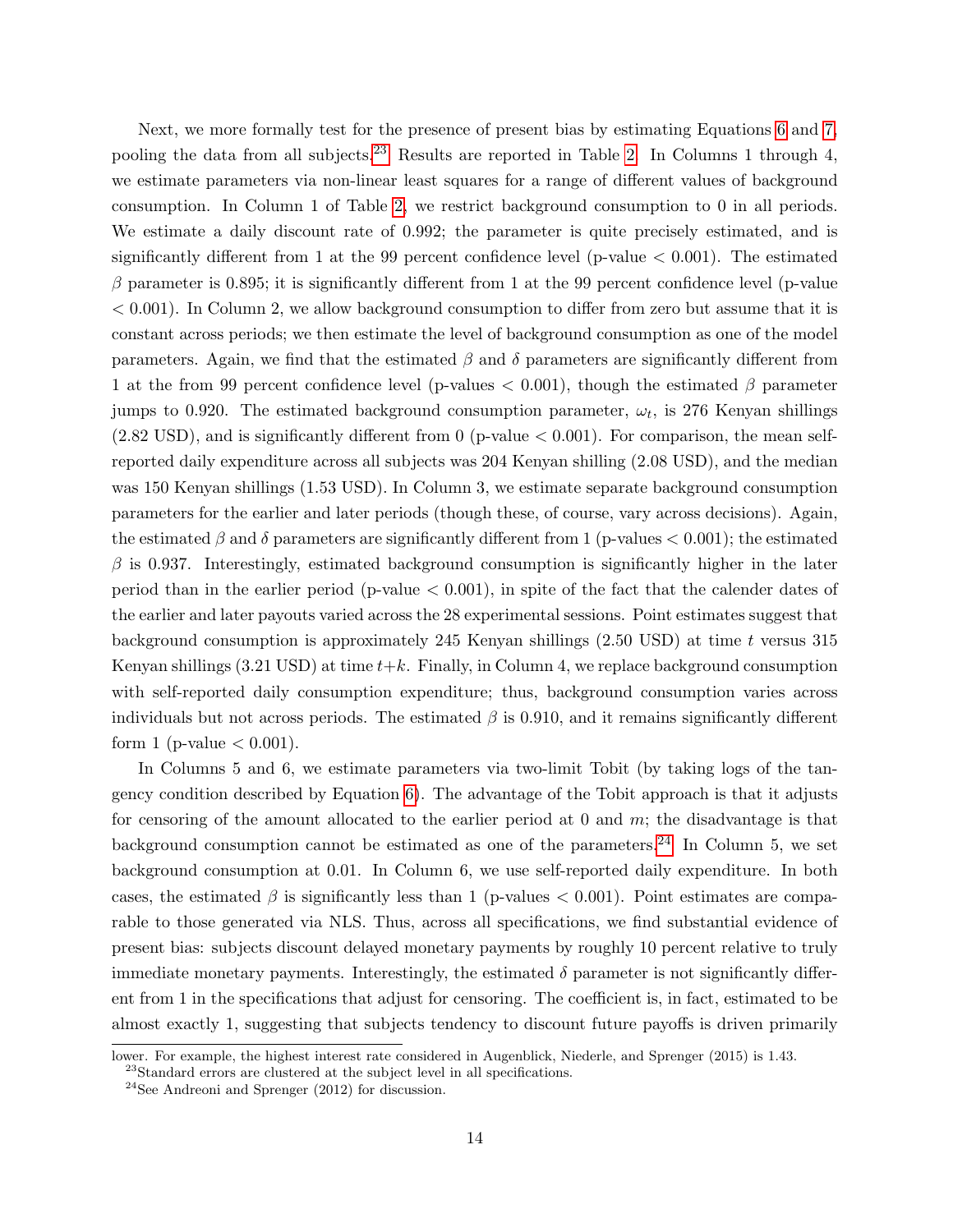by present bias.

#### 4.2.1 Robustness Checks

CARA Utility. To address concerns that our results might be driven by our assumption that consumption utility takes the CRRA, we also report NLS estimates of  $\beta$  and  $\delta$  derived under the assumption that utility takes the CARA form (Table [3\)](#page-30-0). In Column 1, we restrict background consumption to 0; in Column 2, we estimate the difference in background consumption across periods,  $\omega_{t+k} - \omega_t$ , as one of the model parameters.<sup>[25](#page-16-0)</sup>  $\beta$  estimates are slightly higher under the assumption of CARA utility (relative to CRRA utility), but remain significantly different from 1  $(p$ -values  $\leq 0.001$ ). Thus, choices in our CTB experiment with truly immediate payments provide strong evidence of present bias over money, and our results are not dependent on the assumption that consumption utility takes the CRRA form.

Falsification Test. A more general mis-specification concern, suggested by Halevy (2015), is that consumption utility may not be stable over time. One interpretation of this concern is that, in the quasi-hyperbolic model, the  $\beta$  parameter is the only possible way of deviating from exponential discounting; deviations from  $\beta = 1$  might then be observed (though not always in the direction of present bias) because they offer the mis-specified quasi-hyperbolic model an additional degree of freedom when explaining individual choice patterns. We explore this possibility through a simple falsification test: we re-estimate our main specifications, but replace  $\beta$  with a parameter  $\lambda$  that enters the discount factor (only) when the front-end delay is 28 days, the longest front-end delay we consider. In other words, we replicate the estimation reported in Table [2](#page-29-1) assuming utility takes the form:

$$
u(c_t, c_{t+k}) = \begin{cases} u(c_t + \omega_t) + \delta^k u(c_{t+k} + \omega_{t+k}) & \text{if } t \neq 28\\ u(c_t + \omega_t) + \lambda \delta^k u(c_{t+k} + \omega_{t+k}) & \text{if } t = 28 \end{cases}
$$
(9)

If our main results are driven by underlying instability in the utility function across payout dates, we might expect that the  $\lambda$  parameter might also be consistently different than one. In results reported in the Online Appendix, we show that this is not the case.  $\lambda$  is sometimes greater than 1 and sometimes less than 1, but we can never reject the hypothesis that  $\lambda = 1$ . Thus, our results do not appear to be driven by a more general pattern of instability in discounting or utility across all payout dates.

Sample Restrictions. Finally, in the Online Appendix, we report three additional robustness checks: we restrict the sample to (i) those subjects who never violate GARP, (ii) those subjects with basic consistency indices above 0.85 (i.e. those who display a degree of adherence to the law of demand that is never observed among simulated subjects who choose random points on each

<span id="page-16-0"></span> $^{25}\omega_{t+k}$  and  $\omega_t$  are not separately identified under the assumption of CARA utility.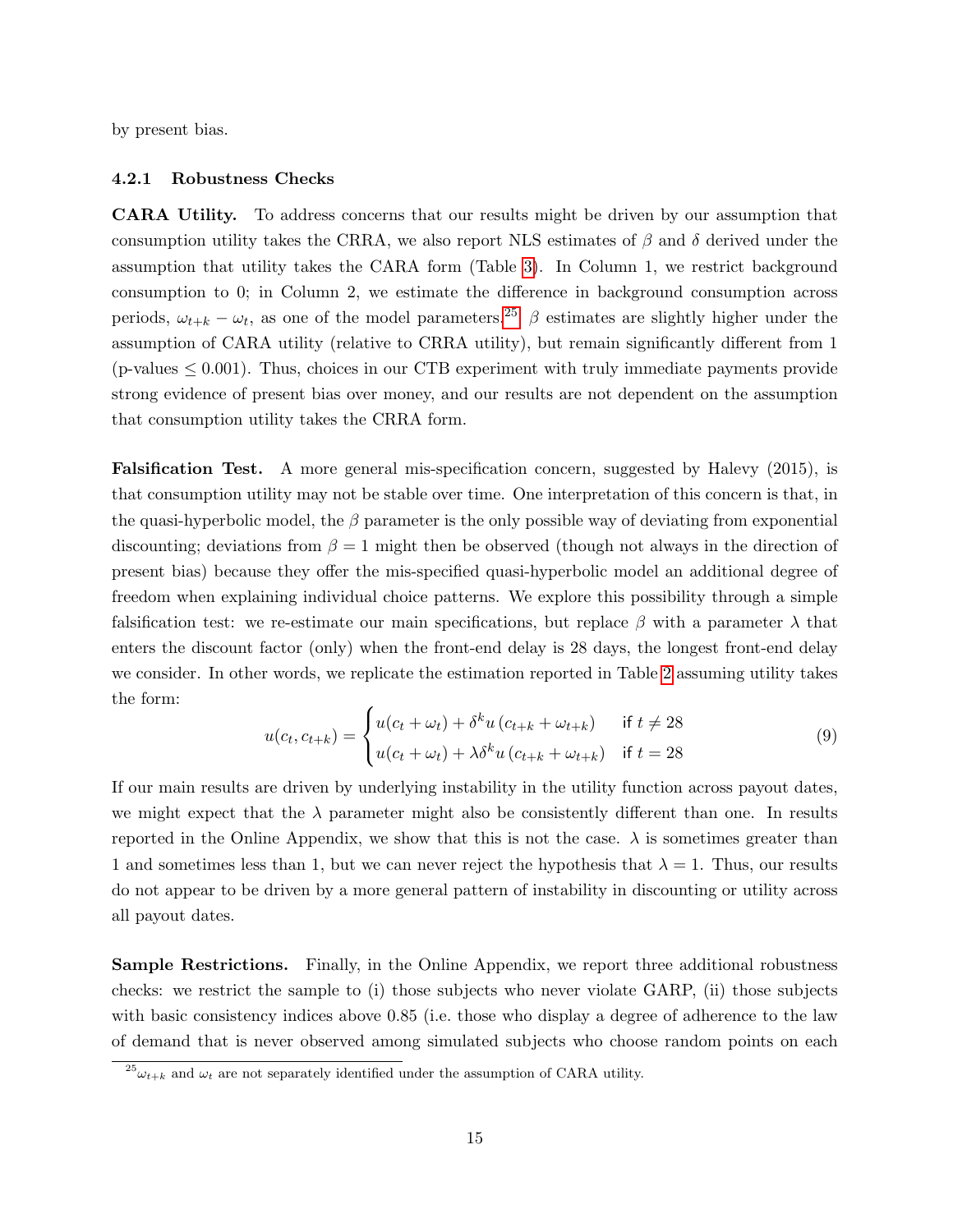budget line), and (iii) subjects who choose interior allocations more than half the time (suggesting that their choices are driven by preferences rather than interest rates or liquidity constraints). Our main result — that  $\beta$  is significantly less than 1 — is extremely robust across these different subsamples of the data.

#### 4.3 Individual-Level Analysis

We next examine decisions in our experiment at the individual level. As discussed above, an advantage of our experimental design is that it allows us to estimate  $\beta$  and  $\delta$  at the subject level without needing to assume that the distribution of individual-level parameters takes a specific functional form.<sup>[26](#page-17-0)</sup> We estimate subject-level  $\beta_i$ ,  $\delta_i$ , and  $\rho_i$  parameters via non-linear least squares while controlling for self-reported background consumption (average daily expenditure).[27](#page-17-1) Histograms of the estimated individual-level  $\beta_i$  and  $\delta_i$  parameters are presented in Figure [5.](#page-36-0) The median individuallevel  $\beta_i$  is 0.933, and 169 subjects (60.6 percent) have estimated  $\beta_i$  parameters below 1. Only 74 subjects (26.5 percent) have individual  $\beta_i$  parameters that are significantly different from 1 (at the 95 percent confidence level), but the overwhelming majority of these individuals (61 subjects) are present-biased (i.e. have estimated  $\beta_i$  parameters significantly below 1). Thus, present-biased subjects outnumber future-biased subjects, both in terms of the distribution of point estimates and the frequency of statistically significant deviations from exponential discounting.

Though we observe considerable variation in patience, our subjects tend to discount the future sharply: the median  $\delta_i$  is 0.992, which implies an annual discount rate above 95 percent. Our results also suggest that present bias and impatience are (weakly) positively correlated (Spearman's  $\rho = 0.176$ ).

We also observe substantial heterogeneity in risk aversion. The median estimated individuallevel CRRA coefficient is 0.936; 21.7 percent of subjects have estimated  $\rho_i$  parameters below 0.5, while 47.0 percent of subjects have estimated  $\rho_i$  parameters above 1.<sup>[28](#page-17-2)</sup> The distribution of estimated  $\rho_i$  parameters is quite skewed: 13 subjects have estimated CRRA coefficients above 20.

One alternative account of present bias parameter estimates less than one is that participants face liquidity constraints (in the present), and that these cause subjects to take immediate payments whenever possible. To assess the degree to which such constraints might explain our results, in

<span id="page-17-0"></span> $^{26}$ In other words, our functional form assumptions impose restrictions on individual preferences (most notably, we assume that discounting is either quasi-hyperbolic or exponential), but we impose no restrictions on the relationship between individual preference parameters (across subjects). See Choi, Fisman, Gale, and Kariv (2007a), Fisman, Kariv, and Markovits (2007), Choi, Kariv, M¨uller, and Silverman (2014), and Fisman, Jakiela, and Kariv (2014) for examples of similar estimation approaches that estimate preference parameters at the individual level. This approach contrasts with the estimation strategies used in Andersen, Harrison, Lau, and Rutström (2008), Von Gaudecker, van Soest, and Wengström (2011), and Jakiela and Ozier (forthcoming), who estimate mixed logit models of individual choices.

<span id="page-17-1"></span> $27$ Thus, we estimate the specification reported in Column 4 of Table [2](#page-29-1) separately for each subject. We are unable to estimate individual parameters for 12 of our 291 subjects. Five subjects always allocated their entire endowment to the earlier payoff date, and five always allocated their entire endowment to the later payoff date. In addition, estimation does not converge for two of the remaining 281 subjects.

<span id="page-17-2"></span><sup>&</sup>lt;sup>28</sup>A histogram of the estimated  $\rho_i$  parameters is included in the Online Appendix.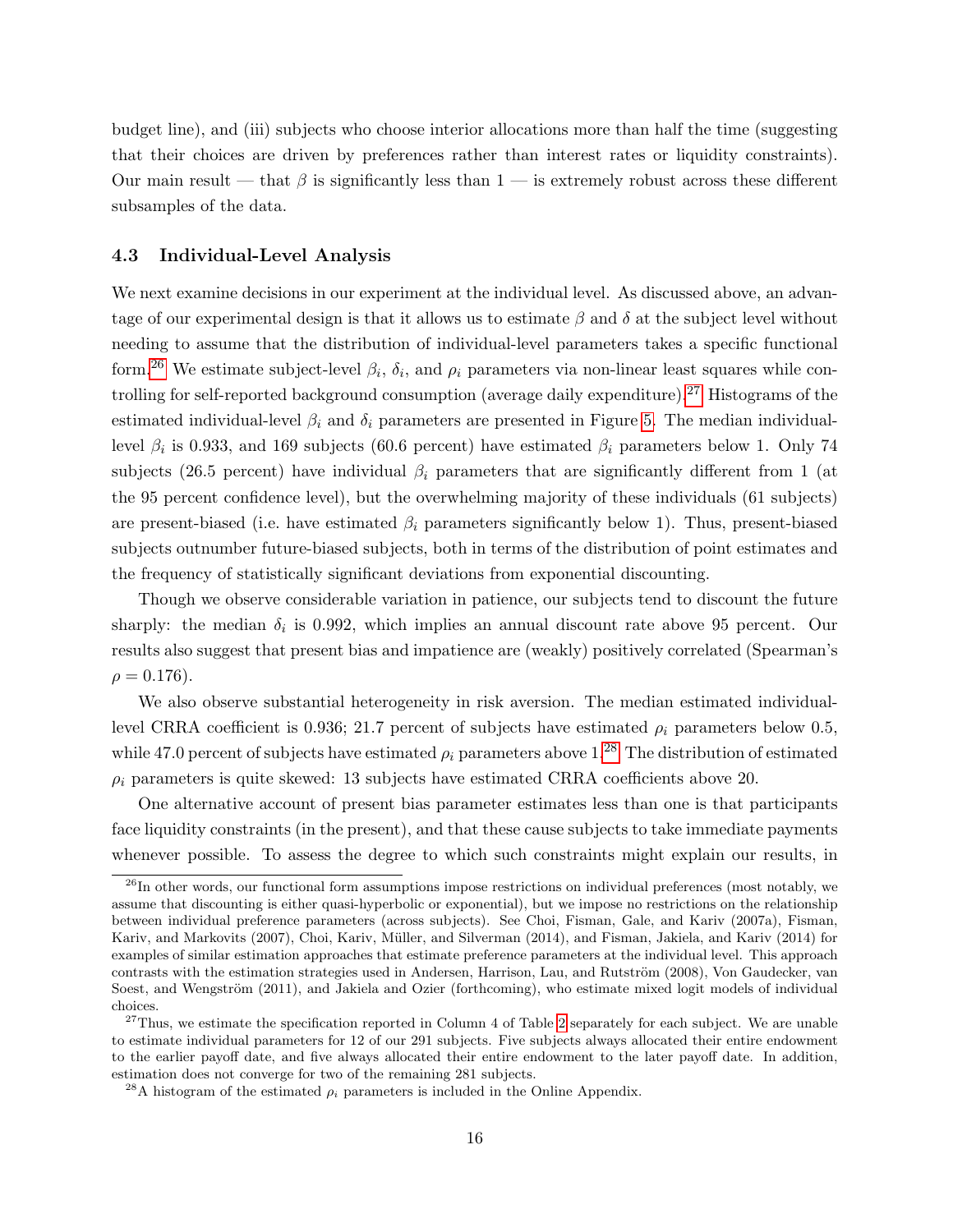Table [5,](#page-31-0) we report the results of median regressions of the estimated individual-level parameters  $(\beta_i, \delta_i, \text{ and } \rho_i)$  on individual characteristics, including factors likely to be associated with liquidity constraints — regular employment (an indicator for having regular wage work or a self-employment activity that one does every week) and liquid savings (an indicator for having more than 1,000 Kenyan shillings, i.e. 10.20 USD, in the bank). Neither employment nor having more than 1,000 Kenyan shillings in the bank is associated with the estimated model parameters, though we do find that women are significantly more patient and more risk averse (but not more present-biased).[29](#page-18-1) Together, these results suggest that liquidity constraints are unlikely to account for the pattern of results described above, and in particular the evidence for present bias.

A further question of interest is whether the time preference parameters obtained with the CTB approach are similar to those obtained using the traditional multiple price list (MPL). In Figure [6,](#page-37-0) we compare the individual-level estimates of the model parameters derived from our CTB experiment to estimates constructed using the data from our MPL task. To construct our MPL estimates of model parameters, we follow the procedures outlines in Andreoni and Sprenger (2012); since our experiment did not include an MPL task designed to elicit risk preferences, we construct estimates of  $\beta$  and  $\delta$  assuming linear utility (in the MPL task).<sup>[30](#page-18-2)</sup> For the 65 subjects who did not make internally consistent choices in the MPL tasks, we follow the standard practice of using the count of the number of times they chose the earlier payoff to assign them to  $\beta$  and  $\delta$  categories.<sup>[31](#page-18-3)</sup> The figure shows that CTB and MPL parameter estimates are highly correlated, though the CTB task generates a richer data set and allows for a wider range of parameter values. In Table [5,](#page-31-0) we report the results of median regressions of the estimated CTB parameters on the analogous MPL parameter estimates. In Columns 1 and 2, we include all subjects for whom individual-level CTB parameter estimates are available; in Columns 3 and 4, restrict the sample to those subjects who made consistent choices in the MPL task. The MPL estimates of both  $\beta$  and  $\delta$  are significantly related to the CTB estimates of the same parameters in all specifications (all  $p$ -values  $< 0.001$ ).

### <span id="page-18-0"></span>5 Discussion

Over the last few years, several theoretically-sophisticated, technically-rigorous experiments have sparked a lively debate about the use of lab experimental methods to measure intertemporal tradeoffs (cf. Andreoni and Sprenger 2012, Gin´e, Goldberg, Silverman, and Yang 2012, Augenblick,

<span id="page-18-1"></span><sup>&</sup>lt;sup>29</sup>A number of previous studies have also found that women are more risk averse than men; see Croson and Gneezy (2009) for discussion.

<span id="page-18-2"></span><sup>&</sup>lt;sup>30</sup>Specifically, we construct estimated of  $\delta$  using choices in MPL tasks where the earlier payoff was not immediate, and then use the  $\delta$  estimates to calculate  $\beta$  (which is identified by the change in the frequency of choosing the earlier payoff when the earlier payoff is immediate, relative to MPL tasks where the earlier payoff is not immediate).

<span id="page-18-3"></span> $31\text{As}$  discussed above, subjects who implement decisions in the MPL task without error should choose the earlier payout between zero and six times, and then choose the later payment for the remainder of the six decisions in the set (which have the highest interest rates).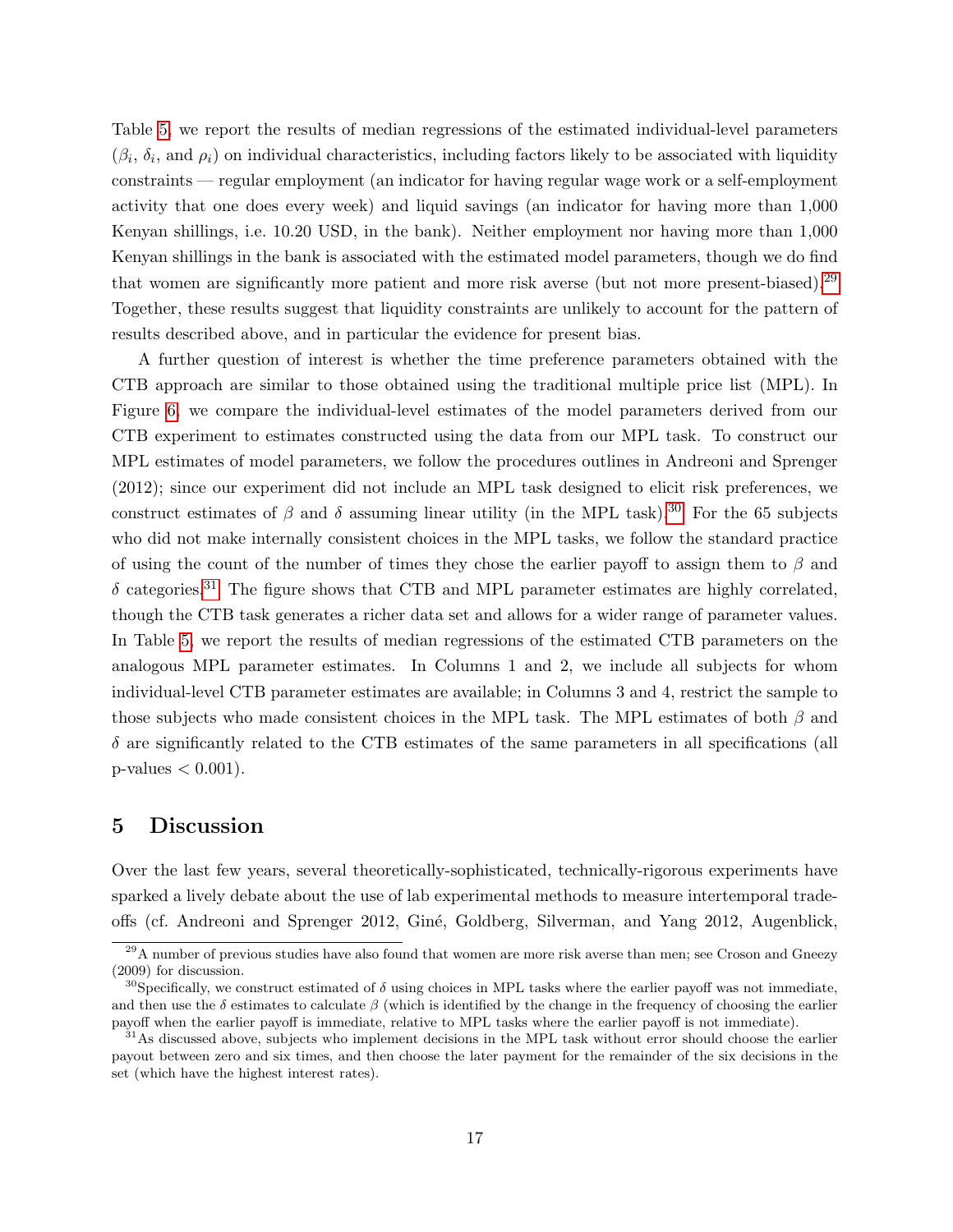Niederle, and Sprenger 2015, Dean and Sautmann 2014, Halevy 2015, Epper 2015). This body of work raises two critical questions. First, do lab experiments with money payoffs measure time preferences? Utility is defined over consumption, not money, and subjects have access to a range of credit products. So, sophisticated subjects may treat dated experimental payoffs as a(nother) form of credit, integrating their (present-discounted) experimental income into an optimal forwardlooking consumption plan — in which case, choices in the lab will reflect market interest rates, not individual preferences. Second, even if one assumes that tradeoffs in experiments with money payoffs are driven by time preferences, should static preference reversals be interpreted as evidence of present bias? As discussed at length in Gin´e, Goldberg, Silverman, and Yang (2012) and Halevy (2015), this interpretation assumes that subjects have stable utility functions and discount rates that one's willingness to make tradeoffs between dated payoffs that arrive 1, 2, or 3 (or 100, 200, or 300) days from "now" does not depend on the calendar date upon which on is asked. Of course, the assumption that preferences are stable is standard in economics; however, even subjects with stable preferences may seek to shift money toward points in time when they expect the marginal utility of money to be high (because, for example, they anticipate needing to make a large payment or being short of income), particularly if credit markets are imperfect.<sup>[32](#page-19-0)</sup>

Providing definitive answers to both of these questions is beyond the scope of this paper. However, our experiment does allow for explicit tests of a number of the hypotheses under scrutiny. In what follows, we present these additional pieces of analysis and compare our results to those of other recent studies. We first test whether subjects behave in the manner predicted by standard models of intertemporal optimization, exploiting the high interest rates offered through the experiment to increase their present-discounted income stream. We then explore the issue of narrow bracketing by testing whether subjects shift experimental payments toward dates when they expect to have limited liquidity. We conclude by summarizing our results and suggesting directions for further research.

#### 5.1 Do Subjects Engage in Arbitrage?

Economists typically assume that people have access to perfect credit markets, and that their intertemporal tradeoffs are part of a optimal forward-looking consumption plan characterized by a set of Euler equations. However, most experimental economists — particularly those using lab

<span id="page-19-0"></span> $32$ Stigler and Becker (1977) argue that economists should not accept heterogeneity in preferences ("tastes") as an explanation for differences in choice behavior across individuals or periods; instead, they suggest that human beings are homogeneous, and that economists should seek price and income based explanations for differences in behavior. However, the hypothesis that individual preferences are heterogeneous (across individuals) has now been confirmed in a large number of controlled lab experiments (cf. Andreoni and Miller 2002, Choi, Fisman, Gale, and Kariv 2007a, Fisman, Kariv, and Markovits 2007, Choi, Kariv, M¨uller, and Silverman 2014, Fisman, Jakiela, and Kariv 2014). Whether future work will also rule out the hypothesis that preferences are stable over time — at least after one properly controls for variation in income, prices, and other arguments that enter into the utility function — remains to be seen; however, we take this assumption as a natural point of departure for economic research, and focus on explanations for variation in revealed preferences (within individual over time) that are related to predictable variation in income and anticipated expenditures.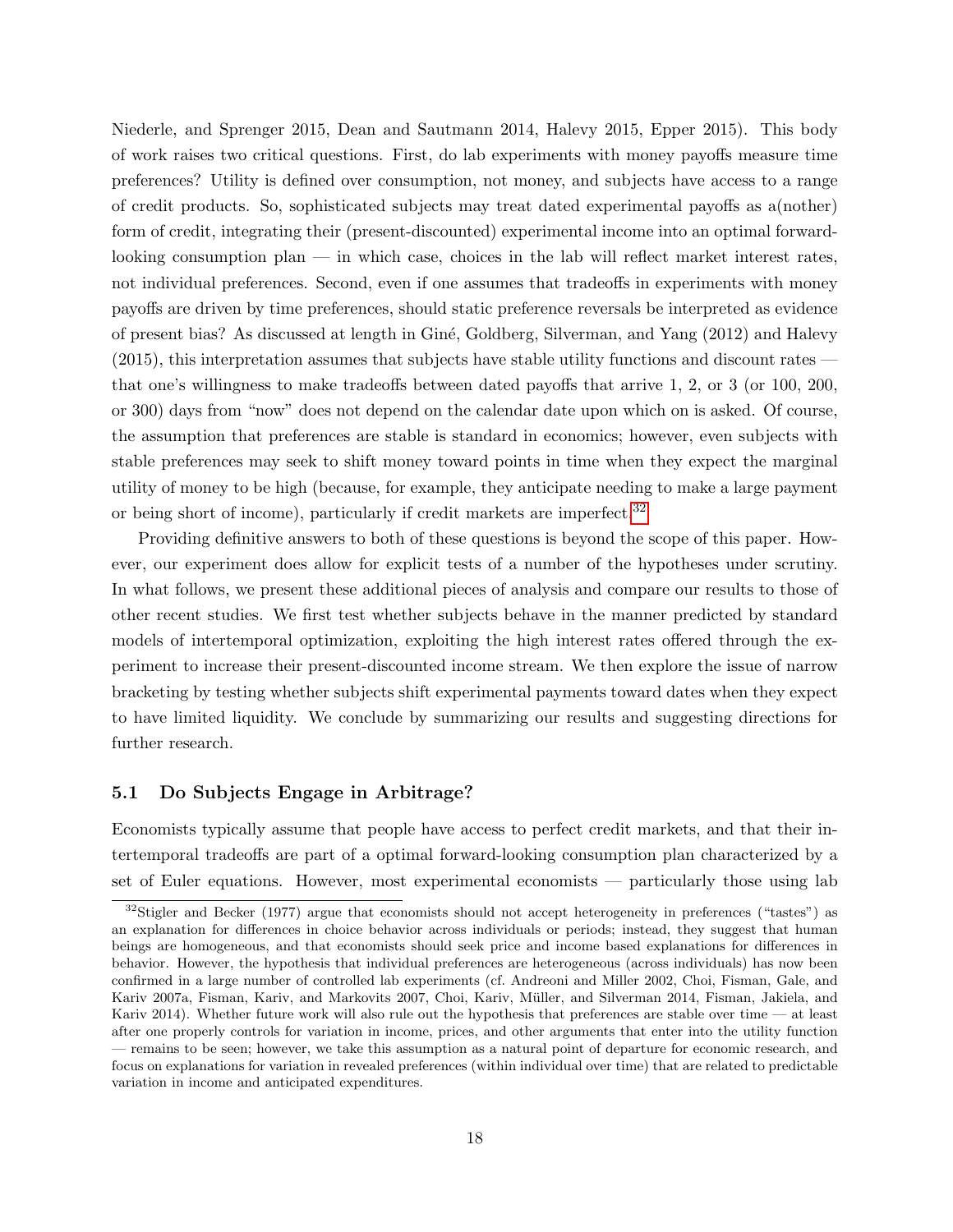experimental methods to study discounting — assume that subjects engage in narrow bracketing, viewing their dated lab experimental payoffs in isolation, as though they were consumption plans (Rabin and Weizsacker 2009). Coller and Williams (1999) were some of the first to question this assumption, highlighting the fact that experimental subjects with access to credit should engage in arbitrage, choosing immediate payments when the gross interest rate within the experiment is lower than their return on savings, and choosing delayed payments when the experimental return is lower than their cost of borrowing. More recently, Dean and Sautmann (2014) provide evidence that the intertemporal tradeoffs made by subjects in their (lab-in-the-field) experiment are related to liquidity constraints and accumulated savings outside of the lab — suggesting that the narrow bracketing assumption fails in their data. Building on Harris and Laibson (2001), Dean and Sautmann (2014) propose a model in which sophisticated, potentially credit-constrained consumers make optimal forward-looking plans that integrate their experimental payments into their consumption streams. If the assumptions of their model hold, then lab experiments cannot be used to measure individual time preferences; instead, they measure the marginal rate of substitution across periods, which depends on the market interest rate and one's anticipated income and expenditures in all future periods.

Of course, it is entirely possible that both of these extreme modeling assumptions — narrow bracketing with zero background consumption and full dynamic optimization — fail to provide a psychologically realistic description of the ways human beings actually make financial decisions (both inside and outside the lab). If savings are illiquid or there are substantial transaction costs to borrowing or lending, people are unlikely to engage in the types of arbitrage proposed by Coller and Williams (1999), and the tradeoffs made in the lab (over moderate amounts of money) are likely to have little to do with the market interest rate.<sup>[33](#page-20-0)</sup> Moreover, even outside the lab, there is ample evidence that people do not smooth moderately-sized one-off payments over their lifetimes (cf. Halevy 2014).

CTB experiments allow for explicit tests of the extent to which subjects engage in these types of arbitrage between lab and non-lab savings vehicles: because the implicit interest rates offered in experiments are typically well above those available through the credit market, subjects who integrate lab payments into fully-optimal forward-looking consumption plans should only choose immediate consumption if they are liquidity constrained; those who hold liquid savings should allocate their entire endowment to the later payoff date when the (implicit) lab interest rate exceeds the return on their savings (because this maximizes the net present value of their income stream).<sup>[34](#page-20-1)</sup>

<span id="page-20-0"></span>We test this prediction in our data by dividing the sample into subjects known to have liquid

<sup>&</sup>lt;sup>33</sup>The same may be true if there are large cognitive costs in forming an optimal forward-looking consumption and savings plan (or re-optimizing in response to a moderately-sized shock).

<span id="page-20-1"></span> $34$ In addition, those who can borrow at an interest rate below that offered by the experiment should also allocate their entire endowment to the later payoff date. However, it is difficult to collect reliable information on subjects' access to credit (and the interest rates that they would face) outside of the lab — particularly if borrowing would take place outside of the formal credit market. We therefore focus on the subset of subjects who hold moderate amounts of money in savings accounts since it is apparent that these individual are not liquidity constrained.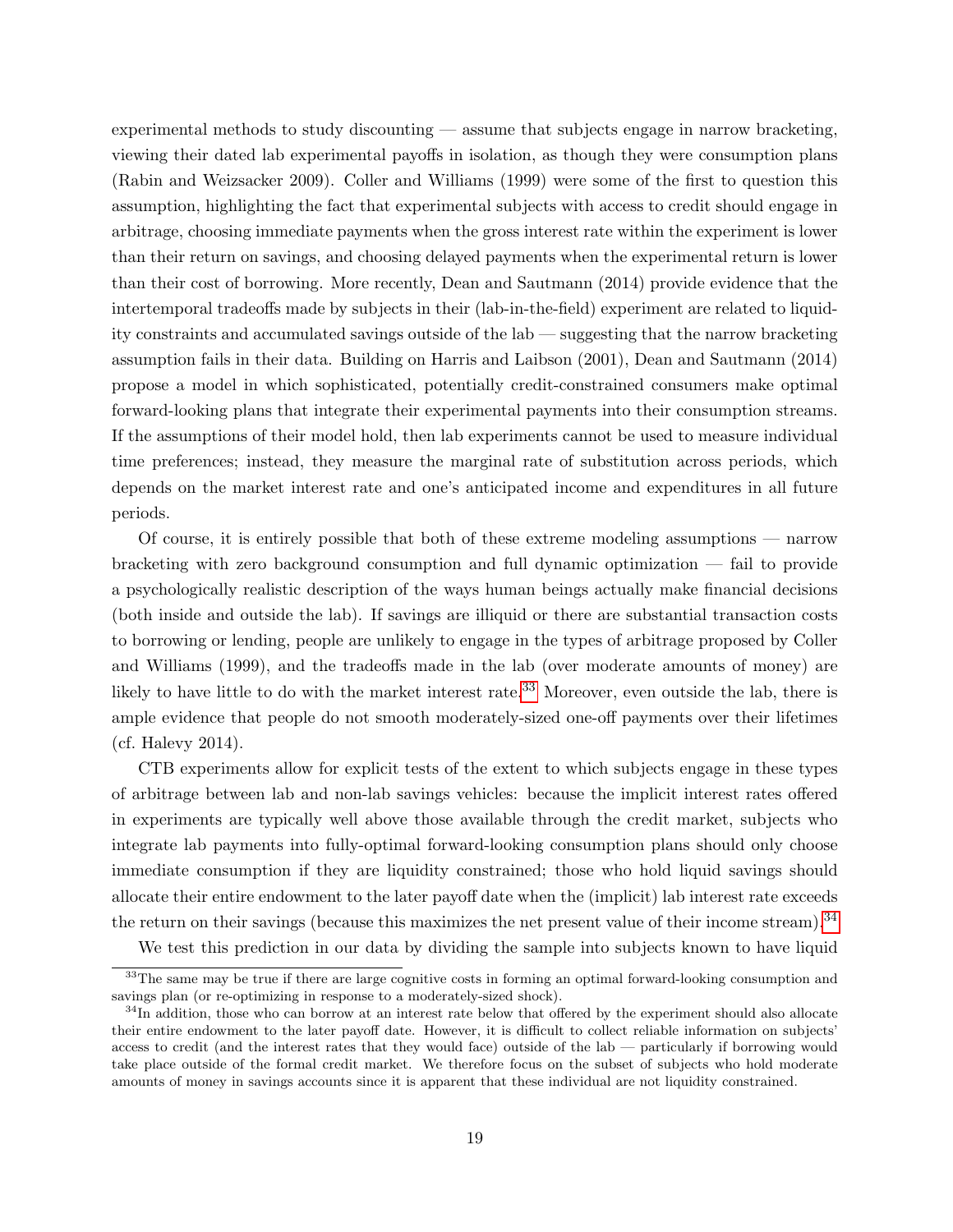savings (the 28 percent of subjects who have more than 1,000 Kenyan shillings, or 10.20 USD, in a savings account) and those who might be liquidity constrained (those who do not have 1,000 Kenyan shillings in a savings account). Figure [7](#page-38-0) plots the proportion of subjects within each category who allocate their entire endowment to the later payoff date. The figure makes it clear that, though corner solutions are common, those subjects who are not liquidity constrained do not appear to be engaging in arbitrage by consistently cashing in on the extremely high interest rates offered in the experiment. Across all interest rates, subjects with substantial savings in the bank allocate their entire endowment to the later payoff date 25.5 percent of the time (while those without 1,000 shillings in the bank do so 21.2 percent of the time). Focusing in on extremely high gross interest rates above 2 (i.e. guaranteed returns above 100 percent over a 2 to 4 week time horizon), which are extremely unlikely to be available outside the lab, we still find that those who are not liquidity constrained only allocate the entire endowment to the later payoff 32.9 percent of the time. Thus, our data make it very clear that subjects are not engaging in the types of arbitrage that we would expect if lab payments were integrated into and optimal forward-looking consumption and savings plan.[35](#page-21-0)

#### 5.2 Do Subjects Engage in Narrow Bracketing?

Next, we turn our attention to the issue of narrow bracketing. We began exploring this issue in Section [4,](#page-12-0) when we tested the hypothesis that background consumption was equal to zero in our pooled analysis. In Column 2 of Table [2,](#page-29-1) we estimated background consumption as one of the parameters of our CRRA model; in Column 3 of Table [2,](#page-29-1) we estimated separate background consumption parameters for the earlier and later payoff dates. We found that the estimated background consumption parameter was significantly different from 0, and that we were able to reject the hypothesis that background consumption was the same in the earlier and later periods. Interestingly, we are unable to reject the hypothesis that the single background consumption parameter reported in Column 2 of Table [2](#page-29-1) is significantly different than the average level of self-reported daily expenditure (p-value 0.184). When we estimate a specification that allows background consumption to differ across periods (in Column 3), we are unable to reject the hypothesis that consumption in the earlier period is equal to mean self-reported expenditures (p-value 0.462), but we can just reject the hypothesis that background consumption in the later period is equal to mean self-reported expenditure (p-value 0.075). Importantly, neither accounting for background consumption nor allowing it to differ across across periods impacts our estimated  $\beta$  coefficient dramatically; it is significantly below 1 in all specifications. However, these results clearly reject the most extreme form of narrow bracketing: background consumption is not equal to zero; in fact, it is quite close to the amount spent in a day by the typical subject. Choices in our experiment also suggest that subjects expect

<span id="page-21-0"></span><sup>35</sup>Interestingly, our results differ from those of Andreoni and Sprenger (2012) in this regard: 70 percent of the CTB decisions observed in their experiment are corner solutions, suggesting that arbitrage may be a more reasonable explanation of behavior in that context.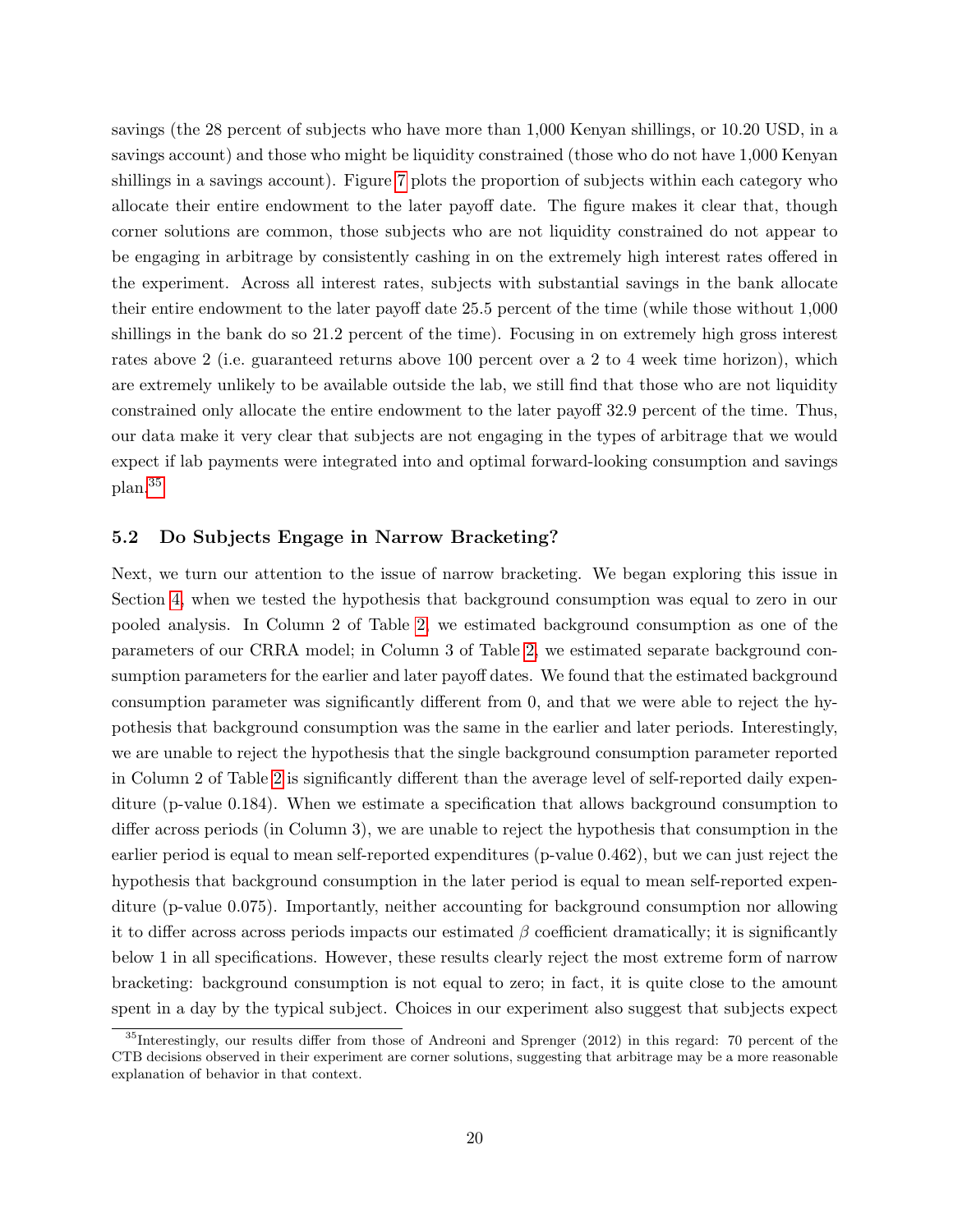background consumption to be systematically higher in the future.

Since background consumption is not equal to zero and differs across periods, it is important to ask whether choice patterns that appear present-biased might, in fact, result from subjects' attempts to shift payoffs toward dates when they anticipate that the marginal utility of consumption will be higher (for example, because they will have relatively little income or cash on hand), as suggested by Dean and Sautmann (2014) and Halevy (2015). More generally, if subjects are shifting payoffs toward days when they expect the marginal utility of income to be high, static preferences reversals may or may not constitute evidence of dynamic inconsistency (Halevy 2015). To explore this issue, we added a series of questions about anticipated liquidity to the post-experiment survey. For each of the five possible payout dates in the experiment, we asked subjects whether they expected to have more cash on hand than normal, less cash on hand them normal, or approximately the typical amount of cash on hand. These questions were only administered during the last eight experimental sessions, so we have date from 137 of our 291 subjects. We observe substantial withinsubject variation in anticipated liquidity: only 29.9 percent of subjects expected to have more cash on hand than is typical at all payoff dates, and no subjects expected to have less cash than is typical on all payoff dates. As a result, we can use our self-reported measure of expected liquidity to test whether subjects shift income from the experiment toward dates when they expect to have relatively little cash on hand.

In Table [6,](#page-31-1) we regress the fraction of the endowment allocated to the earlier payoff date on controls for the delay between payments, the interest rate, and the endowment size plus an indicator for having a front-end delay of zero days. We report OLS specifications controlling for individual fixed effects in Columns 1 and 2 and Tobit specifications that adjust for censoring of the dependent variable at 0 and 1 in Columns 3 and 4. In all specifications, we restrict the sample to those subjects who answered the date-specific liquidity questions (results are nearly identical in the full sample). As expected (given our main results), the percent of the endowment allocated to the earlier payoff date is significantly higher when the earlier payoff is immediate. In Columns 2 and 4, we add an indicator for having lower expected liquidity (cash on hand) at the later payoff date, relative to the earlier payoff date. Including the control for anticipated liquidity has little impact on the parameter measuring present bias, the indicator for choices in which the front-end delay is zero. Moreover, the estimated coefficient on the relative liquidity measure does not suggest that subjects shift funds to dates when they expect to be liquidity-constrained. In the fixed effects specifications, the coefficient is close to zero and not statistically significant; in the Tobit specifications, it is positive and weakly significant — suggesting that, if anything, subjects shift experimental payments away from dates when they expect to have relatively less liquidity. We therefore find no evidence that subjects reduce their allocation to the earlier payoff date when they expect marginal utility to be higher at the later payoff date; and we can rule out the possibility that such predictable changes in marginal utility explain the observed level of present bias in our data.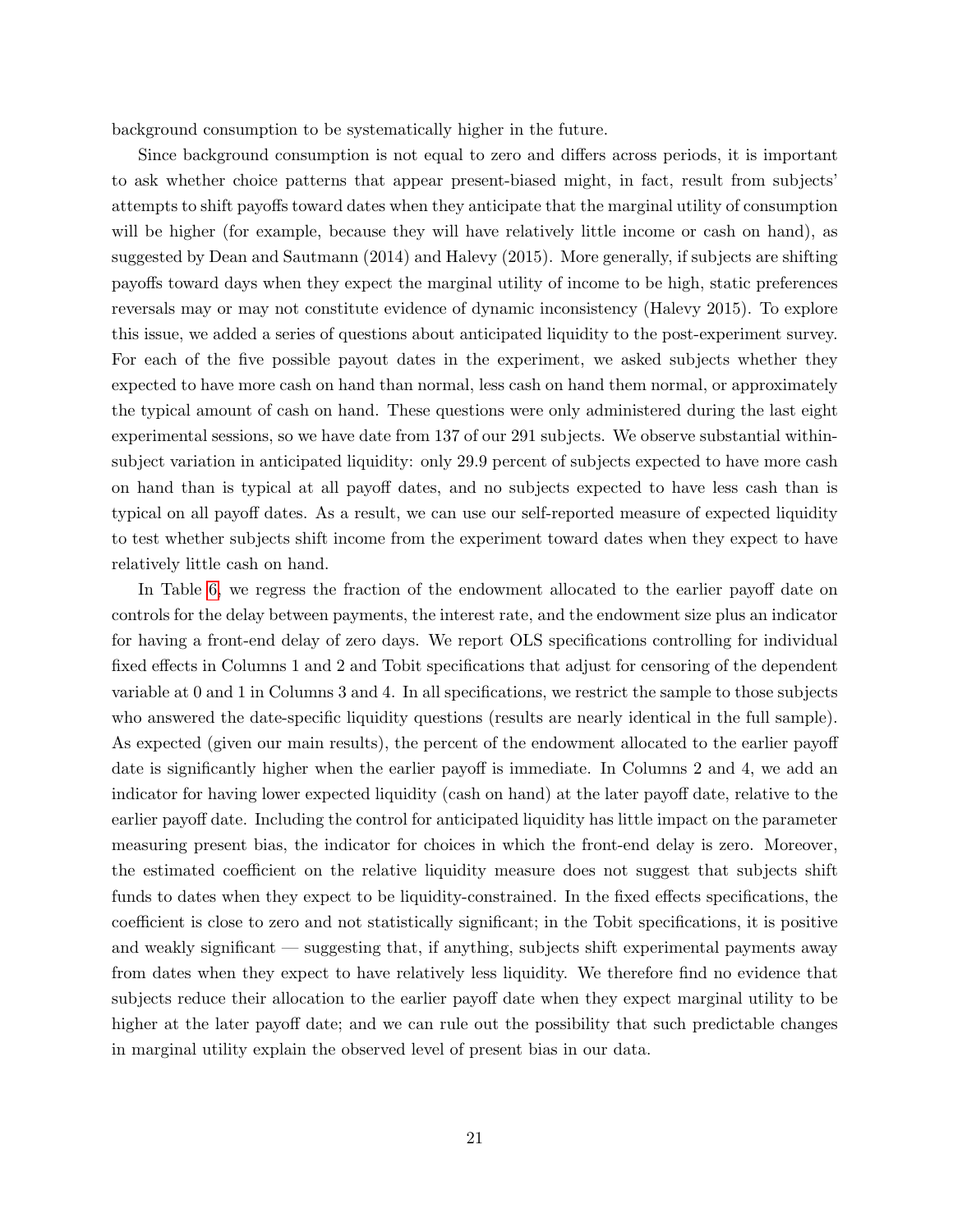#### 5.3 Summary and Directions for Further Research

Our results — and, in our view, the results of many of the related studies listed above — point to a few broad conclusions. First, neither the standard model of intertemporal tradeoffs (in which lab payments are integrated into an optimal forward-looking consumption and savings plan) nor the simplest form of narrow bracketing (with background consumption equal to 0) provides an adequate description of the ways actual subjects make intertemporal tradeoffs in the lab. We should therefore devote greater attention to the development of experiments explicitly designed to test potential refinements of existing models, in order to build a more accurate positive description of the decision-making process. Experiments intended to better understand the way humans use mental accounting and heuristics to simplify the process of organizing their financial lives seem likely to be particularly fruitful.

Second, our results suggest that present bias over money is important when the earliest payouts are truly immediate; our findings are consistent with models such as the quasi-hyperbolic model (Laibson 1997, O'Donoghue and Rabin 1999) that predict a sharp distinction between immediate and slightly delayed payoffs. However, our experiment is not intended to trace out the relationship between individual discount factors and the level of the front-end delay over the minutes and hours after decisions are made. As such, we are also unable to fully distinguish between the quasihyperbolic model and alternatives that do not suggest a clear discontinuity between immediate and nearly immediate payoffs (cf. Kirby 1997). We leave that to future work.

Finally, and perhaps most speculatively, we believe that there might be important lessons to be learned from an attempt to test the extent to which the widely diverse results reported in the literature can be explained by differences across studies in either experimental parameters (e.g. the interest rate) or contextual variables (e.g. credit market conditions or financial literacy). As we observed earlier, our results suggest that present bias is most pronounced at high interest rates; and our experiment offers a substantially broader range of interest rates than several recent studies which do not find evidence of present bias. Moreover, while considerable energy has gone in to testing the relationship between, for example, liquidity constraints and intertemporal tradeoffs in the lab within a particular study, work to date has not explored the potential links between the variation in observed results across studies the widely divergent financial situations of different subject pools. Yet, the potential for such analysis exists, since rigorous time preference experiments have now been conducted in an extremely wide range of settings, with subjects ranging from Malawian subsistence farmers to undergraduates at some of the most prestigious universities in North America. In our view, these conclusions suggest a focus on experiments in broad samples of the population that focus on explicitly testing the links between credit constraints, portfolio holdings, and income expectations — both inside and outside the lab — and intertemporal tradeoffs.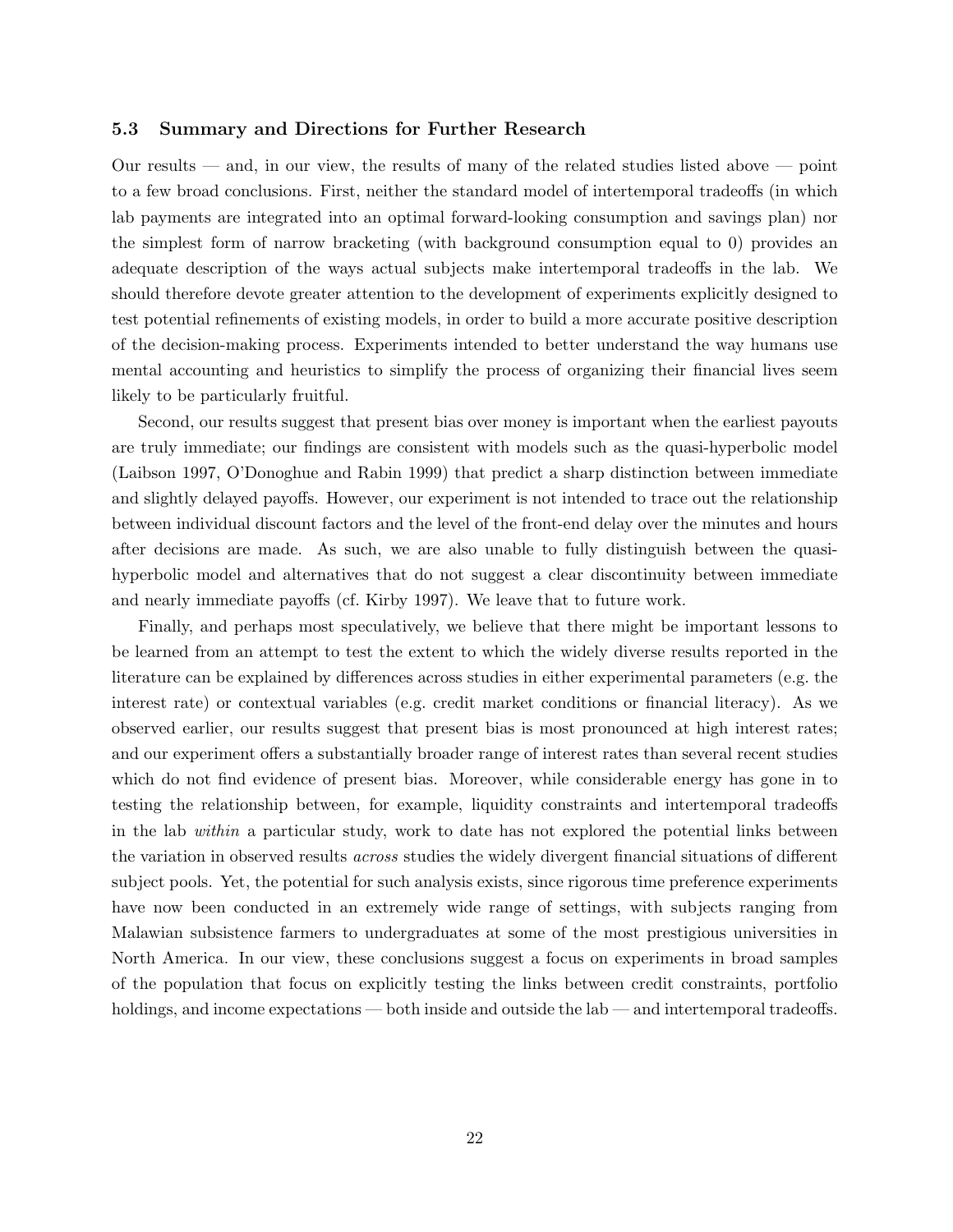### <span id="page-24-0"></span>6 Conclusion

We conduct convex time budget experiments with truly immediate repayment, exploiting Kenya's mobile money technology M-Pesa to send same-day payments before subjects leave the lab while still keeping transaction costs precisely equal across all payout dates. We find substantial evidence of present bias. Estimates of the present bias parameter,  $\beta$ , range from 0.901 to 0.937. We also observe substantial heterogeneity across subjects. Variables associated with likely liquidity constraints (or the lack thereof) do not predict individual-level time preference parameters.

As discussed above, our results differ from a number of other recent findings. First, we document substantial present bias. Our focus on truly immediate payment may explain the observed differences between our findings and those of, for example, Andreoni and Sprenger (2012) and Giné, Goldberg, Silverman, and Yang (2012). However, Dean and Sautmann (2014) also fail to find evidence of present bias in a setting with immediate repayment. Second, we can reject the hypothesis that subjects narrowly bracket their decisions in the experiment and assume background consumption is equal to zero. Background consumption appears to be very close to the typical level of daily expenditures made by our subjects. However, we find no evidence that subjects shift lab payouts toward dates when they expect to be liquidity constrained. Finally, we are able to rule out the possibility that subjects are are arbitraging between lab and non-lab savings vehicles. Subjects who hold amounts of liquid savings larger than the immediate lab payouts considered in our study do not exploit the high rates of interest offered by the experiment, and therefore fail to maximize the net present value of their income stream. This result differs from the findings of Dean and Sautmann (2014); Andreoni and Sprenger (2012) also report that 70 percent of the CTB decisions in their experiment were corner solutions, suggesting that their data is more consistent with arbitrage between the lab and the credit market.

We have argued that one of the key differences between our experiment and other studies is our focus on truly immediate payment. There are, however, several other differences that should be noted. Most notably, relative to university students at elite schools in the North America, our subjects — like those of Giné, Goldberg, Silverman, and Yang  $(2012)$  and Dean and Sautmann  $(2014)$  — are living closer to their liquidity and credit constraints. While university students may have low incomes, particularly if one ignores family and government transfers, they have high and stable consumption streams; they are able to save at almost no cost, and to borrow at reasonable rates if it were absolutely necessary. Moreover, students may find the task of re-optimizing their financial plan more feasible, both because they are highly numerate and because their portfolio is likely limited to a modest range of formal credit products with explicit terms. It is therefore reasonable to expect that university students may be more likely to arbitrage between the lab and the credit market than low-income adults in developing countries.

The development of the quasi-hyperbolic model of time preferences was motivated by the desire to provide a better positive explanation of the ways humans actually made intertemporal tradeoffs.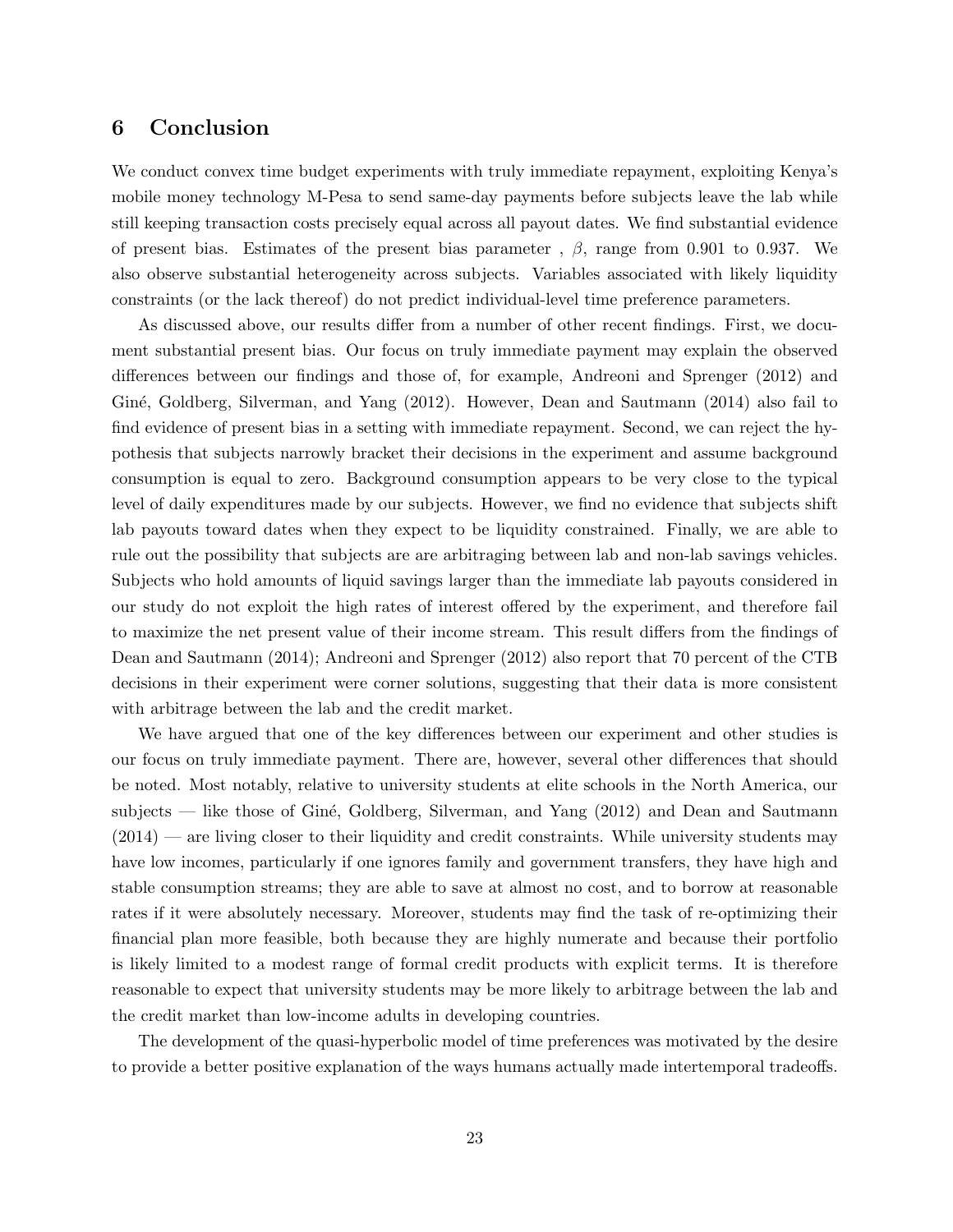However, since the advent of this tractable model of present bias, much of the energy has shifted toward exploring its predictions in field settings and testing between the quasi-hyperbolic model and the standard model. The new wave of theoretically-motivated time preference experiments, and the controversies generated by the conflicting results of these studies, highlights the need for more experimental work directed towards testing and refining the behavioral economic model of intertemporal decisionmaking, with a specific focus on not only the extent of present bias, but the ways subjects do or do not integrate controlled choices in the lab — or isolated decisions outside of the lab — into a larger, long-term optimization problem. Such an integrated framework has the potential to allow for a more complete reconciliation of existing results, and will also help policymakers seeking to nudge citizens and consumers toward achieving their long-term savings and consumption goals.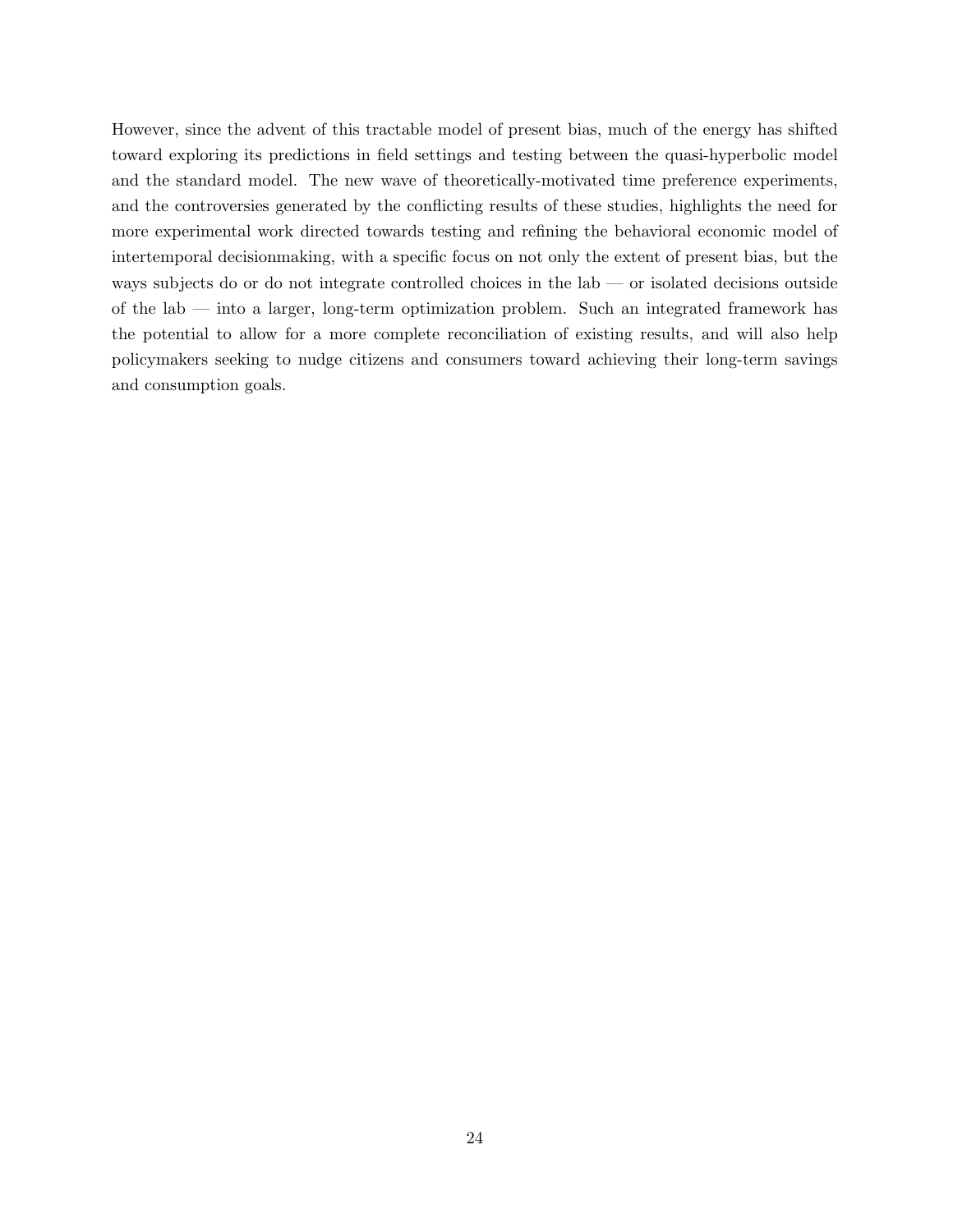# References

- Acland, D., and M. R. Levy (2015): "Naivete, Projection Bias, and Habit Formation in Gym Attendance," Management Science, 61(1), 146–160.
- AFRIAT, S. N. (1967): "The Construction of Utility Functions from Expenditure Data," International Economic Review, 8(1), 67–77.
- Ainslie, G. (1975): "Specious reward: A behavioral theory of impulsiveness and impulse control," Psychological Bulletin, 82(4), 463–496.
- ANDERSEN, S., G. W. HARRISON, M. I. LAU, AND E. E. RUTSTRÖM (2008): "Eliciting Risk and Time Preferences," *Econometrica*, 76(3), 583–618.
- Andreoni, J., B. Gillen, and W. Harbaugh (2013): "The Power of Revealed Preference Tests: Ex-Post Evaluation of Experimental Design," Working Paper.
- ANDREONI, J., AND J. MILLER (2002): "Giving According to GARP: An Experimental Test of the Consistency of Preferences for Altruism," Econometrica, 70(2), 737–753.
- ANDREONI, J., AND C. SPRENGER (2012): "Estimating Time Preferences from Convex Budgets," American Economic Review, 102(7), 3333–56.
- Augenblick, N., M. Niederle, and C. Sprenger (2015): "Working Over Time: Dynamic Inconsistency in Real Effort Tasks," Quarterly Journal of Economics, 130(3), 1067–1115.
- BECKER, G. S. (1962): "Irrational Behavior and Economic Theory," The Journal of Political Economy,  $70(1), 1-13.$
- Bronars, S. G. (1987): "The Power of Nonparametric Tests of Preference Maximization," Econometrica: Journal of the Econometric Society, pp. 693–698.
- Carvalho, L. S., S. Meier, and S. W. Wang (forthcoming): "Poverty and economic decision making: evidence from changes in financial resources at payday," American Economic Review.
- Choi, S., R. Fisman, D. Gale, and S. Kariv (2007a): "Consistency and Heterogeneity of Individual Behavior under Uncertainty," American Economic Review, 97(5), 1921–1938.
- (2007b): "Revealing Preferences Graphically: An Old Method Gets a New Toolkit," American Economic Review, 97(2), 153–158.
- CHOI, S., S. KARIV, W. MÜLLER, AND D. SILVERMAN (2014): "Who Is (More) Rational?," American Economic Review, 104(6), 1518–1550.
- Coller, M., and M. Williams (1999): "Eliciting Individual Discount Rates," Experimental Economics, 2(2), 107–127.
- Croson, R., and U. Gneezy (2009): "Gender Differences in Preferences," Journal of Economic Literature, 47(2), 1365–1384.
- DEAN, M., AND A. SAUTMANN (2014): "Credit Constraints and the Measurement of Time Preferences," Working Paper 2014-1, Brown University, Department of Economics.
- DELLAVIGNA, S., AND U. MALMENDIER (2006): "Paying Not to Go to the Gym," American Economic Review, pp. 694–719.
- Epper, T. (2015): "Income Expectations, Limited Liquidity, and Anomalies in Intertemporal Choice," Discussion paper, Universitat St. Gallen Discussion Paper 2015-19.
- Fischbacher, U. (2007): "z-Tree: Zurich Toolbox for Ready-made Economic Experiments," Experimental Economics, 10(2), 171–178.
- FISHER, I. (1930): "The Theory of interest rates," New York.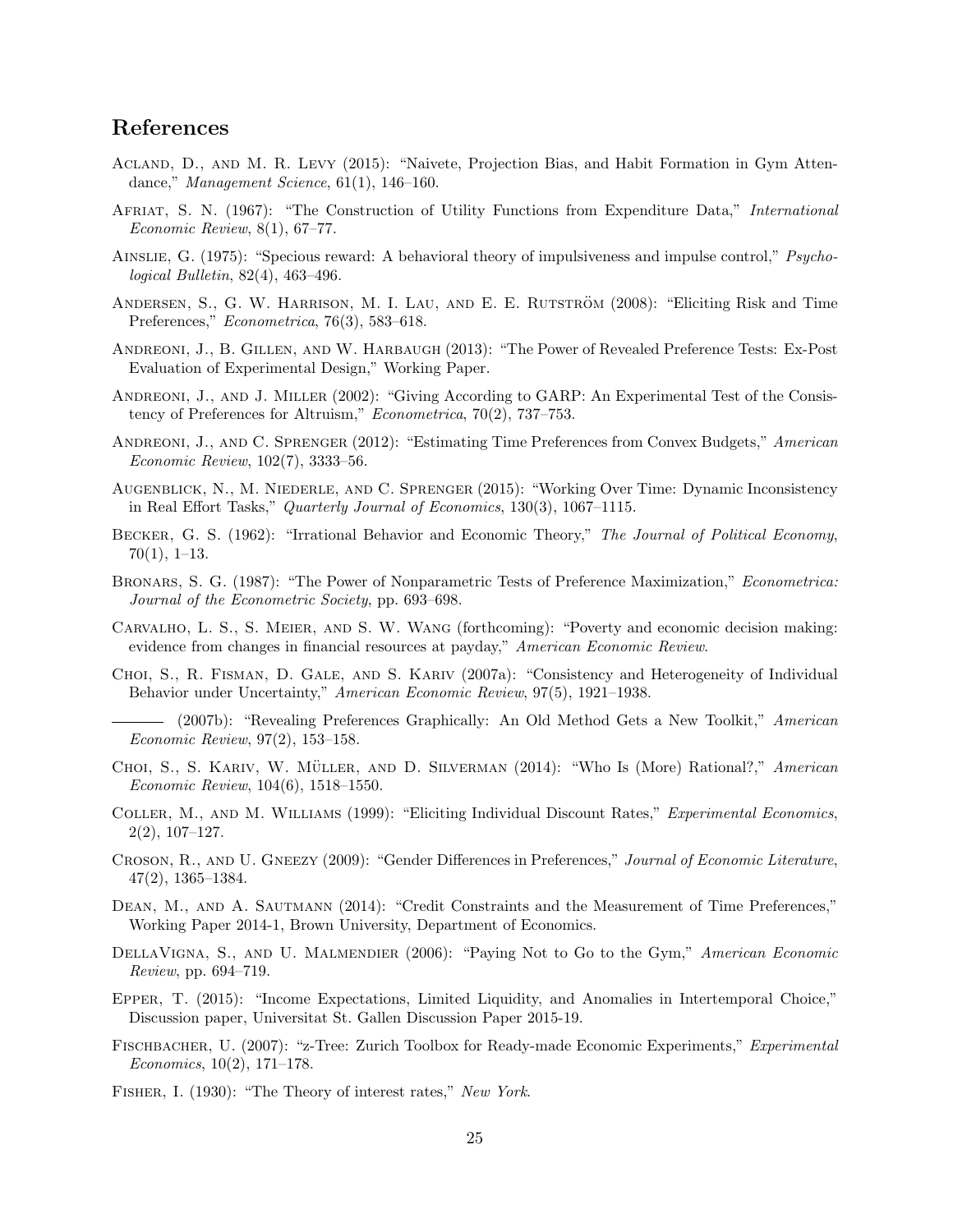- Fisman, R., P. Jakiela, and S. Kariv (2014): "The Distributional Preferences of Americans," NBER working paper no. 20145.
- Fisman, R., P. Jakiela, S. Kariv, and D. Markovits (2015): "The Distributional Preferences of an Elite," Science, 349(5254), aab0096.
- FISMAN, R., S. KARIV, AND D. MARKOVITS (2007): "Individual Preferences for Giving," American Economic Review, 97(5), 1858–1876.
- FREDERICK, S., G. LOEWENSTEIN, AND T. O'DONOGHUE (2002): "Time discounting and time preference: A critical review," Journal of economic literature, pp. 351–401.
- GINÉ, X., J. GOLDBERG, D. SILVERMAN, AND D. YANG (2012): "Revising Commitments: Field Evidence on the Adjustment of Prior Choices," Working Paper 18065, National Bureau of Economic Research.
- Halevy, Y. (2014): "Some Comments on the Use of Monetary and Primary Rewards in the Measurement of Time Preferences," Working Paper.
	- (2015): "Time Consistency: Stationarity and Time Invariance," Econometrica, 83(1), 335–352.
- HARRIS, C., AND D. LAIBSON (2001): "Dynamic Choices of Hyperbolic Consumers," Econometrica, 69(4), 935–957.
- Haushofer, J. (2014): "The Cost of Keeping Track," Working Paper.
- Jakiela, P., and O. Ozier (forthcoming): "Does Africa Need a Rotten Kin Theorem? Experimental Evidence from Village Economies," Review of Economic Studies.
- KIRBY, K. N. (1997): "Bidding on the future: evidence against normative discounting of delayed rewards.." Journal of Experimental Psychology: General, 126(1), 54.
- LAIBSON, D. (1997): "Golden Eggs and Hyperbolic Discounting," The Quarterly Journal of Economics, 112(2), 443–478.
- LAIBSON, D., A. REPETTO, J. TOBACMAN, R. E. HALL, W. G. GALE, AND G. A. AKERLOF (1998): "Self-Control and Saving for Retirement," The Quarterly Journal of Economics, 1998(1), 91–196.
- MEIER, S., AND C. SPRENGER (2010): "Present-Biased Preferences and Credit Card Borrowing," American Economic Journal: Applied Economics, 2(1), 193–210.
- O'Donoghue, T., and M. Rabin (1999): "Doing It Now or Later," American Economic Review, 89(1), 103–124.
- PHELPS, E. S., AND R. A. POLLAK (1968): "On Second-Best National Saving and Game-Equilibrium Growth," The Review of Economic Studies, 35(2), 185–199.
- Rabin, M., and G. Weizsacker (2009): "Narrow Bracketing and Dominated Choices," The American Economic Review, 99(4), 1508–1543.
- SAMUELSON, P. A. (1937): "A Note on Measurement of Utility," The Review of Economic Studies, 4(2), 155–161.
- Stigler, G. J., and G. S. Becker (1977): "De Gustibus Non Est Disputandum," American Economic Review, 67(2), 76–90.
- THALER, R. H. (1991): "Some Empirical Evidence on Dynamic Inconsistency," Quasi rational economics, 1, 127–136.
- Varian, H. R. (1982): "The Nonparametric Approach to Demand Analysis," Econometrica, 50(4), 945–972.
- (1983): "Non-Parametric Tests of Consumer Behaviour," Review of Economic Studies, 50(1), 99– 110.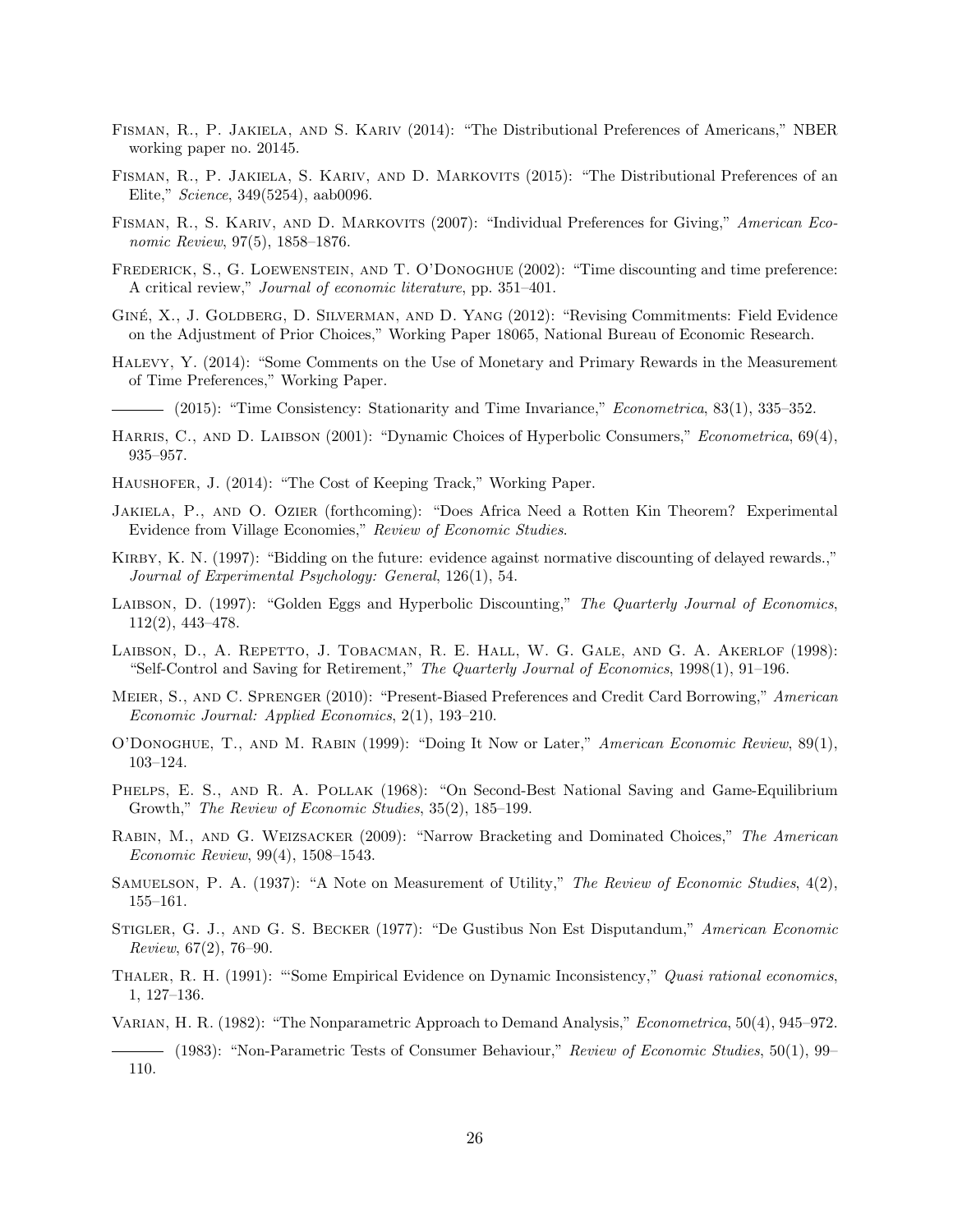- von BÖHM-BAWERK, E. (1890): Capital and interest: A critical history of economical theory. Macmillan and Co.
- VON GAUDECKER, H.-M., A. VAN SOEST, AND E. WENGSTRÖM (2011): "Heterogeneity in Risky Choice Behavior in a Broad Population," American Economic Review, 101(2), 664–694.
- World Bank (2015): "World Development Report 2015: Mind, Society, and Behavior," Report, International Bank for Reconstruction and Development.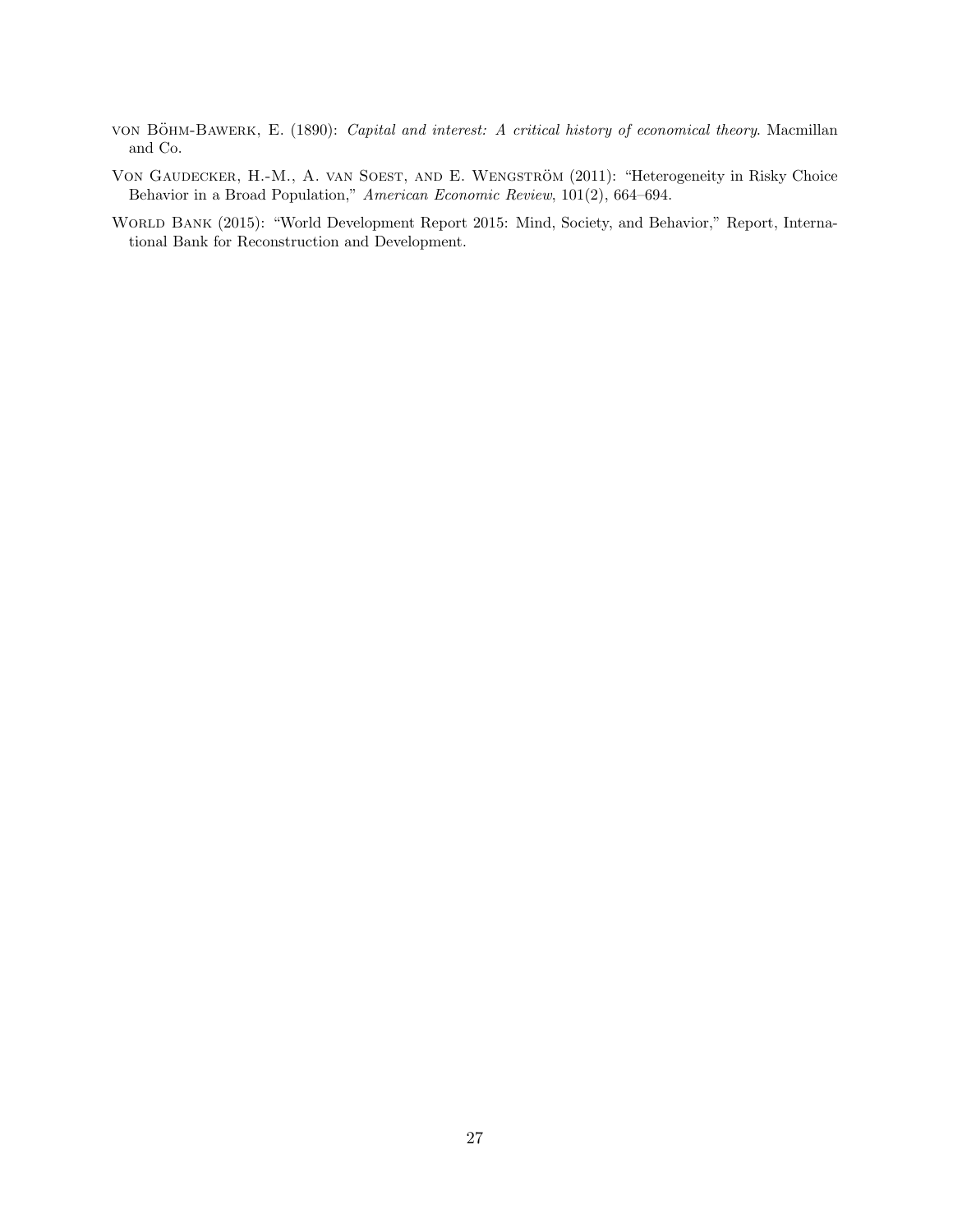| Mean   | S.D.   | Median   | Min.     | Max.    | Obs. |
|--------|--------|----------|----------|---------|------|
| 0.58   | 0.49   |          | $\Omega$ | 1       | 291  |
| 32.55  | 9.57   | 30       | 18       | 62      | 279  |
| 0.96   | 0.21   |          | $\theta$ | 1       | 291  |
| 0.56   | 0.50   |          | $\Omega$ |         | 291  |
| 0.59   | 0.49   |          | $\Omega$ |         | 291  |
| 0.29   | 0.45   | $\theta$ | $\Omega$ |         | 291  |
| 0.28   | 0.45   | $\theta$ | $\theta$ |         | 291  |
| 204.20 | 225.94 | 150      | 0.14     | 2857.14 | 291  |
| 325.06 | 553.49 | 200      | 2        | 7000    | 291  |
| 0.65   | 0.48   |          | $\theta$ |         | 291  |
| 0.98   | 0.15   |          | $\theta$ |         | 291  |
|        |        |          |          |         |      |

<span id="page-29-0"></span>Table 1: Summary Statistics

<span id="page-29-1"></span>Table 2: NLS and Tobit Estimates of Model Parameters Assuming CRRA Utility

| Parameter                                                     | <b>NLS</b><br>(1)     | <b>NLS</b><br>(2)      | <b>NLS</b><br>(3)                  | <b>NLS</b><br>(4)     | Tobit<br>(5)          | Tobit<br>(6)          |
|---------------------------------------------------------------|-----------------------|------------------------|------------------------------------|-----------------------|-----------------------|-----------------------|
| $\beta$                                                       | $0.895***$            | $0.920***$             | $0.937***$                         | $0.910***$            | $0.856***$            | $0.901***$            |
| $\delta$                                                      | (0.018)<br>$0.992***$ | (0.016)<br>$0.991***$  | (0.016)<br>$0.996***$              | (0.019)<br>$0.991***$ | (0.034)<br>$1.000***$ | (0.035)<br>$1.001***$ |
|                                                               | (0.001)<br>$0.578***$ | (0.001)<br>$0.980***$  | (0.001)<br>$0.975***$              | (0.001)<br>$0.996***$ | (0.003)<br>$0.727***$ | (0.002)<br>$1.417***$ |
| $\rho$                                                        | (0.023)               | (0.076)                | (0.082)                            | (0.079)               | (0.003)               | (0.002)               |
| $\omega_t = \omega_{t+k}$                                     | $\overline{0}$        | 276.445***<br>(54.288) |                                    | $\bar{\omega}_i$      | 0.01                  | $\bar{\omega}_i$      |
| $\omega_t$                                                    |                       |                        | 244.916***                         |                       |                       |                       |
| $\omega_{t+k}$                                                |                       |                        | (55.275)<br>314.921***<br>(62.044) |                       |                       |                       |
| $H_0: \beta = 1$                                              | 0.000                 | 0.000                  | 0.000                              | 0.000                 | 0.000                 | 0.004                 |
| $H_0$ : $\delta = 1$                                          | 0.000                 | 0.000                  | 0.000                              | 0.000                 | 0.864                 | 0.679                 |
| $H_0$ : $\omega_t = \omega_{t+k}$<br>Observations<br>Subjects | 13968<br>291          | 13968<br>291           | 0.000<br>13968<br>291              | 13968<br>291          | 13968<br>291          | 13968<br>291          |
|                                                               |                       |                        |                                    |                       |                       |                       |

Robust standard errors clustered at the subject level.  $\bar{\omega}_i$  indicates self-reported average daily expenditure, which varies across subjects.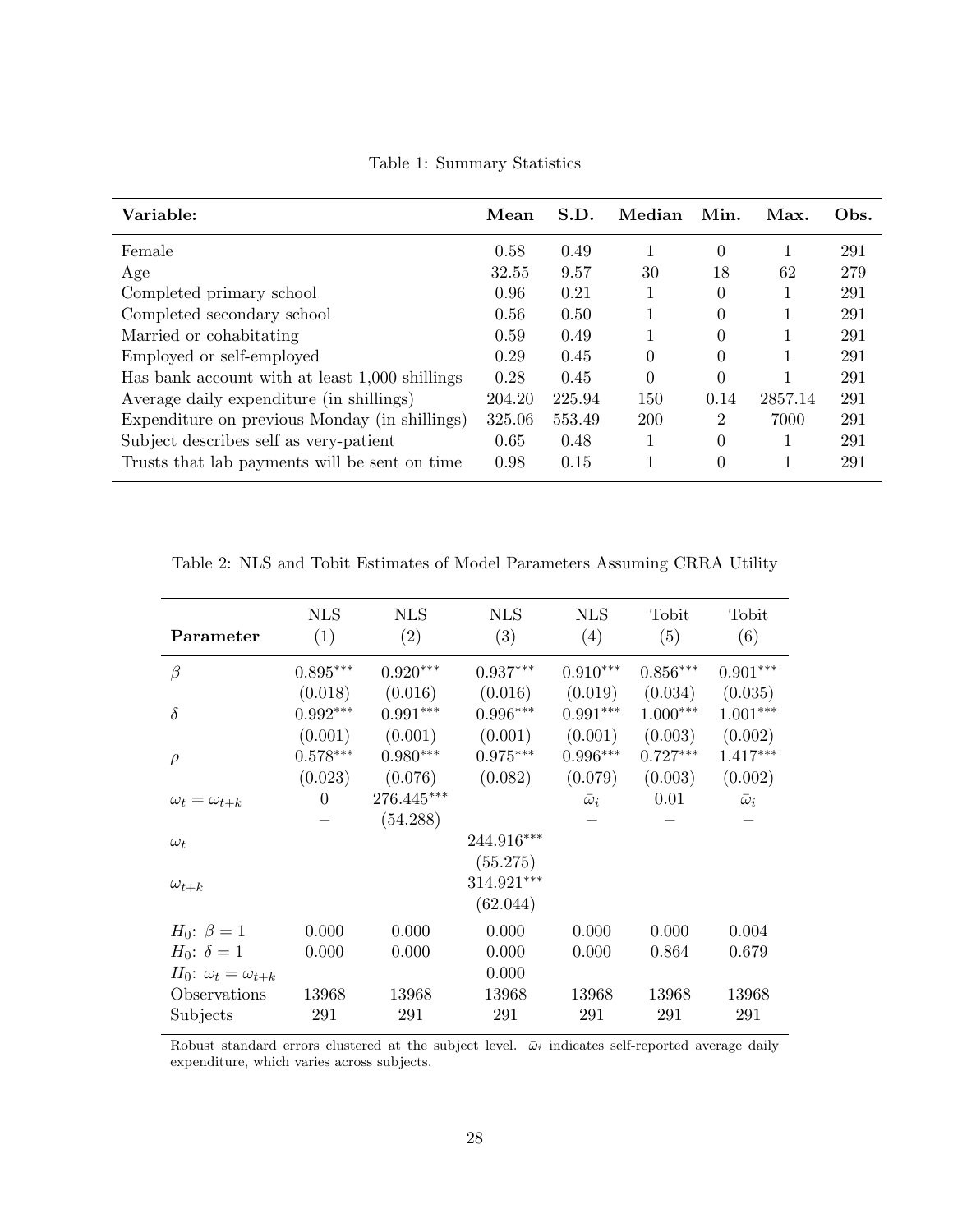<span id="page-30-0"></span>

|                         | NLS        | NLS        |
|-------------------------|------------|------------|
| Parameter               | (1)        | (2)        |
| β                       | $0.938***$ | $0.958***$ |
|                         | (0.013)    | (0.013)    |
| δ                       | $0.990***$ | $0.995***$ |
|                         | (0.001)    | (0.001)    |
| $\alpha$                | $0.001***$ | $0.001***$ |
|                         | (0.001)    | (0.001)    |
| $\omega_{t+k}-\omega_t$ |            | 86.353***  |
|                         |            | (19.241)   |
| $H_0$ : $\beta = 1$     | 0.000      | 0.001      |
| $H_0$ : $\delta = 1$    | 0.000      | 0.000      |
| Observations            | 13968      | 13968      |
| Subjects                | 291        | 291        |

Table 3: NLS Estimates of Model Parameters Assuming CARA Utility

Robust standard errors clustered at the subject level. Columns 3 and 4 are regressions of the tangency condition and solution function respectively.

Table 4: Median Regressions of Individual-Level Parameter Estimates

| <i>Estimated parameter:</i>    | $\beta_i$  | $\delta_i$ | $\rho_i$   |
|--------------------------------|------------|------------|------------|
|                                | (1)        | (2)        | (3)        |
| Female                         | 0.009      | $0.01***$  | $0.376***$ |
|                                | (0.044)    | (0.003)    | (0.101)    |
| Age                            | 0.002      | 0.0001     | $0.012**$  |
|                                | (0.002)    | (0.0001)   | (0.005)    |
| Married or cohabitating        | 0.019      | 0.002      | 0.121      |
|                                | (0.044)    | (0.003)    | (0.1)      |
| Completed secondary school     | $-0.081*$  | 0.003      | $-0.074$   |
|                                | (0.043)    | (0.003)    | (0.099)    |
| Employed or self-employed      | $-0.013$   | 0.001      | 0.101      |
|                                | (0.047)    | (0.003)    | (0.108)    |
| Has 1000 KSH in a bank account | 0.013      | $-0.001$   | 0.071      |
|                                | (0.047)    | (0.003)    | (0.107)    |
| Constant                       | $0.927***$ | $0.977***$ | 0.271      |
|                                | (0.086)    | (0.005)    | (0.196)    |
| Observations                   | 279        | 279        | 279        |

Robust standard errors in parentheses.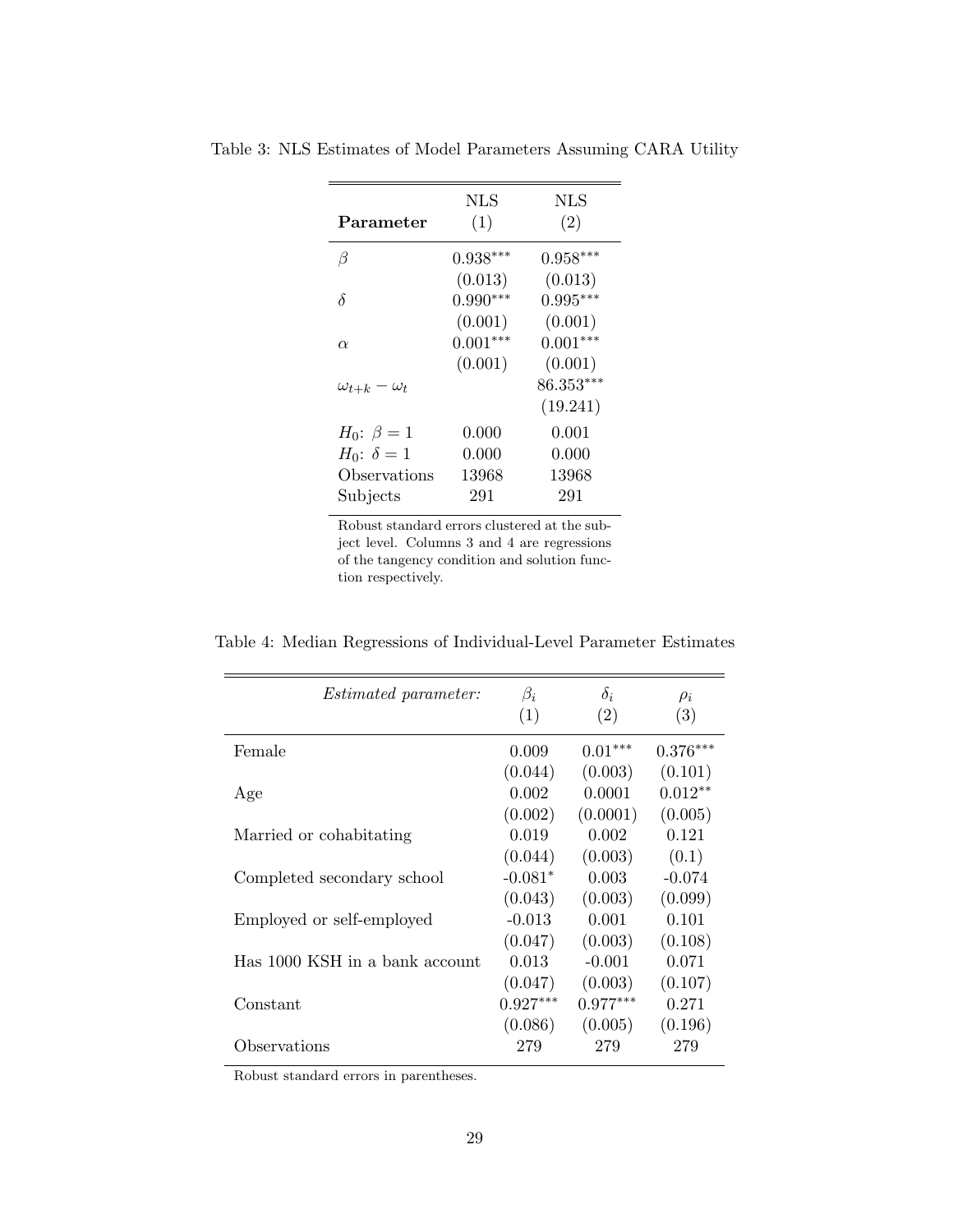<span id="page-31-0"></span>

| Sample restriction:         | ALL SUBJECTS |            | CONSISTENT SUBJECTS |                  |  |
|-----------------------------|--------------|------------|---------------------|------------------|--|
| <i>Estimated parameter:</i> | $\beta_i$    | $\delta_i$ | $\beta_i$           | $\delta_i$       |  |
|                             | (1)          | (2)        | (3)                 | $\left(4\right)$ |  |
| MPL estimate of parameter   | $0.177***$   | $0.269***$ | $0.275***$          | $0.412***$       |  |
|                             | (0.064)      | (0.06)     | (0.074)             | (0.065)          |  |
| Constant                    | $0.766***$   | $0.727***$ | $0.682***$          | $0.585***$       |  |
|                             | (0.068)      | (0.059)    | (0.078)             | (0.064)          |  |
| Observations                | 273          | 273        | 210                 | 210              |  |

Table 5: Median Regressions of Associations between CTB and MPL Parameter Estimates

Robust standard errors in parentheses. In Columns 3 and 4, the sample is restricted to subjects who make consistent decisions in the MPL tasks — choosing the early payoff at low interest rates, and switching (once) to preferring the later payoff at higher interest rates.

| Specification:                                | FEs         | FEs         | Товіт                  | <b>TOBIT</b>    |
|-----------------------------------------------|-------------|-------------|------------------------|-----------------|
|                                               | (1)         | (2)         | (3)                    | (4)             |
|                                               |             |             |                        |                 |
| Front end delay: 0 days                       | $0.035***$  | $0.034***$  | $0.05***$              | $0.055^{***}\,$ |
|                                               | (0.011)     | (0.011)     | (0.018)                | (0.019)         |
| Delay between payments: 28 days               | $0.024*$    | $0.024*$    | $0.053**$              | $0.051**$       |
|                                               | (0.013)     | (0.013)     | (0.022)                | (0.022)         |
| Interest rate: 125 percent                    | $-0.089***$ | $-0.089***$ | $-0.156***$            | $-0.156***$     |
|                                               | (0.017)     | (0.017)     | (0.032)                | (0.032)         |
| Interest rate: 175 percent                    | $-0.188***$ | $-0.188***$ | $-0.331***$            | $-0.331***$     |
|                                               | (0.025)     | (0.025)     | (0.055)                | (0.055)         |
| Interest rate: 200 percent                    | $-0.229***$ | $-0.229***$ | $-0.397***$            | $-0.397***$     |
|                                               | (0.029)     | (0.029)     | (0.063)                | (0.063)         |
| Interest rate: 300 percent                    | $-0.249***$ | $-0.249***$ | $-0.442***$            | $-0.442***$     |
|                                               | (0.032)     | (0.032)     | (0.07)                 | (0.07)          |
| Interest rate: 400 percent                    | $-0.264***$ | $-0.264***$ | $-0.466***$            | $-0.466***$     |
|                                               | (0.033)     | (0.033)     | (0.073)                | (0.073)         |
| Endowment size: 600 shillings                 | 0.013       | 0.013       | 0.021                  | 0.021           |
|                                               | (0.014)     | (0.014)     | (0.024)                | (0.024)         |
| Lower expected liquidity at later payoff date |             | $-0.006$    | $\cdot$                | $0.036*$        |
|                                               |             | (0.006)     |                        | (0.02)          |
| Constant                                      | $0.587***$  | $0.587***$  | $0.656^{\ast\ast\ast}$ | $0.654***$      |
|                                               | (0.021)     | (0.021)     | (0.044)                | (0.044)         |
| Observations                                  | 6576        | 6576        | 6576                   | 6576            |

<span id="page-31-1"></span>Table 6: Regressions of Percent of Budget Allocated to Earlier Payoff Date

Robust standard errors clustered at the subject level in all specifications.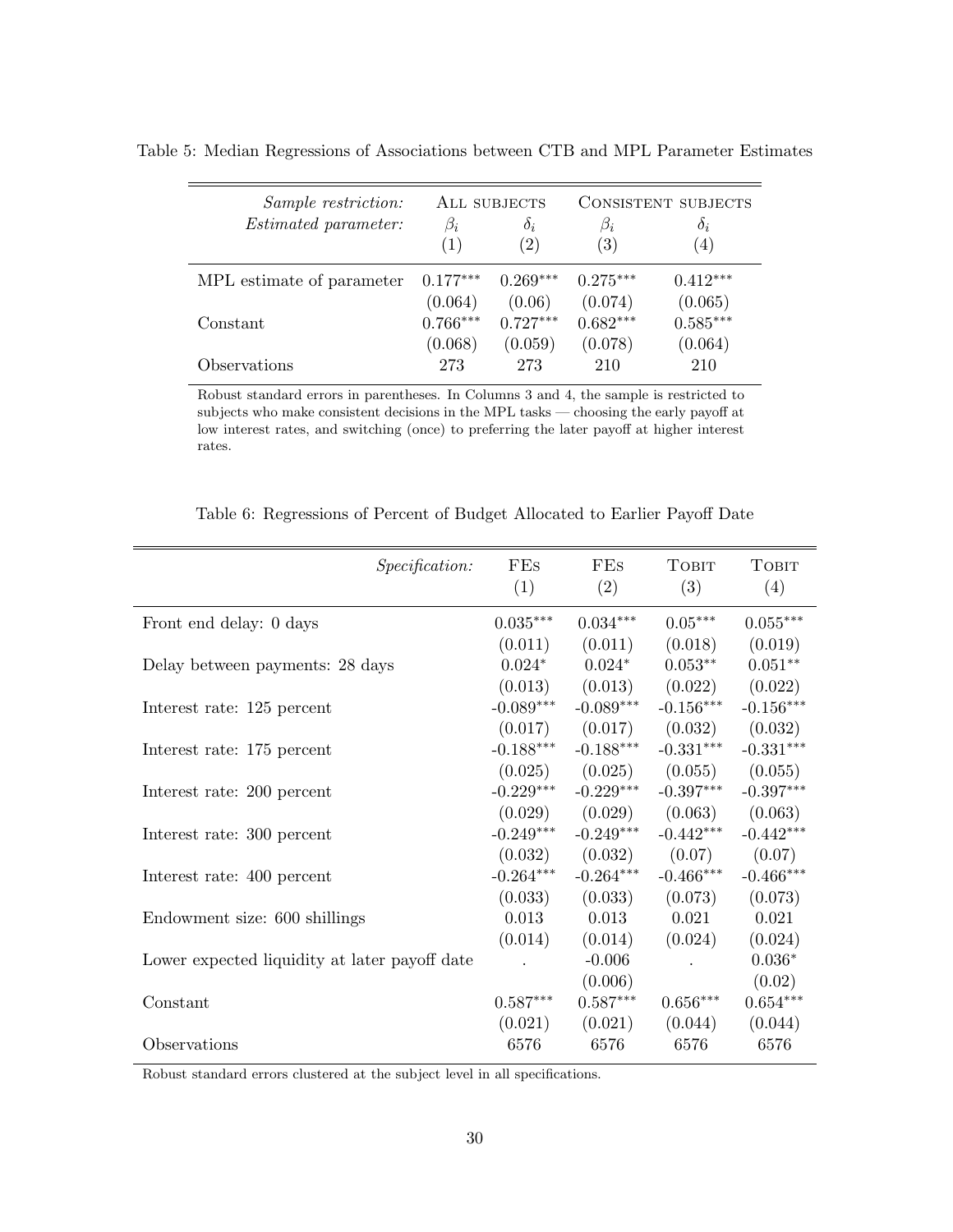

<span id="page-32-0"></span>Figure 1: Frequency of GARP Violations for Actual vs. Simulated Subjects

The figure reports the total number of violations of the Generalize Axiom of Revealed Preference for experimental subjects and four 1,000 thousand simulated subjects who randomize uniformly on each budget line. Violations are calculated for the two pairs of (earlier and later) dates that were presented at both the 400 shilling (early-valued) budget size and the 600 shilling (early-valued) budget size (i.e. decision sets 1, 3, 4, and 7 from the CTB experiment), creating intersecting budget lines that allow for revealed preference tests.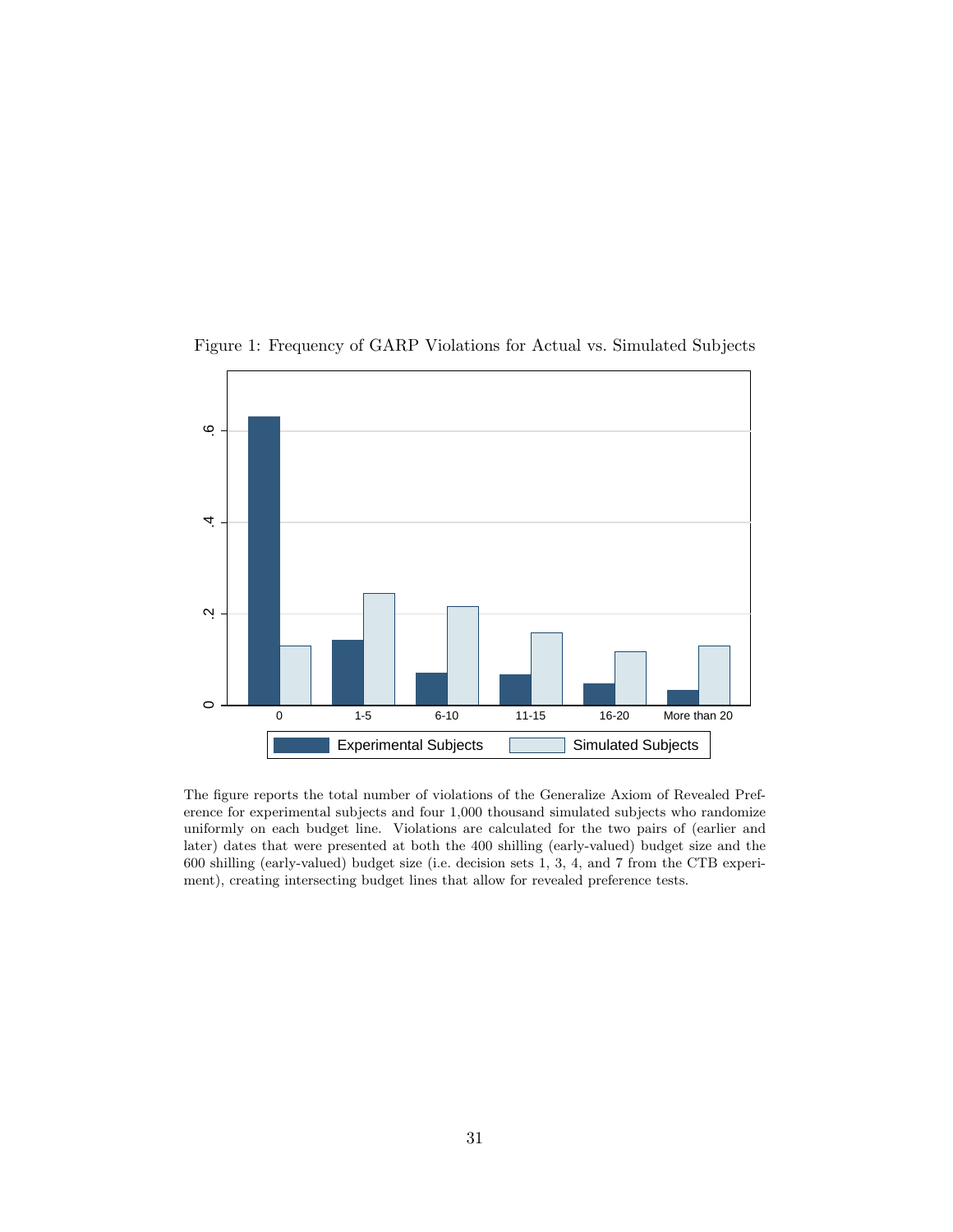

<span id="page-33-0"></span>Figure 2: The Basic Consistency Index for Actual vs. Simulated Subjects

To calculate the Basic Consistency Index (BCI), we consider all pairs of interest rates,  $r'$  and  $r''$ , such that  $r'' > r'$ ; a subject's decisions satisfy basic consistency if the amount allocated to the later period is at least at large under  $r''$  as under  $r'$ . The BCI is fraction of all possible pairs of choices that satisfy this property.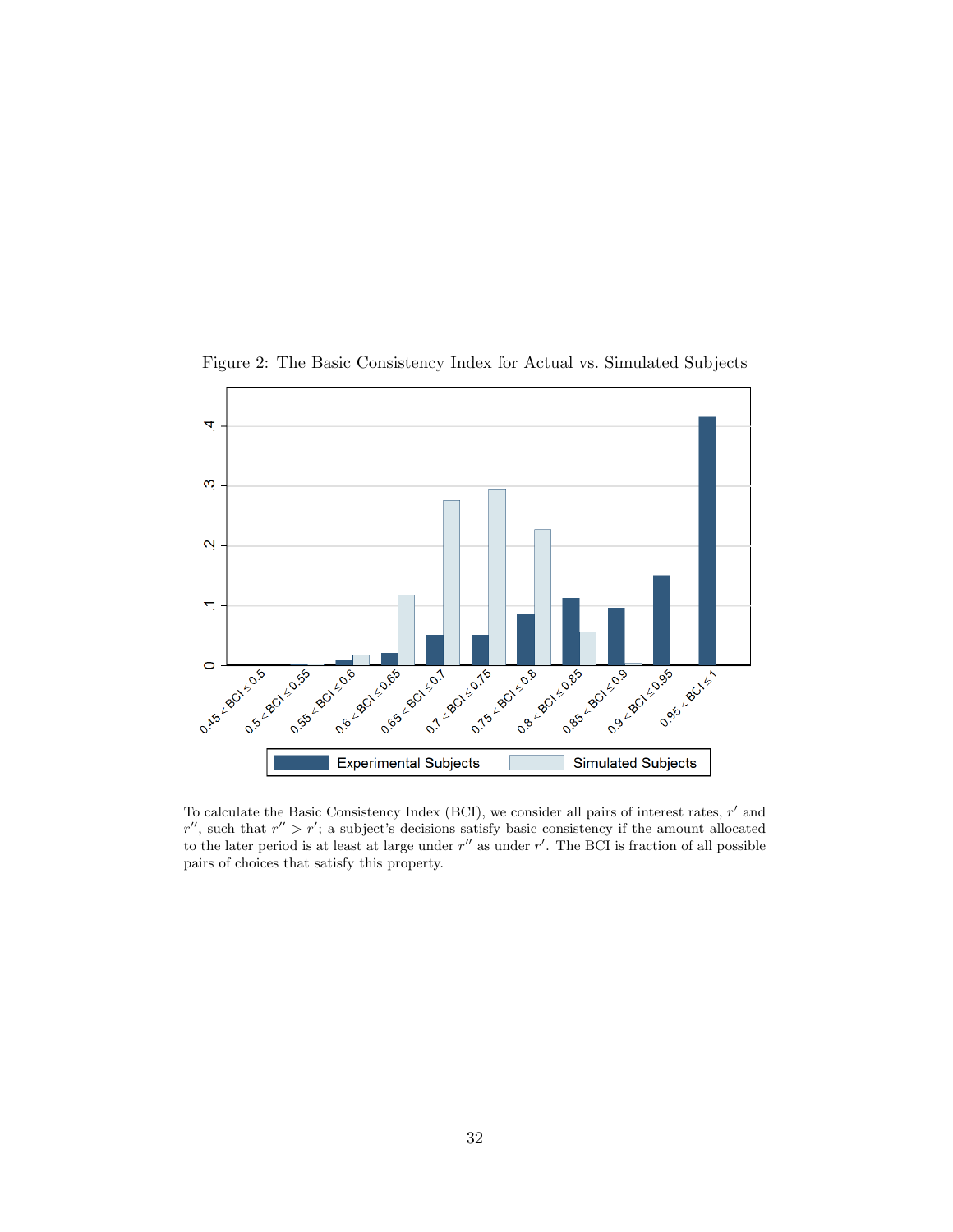

<span id="page-34-0"></span>Figure 3: Percent of Budget Allocated to Earlier Account

The sample is restricted to CTB decisions in which the early-valued budget was 400 Kenyan shillings (4.08 USD).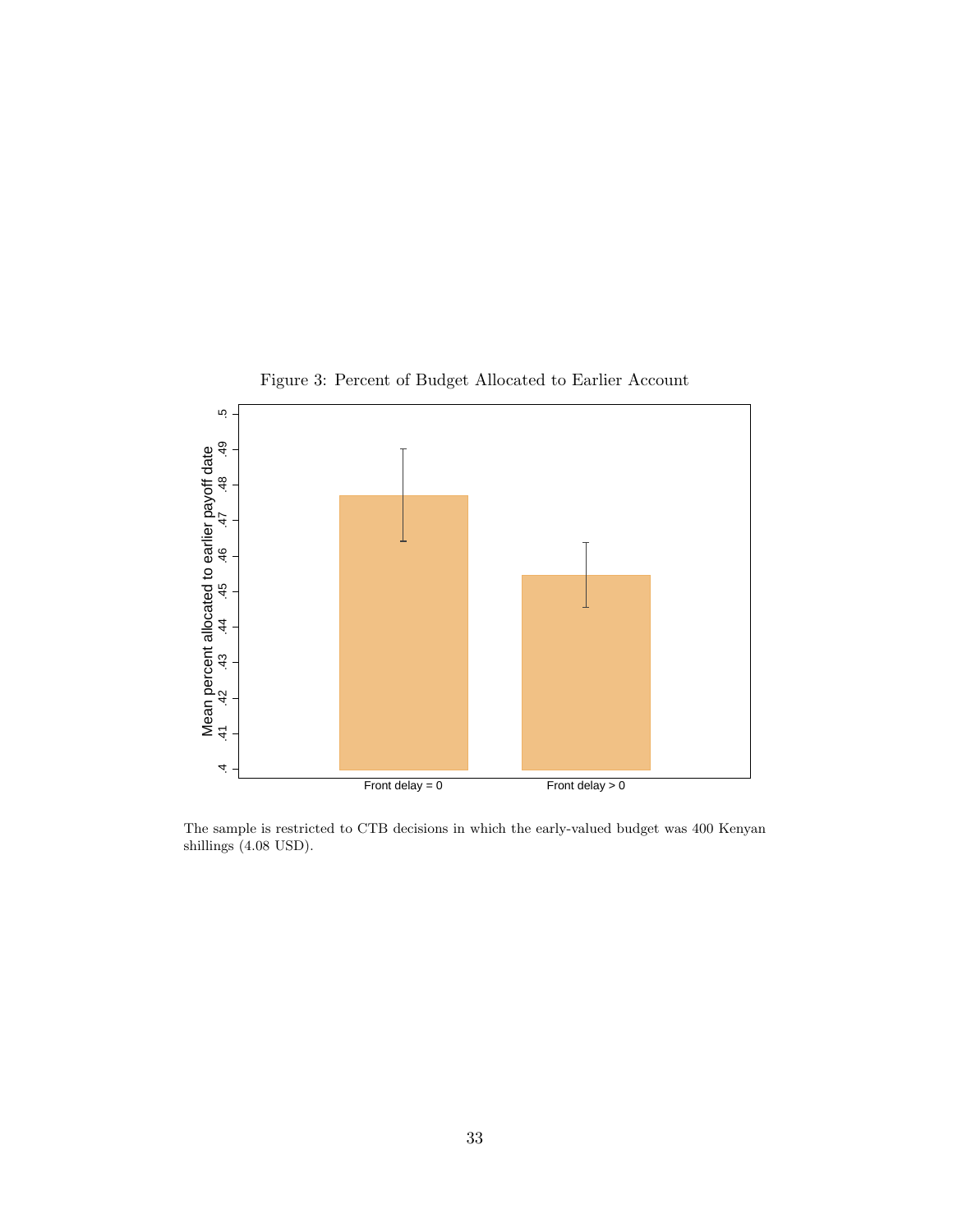

Figure 4: Percent of Budget Allocated to Earlier Account, by Interest Rate

<span id="page-35-0"></span>Panel A: Delay Between Payments = 28 Days



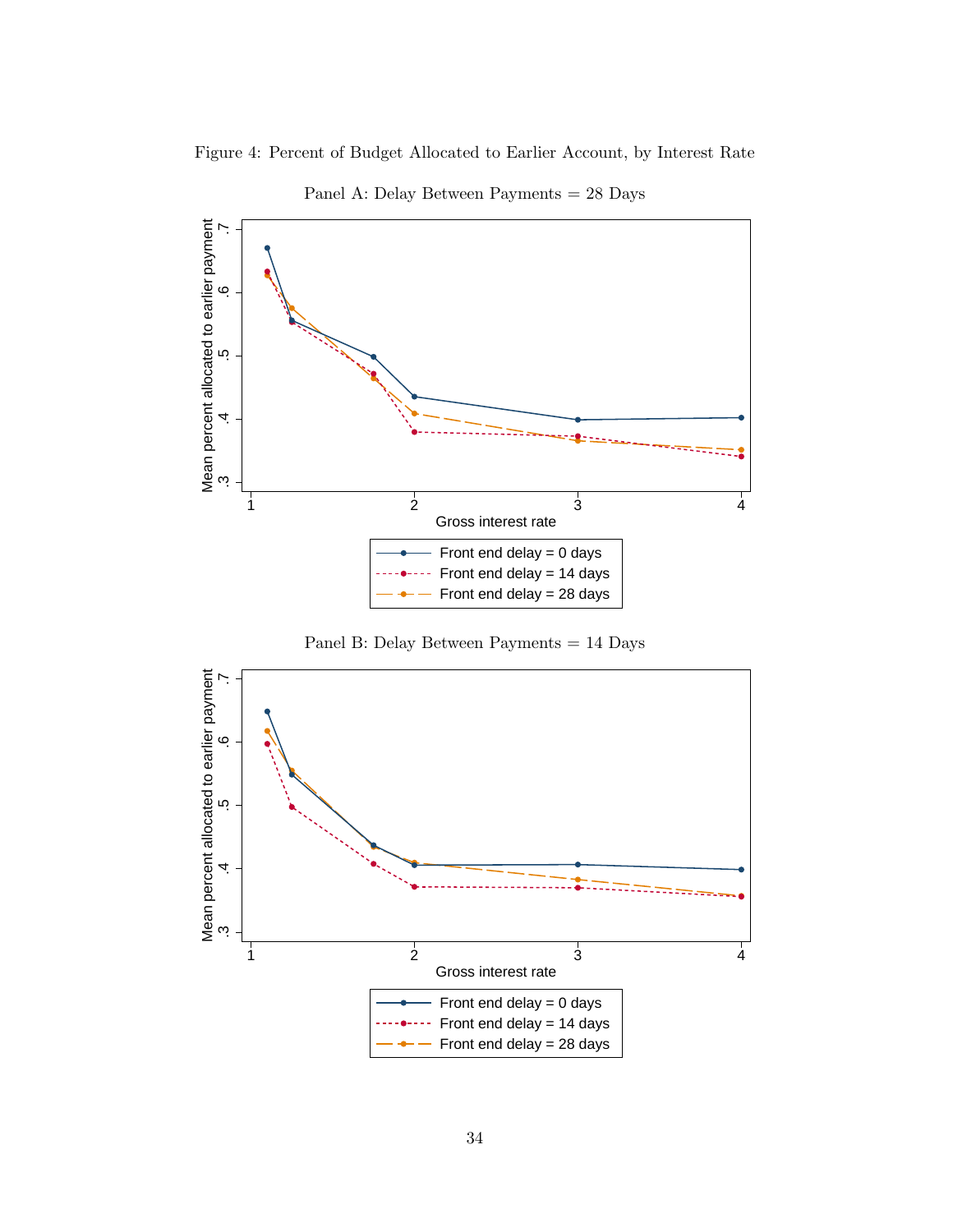

<span id="page-36-0"></span>Figure 5: Histograms of Individual-Level Parameter Estimates Panel A: Estimated  $\hat{\beta}_i$  Parameters





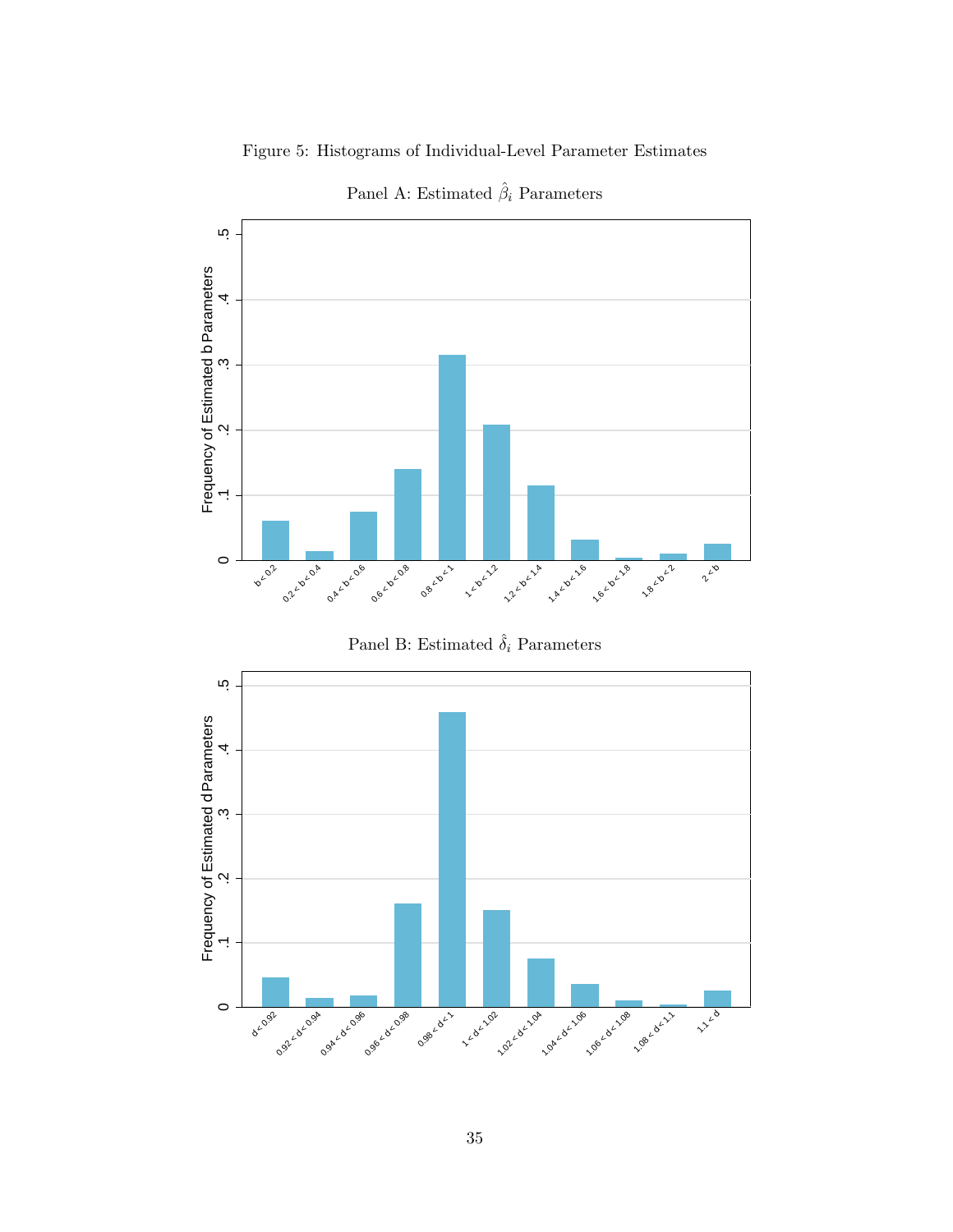

<span id="page-37-0"></span>Figure 6: Scatter Plots of Individual-Level Parameters: CTB vs. MPL Esimtaes

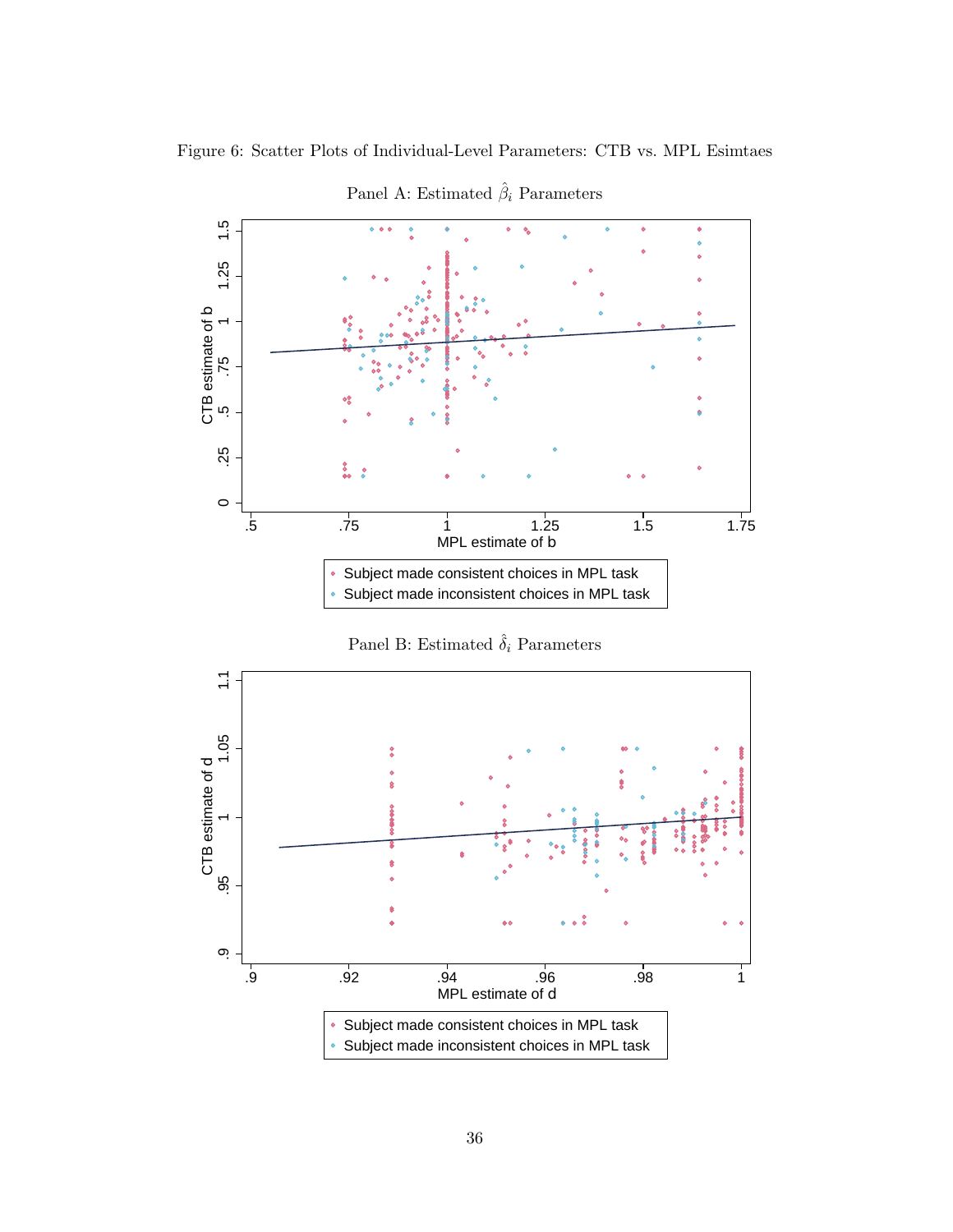<span id="page-38-0"></span>

Figure 7: Do Subjects Engage in Arbitrage? The Frequency of (Later Payoff Date) Corner Solutions

Potentially liquidity-constrained subjects are those who do not have at least KES 1,000 (USD 9.80) in a bank savings account. The figure plots the fraction of decisions (conditional on the gross interest rate) that are corner solutions where the subject allocates her entire endowment to the later payoff date.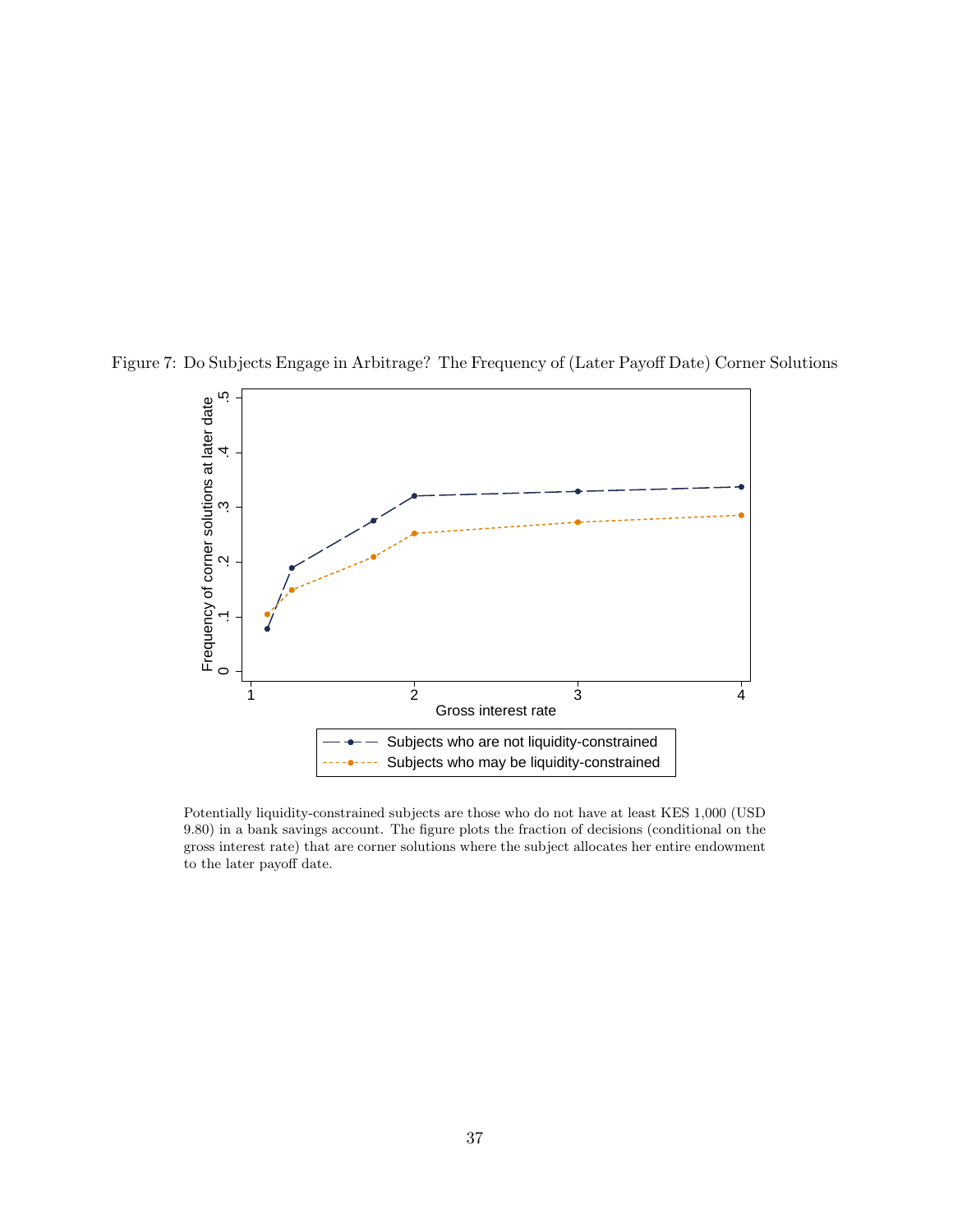# Online Appendix: not for print publication

#### Experimental Instructions

This is a study of the different ways people make decisions about money. Please listen carefully to the instructions that are being read to you. Tell us if you have any questions or if there is anything that you do not understand.

Each of you will receive two payments for participating in this study, an EARLIER payment and a LATER payment. You will receive the EARLIER payment on an EARLIER date, and you will receive the LATER payment on a LATER date. These two payments will be sent via M-Pesa by XXXX o'clock on each date. So, if you receive a payment today, it will be sent to you before you leave the Busara Center. On the day that you are scheduled to receive one of your payments, we will send you a text message reminder that the payment is coming. After you receive the text message, your payment will be sent via M-Pesa. If you do not receive one of your payments, you should immediately contact the staff at Busara by flashing +254(0) 704851141

Each of you will receive 300 shillings just for participating in the study. You will receive this money in two equal amounts of 150 shillings. These two payments of 150 shillings will be sent to you via M-Pesa on the two different dates (the EARLIER date and the LATER date). You'll receive your payments before XXXX o'clock on each date.

In addition to the 300 shillings, you will be paid money based on one of your decisions in this study. You will make 72 decisions in this study. The study has two parts. In the first part of the study you will make 48 decisions; in the second part you will make 24 decisions. After you've made all 72 decisions, the computer will choose one of the decisions to be the payment decision. We will use the payment decision to determine how much money you are paid in this study. All 72 decisions have the same chance of being chosen as the payment decision. So, you should make each decision as if it were the payment decision. At the end of the study, your computer will choose the payment decision. Because of the payment decision, you may receive more than 150 shillings on the EARLIER date, the LATER date, or both. We will add any money from the payment decision to your two payments of 150 shillings. So, you will receive at least 150 shillings by XXXX o'clock on each of the two dates (EARLIER and LATER). Both of these payments will be sent via M-Pesa.

In this part of the study, you will make 48 decisions about how to divide money between two times, one is on an EARLIER date and one is on a LATER date. So, you will decide how much money you want to be sent to you at the EARLIER date and how much you want at the LATER date. The easiest way to explain how you will make decisions in this study is to show you an example.

For each decision that you will make, you will see a screen like the one that you have in front of you now. These two boxes show you when you will receive the two payments. The box on the left shows the date of the EARLIER payment, and the box on the right shows the date of the LATER payment. In this example, you will receive the EARLIER payment by XXXX o'clock today (before you leave the Busara Center), and you will receive the LATER payment in two weeks later - on XXXX.

The boxes also show you the amount you will receive on each date. The box on the left shows the amount of money in the EARLIER payment, and the box on the right shows the amount of the LATER payment. The amounts are in red. You will be paid this money in addition to the 150 shillings that you will receive on each date (EARLIER and LATER) for participating in this study. For now, you can see that the two amounts are 0.

Next, notice a thick blue and green line on the center of the screen. Touch anywhere on that thick line. You should see a black pointer above the thick line and two buttons at the bottom part of the screen. Now you also see that the two amounts are not zero anymore.

You can change the position of the pointer moving it from right to left, or left to right by touching anywhere on the thick line. You will see (in the two boxes) that you are moving money between the EARLIER payment and the LATER payment by touching different parts on the thick line. Thus, touching more towards the right side moves more money to the LATER payment from the EARLIER payment.

Please try this yourself. Touch anywhere on this thick line. As you touch more towards the left side,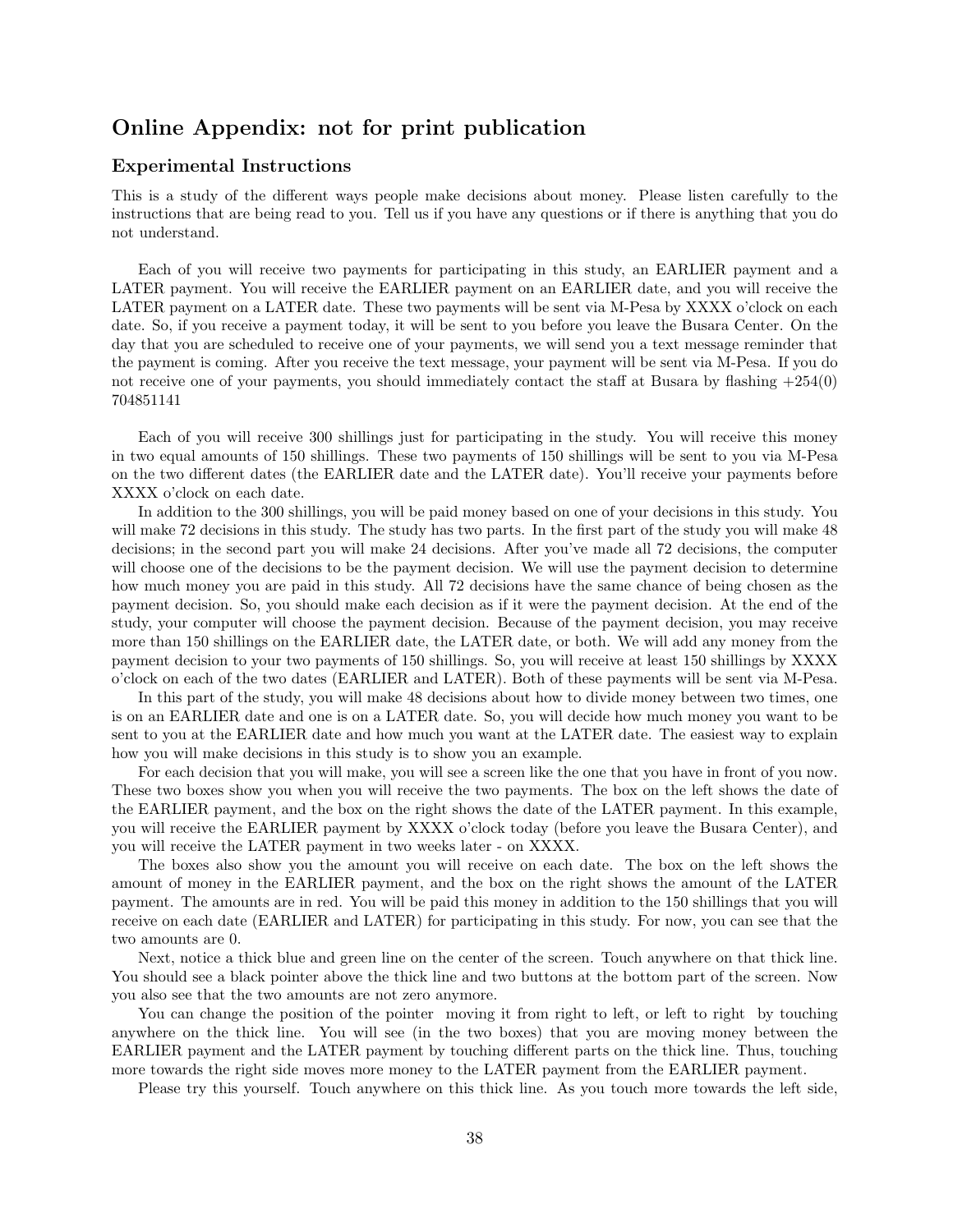the amount of the EARLIER payment increases and the amount of the LATER payment decreases. As you touch more towards the right side, the amount of the EARLIER payment decreases and the amount of the LATER payment increases. Touching more towards the right side moves more money to the LATER payment from the EARLIER payment.

In this part of the study, you will make 48 decisions. Each decision will be different. In the boxes on the screen, you will see the highest amounts of money that you can receive at the EARLIER and LATER dates in that decision. The highest amounts of money will not be the same in all decisions. Now practice touching different parts of the line and changing the size of the payments. The highest amounts of money will not be the same in all decisions. The highest amount that you can receive on the LATER date is always the same or more than the highest amount that you can receive on the EARLIER date.

Today, you will make decisions in 8 different rounds. Each round will have 6 decisions. The dates of the EARLIER and the LATER payments might be different in each of the rounds. At the beginning of each round, we'll announce when the EARLIER and LATER payments will take place for all the decisions in that round. This information is also shown in the boxes on your screen.Within a round, the date of the EARLIER payment is the same for all decisions and the date of the LATER payment is the same for all decisions.

In this part of the study, you will make 48 decisions. You will indicate your decision by touching anywhere you want on the line. To confirm your decision, you will be touching the "OK" button. After each round, you will see a screen with the words "Please wait for the study to continue".

As we said earlier, the computer will choose one of your 72 decisions to be the payment decision. All 48 decisions in the first part of the study have the same chance of being chosen, so you should think carefully about each decision.

We will start with a practice round. This practice round will be the same as the 8 later rounds. In this practice round, you will make 6 decisions about how you want to divide money between and EARLIER date and a LATER date. This round is just for practice; these decisions will not be the payment decision. Remember: this round is just for practice; these decisions will not be the payment decision.

Now we will start the second part of the study. You will make 24 decisions in this part of the study. In each decision, you will choose between a smaller EARLIER payment and a larger LATER payment. All 24 decisions in this part of the study have the same chance of being chosen as the payment decision, so you should think carefully about each decision. The computer will choose one of the decisions to be the payment decision at the end of the study. So, please listen carefully to the instructions being read to you. Tell us if you have any questions or if there is anything that you do not understand.

The easiest way to explain how you will make decisions in this study is by showing you an example. For each decision that you will make, you will see a screen like the one in front of you now. These two boxes show you when you will receive the two payments. In this example, you will receive the EARLIER payment on XXXX, and you will receive the LATER payment two weeks LATER on XXXX. The box on the left shows the amount of money you will receive in the EARLIER payment, and the box on the right shows the amount of money you will receive in the LATER payment. The amounts are in red colour. In this example, the EARLIER payment is XXXX, and the LATER payment is XXXX.

Each decision will be different. In each of the decisions in this study, you will see a screen like this one. You will decide if you want to receive the EARLIER payment or the LATER payment. There is no right or wrong answer - you just choose the payment that you prefer more. To choose the EARLIER payment, touch the green "CHOOSE THE EARLIER PAYMENT" button on the left side of the screen. To choose the LATER payment, touch the yellow "CHOOSE THE LATER PAYMENT" button on the right side of the screen. So, to make a decision, you touch the button which is below the payment that you prefer. When you touch the button, its colour will turn red. To confirm your decision, you touch the "OK" button at the bottom of you screen. You can change your decision before you touch the "OK" button.

Today, you will make decisions in 4 different rounds. Each round will have 6 decisions. The dates of the EARLIER and the LATER payments will be different in every round. At the beginning of each round, well announce when the EARLIER and LATER payments will take place for all the decisions in that round. This message is also shown in the boxes on your screen.

Within a round, the date of the EARLIER payment is the same for all decisions and the date of the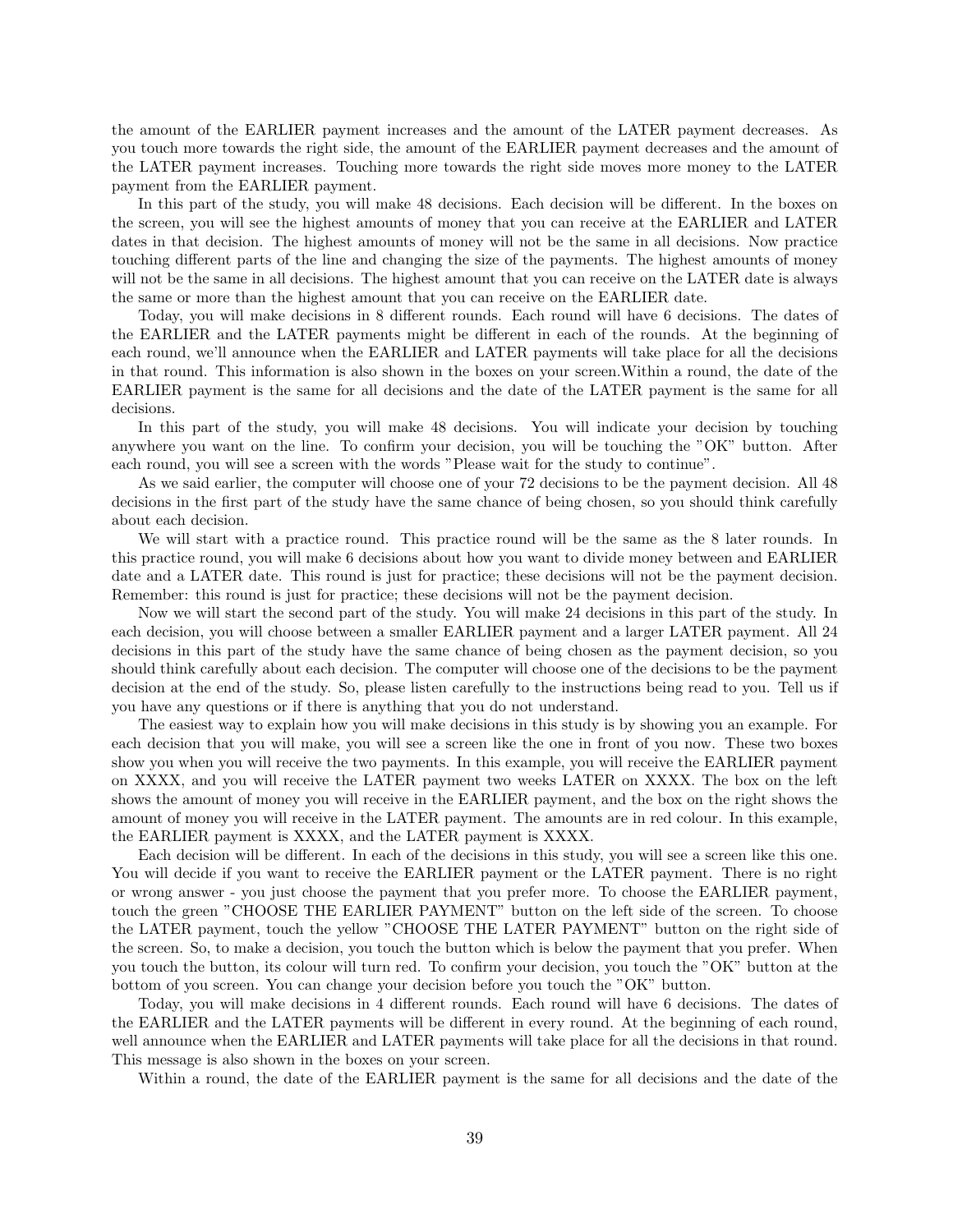LATER payment is the same for all decisions. After each round, you will see a screen with the words "Please wait for the study to continue." At the end of the study, the computer will choose one of your decisions to be the payment decision. All 24 decisions in this part of the study also have the same chance of being chosen, so you should think carefully about each decision.

You will receive the payment that you chose - the EARLIER payment or the LATER payment - from the payment decision. If you chose the EARLIER payment and the EARLIER date is today, you will receive your payment before leaving Busara Center.

The computer will now choose one of your 72 decisions for payment.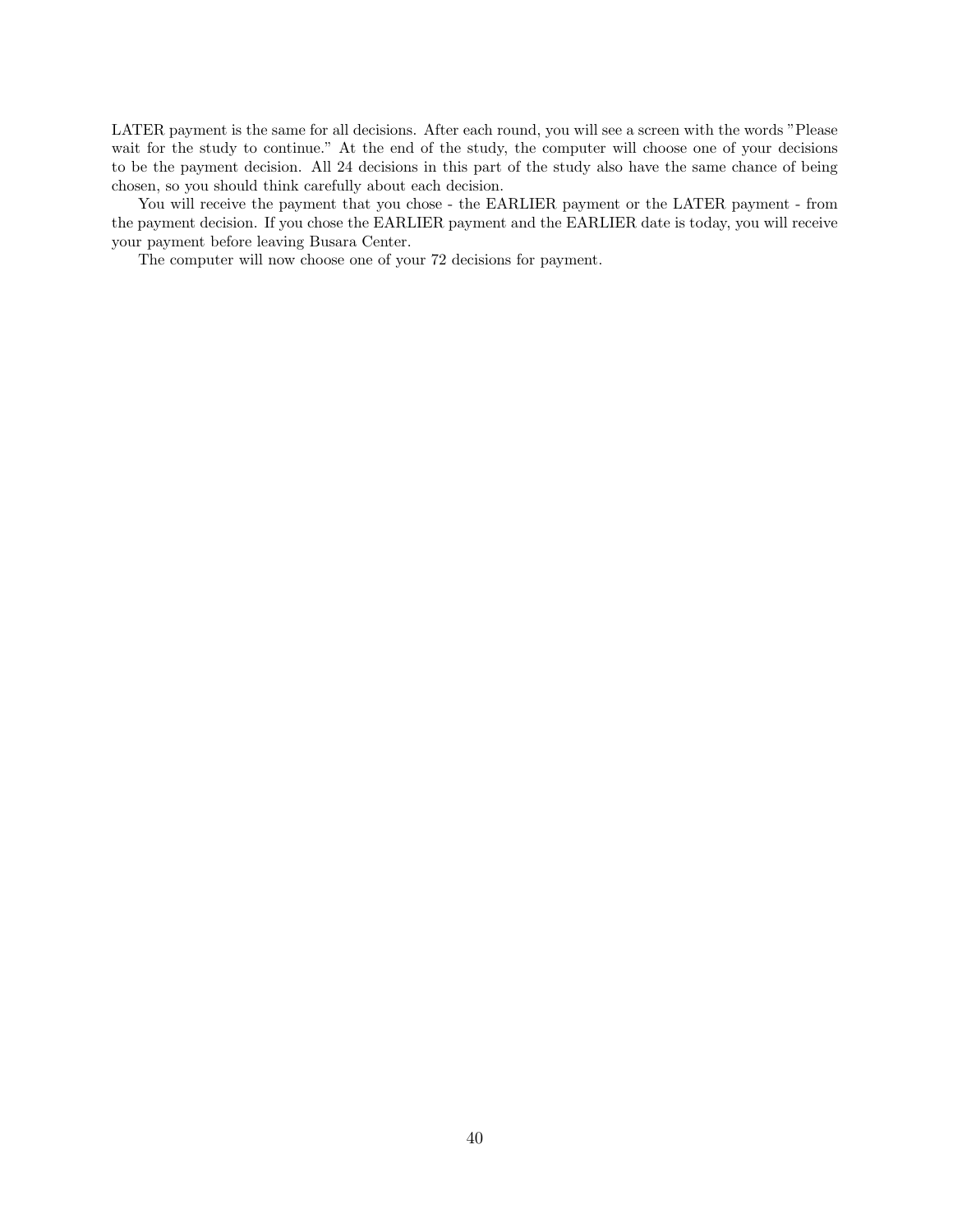# Additional Tables and Figures

| Parameter                         | <b>NLS</b><br>(1) | <b>NLS</b><br>(2) | <b>NLS</b><br>(3)      | <b>NLS</b><br>(4) | Tobit<br>(5) | Tobit<br>(6)     |
|-----------------------------------|-------------------|-------------------|------------------------|-------------------|--------------|------------------|
| $\lambda$                         | $1.013***$        | $0.979***$        | $0.988^{\ast\ast\ast}$ | $0.965***$        | $1.047***$   | $1.021***$       |
|                                   | (0.022)           | (0.017)           | (0.017)                | (0.022)           | (0.047)      | (0.040)          |
| $\delta$                          | $0.991***$        | $0.990***$        | $0.997***$             | $0.990***$        | $0.997***$   | $0.999***$       |
|                                   | (0.001)           | (0.001)           | (0.001)                | (0.001)           | (0.003)      | (0.002)          |
| $\rho$                            | $0.588***$        | $1.071***$        | $1.067***$             | $1.009***$        | $0.743***$   | $1.437***$       |
|                                   | (0.024)           | (0.088)           | (0.094)                | (0.081)           | (0.003)      | (0.002)          |
| $\omega_t = \omega_{t+k}$         | $\theta$          | 334.355***        |                        | $\bar{\omega}_i$  | 0.01         | $\bar{\omega}_i$ |
|                                   |                   | (63.363)          |                        |                   |              |                  |
| $\omega_t$                        |                   |                   | 300.571***             |                   |              |                  |
|                                   |                   |                   | (65.254)               |                   |              |                  |
| $\omega_{t+k}$                    |                   |                   | 385.868***             |                   |              |                  |
|                                   |                   |                   | (71.570)               |                   |              |                  |
| $H_0$ : $\lambda = 1$             | 0.572             | 0.200             | 0.480                  | 0.113             | 0.310        | 0.596            |
| $H_0$ : $\delta = 1$              | 0.000             | 0.000             | 0.000                  | 0.000             | 0.257        | 0.764            |
| $H_0$ : $\omega_t = \omega_{t+k}$ |                   |                   | 0.000                  |                   |              |                  |
| Observations                      | 13968             | 13968             | 13968                  | 13968             | 13968        | 13968            |
| Subjects                          | 291               | 291               | 291                    | 291               | 291          | 291              |

Table A1: Falsification Test: Allowing Variation in Discounting when Front-End Delay is 28 Days

Robust standard errors clustered at the subject level.  $\bar{\omega}_i$  indicates self-reported average daily expenditure, which varies across subjects.  $\lambda$  is included in the discount factor when the front-end delay is 28 days, the longest front-end delay considered in our experiment.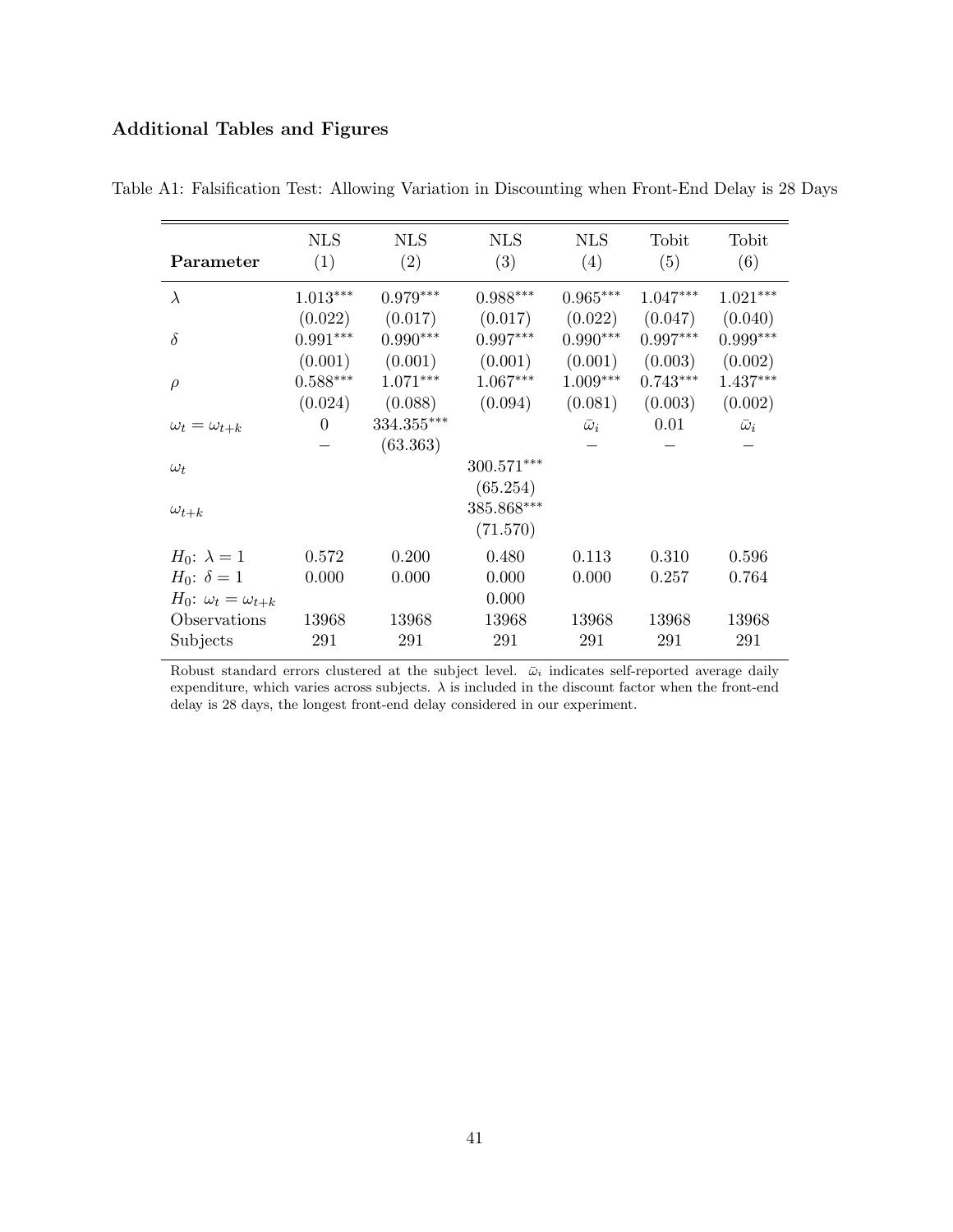| Parameter                            | <b>NLS</b><br>(1) | <b>NLS</b><br>(2) | <b>NLS</b><br>(3) | <b>NLS</b><br>(4) | Tobit<br>(5) | Tobit<br>(6)     |
|--------------------------------------|-------------------|-------------------|-------------------|-------------------|--------------|------------------|
| $\beta$                              | $0.887***$        | $0.924***$        | $0.940***$        | $0.919***$        | $0.858***$   | $0.885***$       |
|                                      | (0.022)           | (0.018)           | (0.017)           | (0.022)           | (0.044)      | (0.052)          |
| $\delta$                             | $0.992***$        | $0.991***$        | $0.994***$        | $0.991***$        | $1.000***$   | $1.004***$       |
|                                      | (0.002)           | (0.001)           | (0.001)           | (0.001)           | (0.004)      | (0.003)          |
| $\rho$                               | $0.529***$        | $1.277***$        | $1.366***$        | $0.895***$        | $0.715***$   | $1.545***$       |
|                                      | (0.029)           | (0.129)           | (0.157)           | (0.049)           | (0.004)      | (0.003)          |
| $\omega_t = \omega_{t+k}$            | $\overline{0}$    | 569.025***        |                   | $\bar{\omega}_i$  | 0.01         | $\bar{\omega}_i$ |
|                                      |                   | (104.332)         |                   |                   |              |                  |
| $\omega_t$                           |                   |                   | 619.666***        |                   |              |                  |
|                                      |                   |                   | (123.881)         |                   |              |                  |
| $\omega_{t+k}$                       |                   |                   | 682.152***        |                   |              |                  |
|                                      |                   |                   | (134.554)         |                   |              |                  |
| $H_0$ : $\beta = 1$                  | 0.000             | 0.000             | 0.001             | 0.000             | 0.001        | 0.027            |
| <i>H</i> <sub>0</sub> : $\delta = 1$ | 0.000             | 0.000             | 0.000             | 0.000             | 0.926        | 0.248            |
| $H_0$ : $\omega_t = \omega_{t+k}$    |                   |                   | 0.014             |                   |              |                  |
| Observations                         | 8832              | 8832              | 8832              | 8832              | 8832         | 8832             |
| Subjects                             | 184               | 184               | 184               | 184               | 184          | 184              |

Table A2: Parameter Estimates: Subjects with No GARP Violations

Robust standard errors clustered at the subject level.  $\bar{\omega}_i$  indicates self-reported average daily expenditure, which varies across subjects. Sample restricted to subjects with no violations of the Generalized Axiom of Revealed Preferences.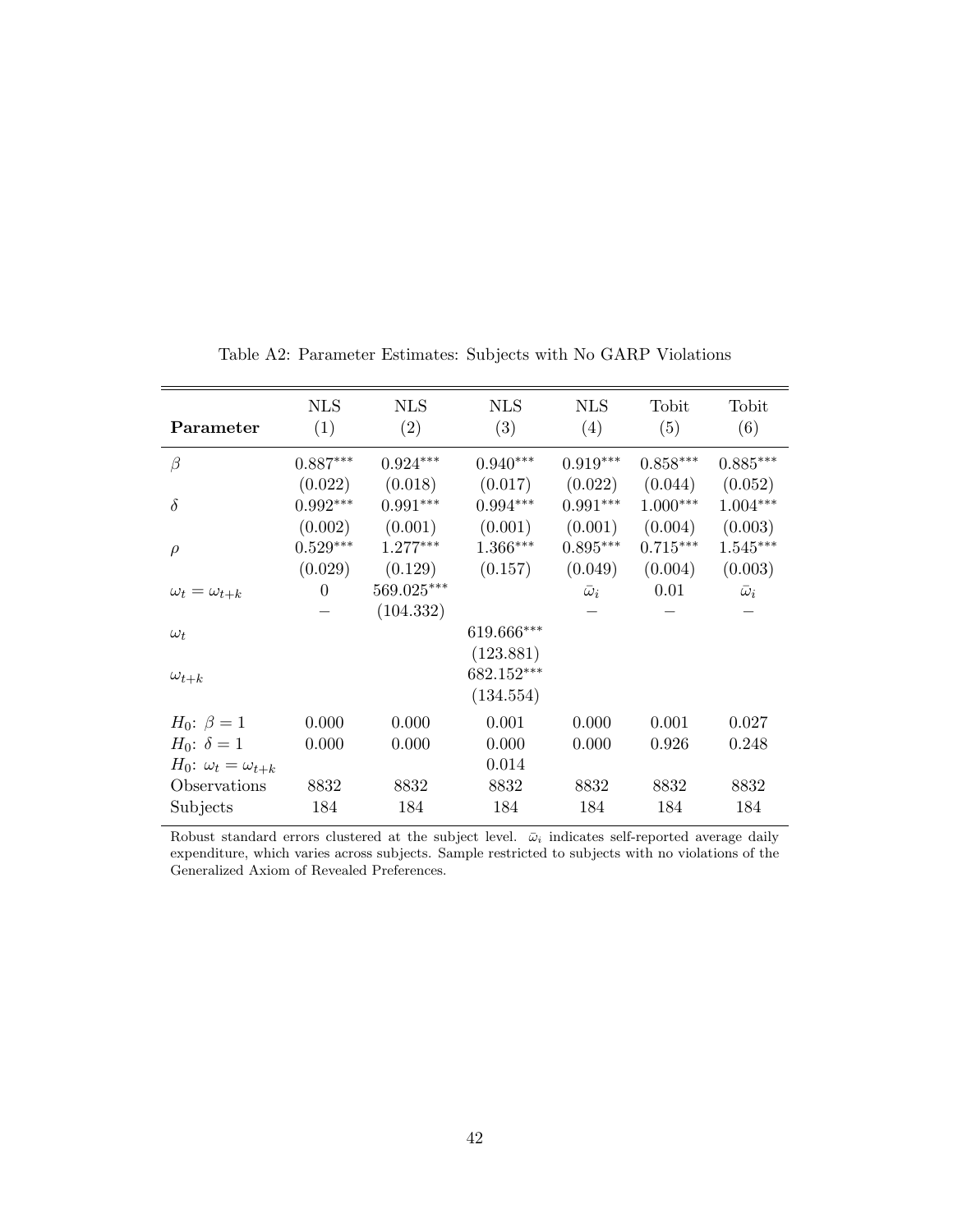|                                   | <b>NLS</b> | <b>NLS</b>    | <b>NLS</b>    | <b>NLS</b>       | Tobit      | Tobit            |
|-----------------------------------|------------|---------------|---------------|------------------|------------|------------------|
| Parameter                         | (1)        | (2)           | (3)           | (4)              | (5)        | (6)              |
| $\beta$                           | $0.913***$ | $0.902***$    | $0.910***$    | $0.928***$       | $0.907***$ | $0.938***$       |
|                                   | (0.021)    | (0.018)       | (0.018)       | (0.023)          | (0.041)    | (0.044)          |
| $\delta$                          | $0.993***$ | $0.991***$    | $0.996***$    | $0.992***$       | $1.005***$ | $1.005***$       |
|                                   | (0.002)    | (0.002)       | (0.001)       | (0.001)          | (0.003)    | (0.003)          |
| $\rho$                            | $0.467***$ | $0.185***$    | $0.232***$    | $0.890***$       | $0.617***$ | $1.253***$       |
|                                   | (0.024)    | (0.012)       | (0.014)       | (0.097)          | (0.003)    | (0.003)          |
| $\omega_t = \omega_{t+k}$         | $\theta$   | $-119.026***$ |               | $\bar{\omega}_i$ | 0.01       | $\bar{\omega}_i$ |
|                                   |            | (8.621)       |               |                  |            |                  |
| $\omega_t$                        |            |               | $-112.477***$ |                  |            |                  |
|                                   |            |               | (8.268)       |                  |            |                  |
| $\omega_{t+k}$                    |            |               | $-49.975**$   |                  |            |                  |
|                                   |            |               | (21.158)      |                  |            |                  |
| $H_0$ : $\beta = 1$               | 0.000      | 0.000         | 0.000         | 0.002            | 0.022      | 0.157            |
| $H_0$ : $\delta = 1$              | 0.000      | 0.000         | 0.003         | 0.000            | 0.149      | 0.092            |
| $H_0$ : $\omega_t = \omega_{t+k}$ |            |               | 0.004         |                  |            |                  |
| Observations                      | 9264       | 9264          | 9264          | 9264             | 9264       | 9264             |
| Subjects                          | 193        | 193           | 193           | 193              | 193        | 193              |

Table A3: Parameter Estimates: Subjects with Basic Consistency Indices  $\geq 0.85$ 

Robust standard errors clustered at the subject level.  $\bar{\omega}_i$  indicates self-reported average daily expenditure, which varies across subjects. Sample restricted to subjects with basic consistency indices above  $0.85$  — high enough that they almost certainly could not have occurred at random.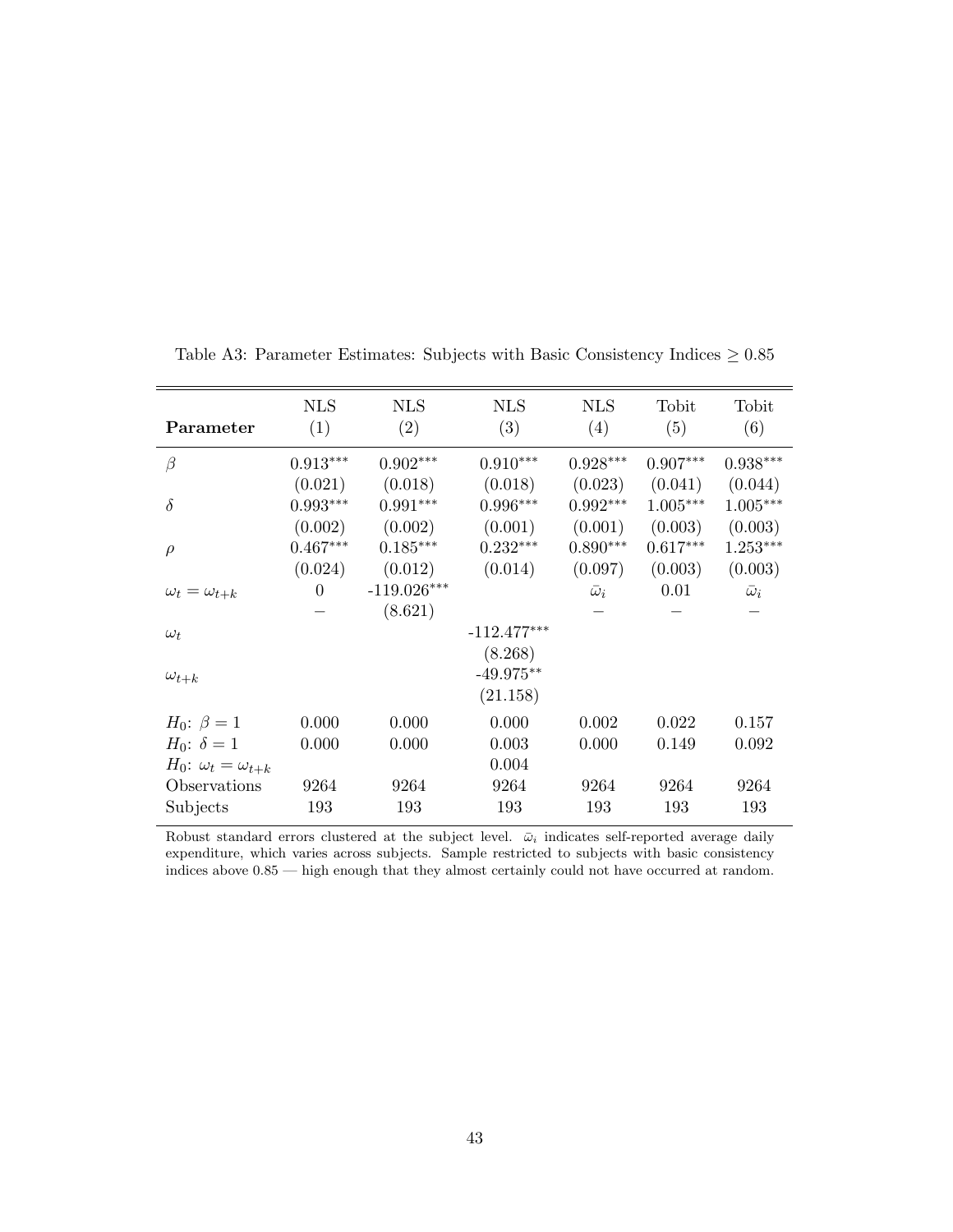| Parameter                            | <b>NLS</b><br>(1) | <b>NLS</b><br>(2) | <b>NLS</b><br>(3) | <b>NLS</b><br>(4) | Tobit<br>(5) | Tobit<br>(6)     |
|--------------------------------------|-------------------|-------------------|-------------------|-------------------|--------------|------------------|
| $\beta$                              | $0.872***$        | $0.889***$        | $0.908***$        | $0.900^{***}\,$   | $0.865***$   | $0.895***$       |
|                                      | (0.026)           | (0.024)           | (0.024)           | (0.023)           | (0.038)      | (0.037)          |
| $\delta$                             | $0.997***$        | $0.996***$        | $1.002***$        | $0.994***$        | $1.001***$   | $1.001***$       |
|                                      | (0.002)           | (0.002)           | (0.001)           | (0.002)           | (0.003)      | (0.002)          |
| $\rho$                               | $0.829***$        | $1.070***$        | $1.119***$        | $1.277***$        | $0.827***$   | $1.351***$       |
|                                      | (0.035)           | (0.114)           | (0.130)           | (0.064)           | (0.003)      | (0.002)          |
| $\omega_t = \omega_{t+k}$            | $\theta$          | 127.045**         |                   | $\bar{\omega}_i$  | 0.01         | $\bar{\omega}_i$ |
|                                      |                   | (53.807)          |                   |                   |              |                  |
| $\omega_t$                           |                   |                   | 127.511**         |                   |              |                  |
|                                      |                   |                   | (59.528)          |                   |              |                  |
| $\omega_{t+k}$                       |                   |                   | 181.677***        |                   |              |                  |
|                                      |                   |                   | (66.849)          |                   |              |                  |
| $H_0$ : $\beta = 1$                  | 0.000             | 0.000             | 0.000             | 0.000             | 0.000        | 0.004            |
| <i>H</i> <sub>0</sub> : $\delta = 1$ | 0.166             | 0.011             | 0.266             | 0.000             | 0.635        | 0.767            |
| $H_0$ : $\omega_t = \omega_{t+k}$    |                   |                   | 0.006             |                   |              |                  |
| Observations                         | 8400              | 8400              | 8400              | 8400              | 8400         | 8400             |
| Subjects                             | 175               | 175               | 175               | 175               | 175          | 175              |

Table A4: Parameter Estimates: Subjects with Fewer than 50 Percent Corner Solutions

Robust standard errors clustered at the subject level.  $\bar{\omega}_i$  indicates self-reported average daily expenditure, which varies across subjects. Sample restricted to subjects who chose corner solutions less than half the time.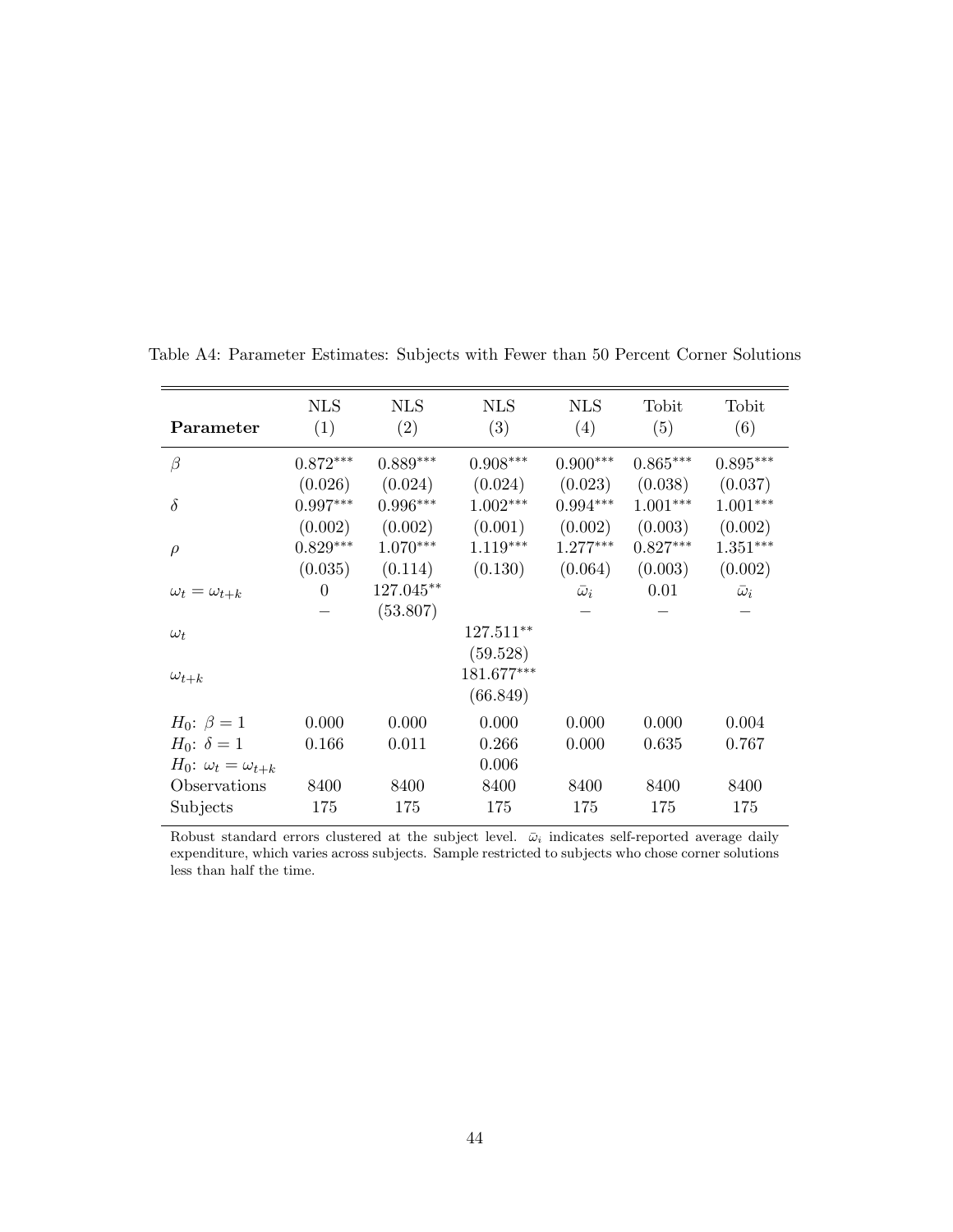| Set                  | Decision         | Front-End<br>Delay $(t)$             | Early<br>Later<br>$\left( k\right)$ | vs.<br>Delay |            | Early Max Later Max | $1 + r$                 |
|----------------------|------------------|--------------------------------------|-------------------------------------|--------------|------------|---------------------|-------------------------|
| $\mathbf{1}$         | $\mathbf 1$      | $14\,$                               | $14\,$                              |              | 400        | 440                 | $1.1\,$                 |
| $\mathbf{1}$         | $\overline{2}$   | $14\,$                               | $14\,$                              |              | 400        | $500\,$             | $1.25\,$                |
| $\,1$                | 3                | $14\,$                               | $14\,$                              |              | 400        | $700\,$             | $1.75\,$                |
| $\mathbf{1}$         | $\,4\,$          | 14                                   | $14\,$                              |              | 400        | 800                 | $\,2$                   |
| $\mathbf{1}$         | $\bf 5$          | $14\,$                               | 14                                  |              | 400        | 1200                | $\overline{3}$          |
| $\mathbf{1}$         | $\,6$            | $14\,$                               | $14\,$                              |              | 400        | 1600                | $\,4$                   |
| $\overline{2}$       | $\!\tau$         | $\boldsymbol{0}$                     | $28\,$                              |              | 400        | 440                 | $1.1\,$                 |
| $\,2$                | $8\,$            | $\boldsymbol{0}$                     | $28\,$                              |              | 400        | $500\,$             | $1.25\,$                |
| $\,2$                | $\boldsymbol{9}$ | $\theta$                             | $28\,$                              |              | 400        | 700                 | $1.75\,$                |
| $\sqrt{2}$           | 10               | $\theta$                             | $28\,$                              |              | 400        | $800\,$             | $\,2$                   |
| $\overline{2}$       | 11               | $\boldsymbol{0}$                     | $28\,$                              |              | $400\,$    | 1200                | $\overline{3}$          |
| $\overline{2}$       | $12\,$           | $\boldsymbol{0}$                     | $28\,$                              |              | $400\,$    | 1600                | $\,4\,$                 |
| $\,3$                | $13\,$           | $\boldsymbol{0}$                     |                                     | $14\,$       | 400        | 440                 | $1.1\,$                 |
| $\sqrt{3}$           | $14\,$           | $\boldsymbol{0}$                     | $14\,$                              |              | 400        | $500\,$             | $1.25\,$                |
| $\sqrt{3}$           | $15\,$           | $\boldsymbol{0}$                     | $14\,$                              |              | 400        | $700\,$             | $1.75\,$                |
| $\sqrt{3}$           | $16\,$           | $\boldsymbol{0}$                     | $14\,$                              |              | $400\,$    | $800\,$             | $\,2$                   |
| $\sqrt{3}$           | 17               | $\boldsymbol{0}$                     | $14\,$                              |              | 400        | 1200                | $\overline{3}$          |
| $\sqrt{3}$           | 18               | $\boldsymbol{0}$                     | $14\,$                              |              | 400        | 1600                | $\,4$                   |
| $\overline{4}$       | 19               | $14\,$                               | 14                                  |              | 600        | $660\,$             | 1.1                     |
| $\overline{4}$       | 20               | $14\,$                               | $14\,$                              |              | 600        | $750\,$             | $1.25\,$                |
| $\overline{4}$       | $21\,$           | $14\,$                               | $14\,$                              |              | $600\,$    | 1050                | $1.75\,$                |
| $\overline{4}$       | $22\,$           | $14\,$                               | $14\,$                              |              | $600\,$    | 1200                | $\,2$                   |
| $\overline{4}$       | 23               | $14\,$                               | $14\,$                              |              | 600        | 1800                | $\overline{3}$          |
| $\overline{4}$       | $\sqrt{24}$      | $14\,$                               | $14\,$                              |              | 600        | 2400                | $\,4\,$                 |
| 5                    | $25\,$           | $28\,$                               | $14\,$                              |              | 400        | 440                 | $1.1\,$                 |
| $\bf 5$              | $26\,$           | $\ensuremath{\mathnormal{28}}$       | $14\,$                              |              | 400        | $500\,$             | $1.25\,$                |
| $\bf 5$              | $27\,$           | $\ensuremath{\mathnormal{28}}$       | 14                                  |              | 400        | 700                 | $1.75\,$                |
| $\bf 5$              | ${\bf 28}$       | $\ensuremath{\mathnormal{28}}$       | 14                                  |              | 400        | $800\,$             | $\,2$                   |
| $\bf 5$              | $\,29$           | $28\,$                               | 14                                  |              | 400        | 1200                | $\sqrt{3}$              |
| $5\,$                | $30\,$           | $28\,$                               | $14\,$                              |              | 400        | 1600                | $\,4\,$                 |
| $\,6\,$              | $31\,$           | $28\,$                               | $28\,$                              |              | $400\,$    | $440\,$             | $1.1\,$                 |
| $\,6\,$              | $32\,$           | $28\,$                               | $28\,$                              |              | $400\,$    | $500\,$             | $1.25\,$                |
| $\,6\,$              | $33\,$           | $28\,$                               | $28\,$                              |              | 400        | $700\,$             | $1.75\,$                |
| $\,6\,$              | $34\,$           | $28\,$                               | $28\,$                              |              | 400        | $800\,$             | $\,2$                   |
| $\,6\,$              | 35               | $28\,$                               | $28\,$                              |              | 400        | 1200                | 3                       |
| $\,6\,$              | 36               | 28                                   | $28\,$                              |              | $400\,$    | 1600                | $\overline{\mathbf{4}}$ |
| $\scriptstyle{7}$    | 37               | $\boldsymbol{0}$                     | 14                                  |              | 600        | 660                 | 1.1                     |
| $\!\tau$             | $38\,$           | $\boldsymbol{0}$                     | $14\,$                              |              | 600        | $750\,$             | $1.25\,$                |
| $\!\tau$             | $39\,$<br>40     | $\boldsymbol{0}$<br>$\boldsymbol{0}$ | $14\,$<br>$14\,$                    |              | 600<br>600 | 1050                | $1.75\,$                |
| $\sqrt{7}$           |                  |                                      |                                     |              |            | 1200                | $\,2$<br>$\sqrt{3}$     |
| $\!\tau$<br>$\!\tau$ | $41\,$<br>42     | $\boldsymbol{0}$<br>$\boldsymbol{0}$ | $14\,$<br>$14\,$                    |              | 600<br>600 | 1800<br>2400        | $\,4\,$                 |
| $8\,$                | 43               | 14                                   | $28\,$                              |              | 400        | 440                 | $1.1\,$                 |
| $8\,$                | $44\,$           | $14\,$                               | $28\,$                              |              | 400        | 500                 | $1.25\,$                |
| $8\,$                | $\rm 45$         | $14\,$                               | $28\,$                              |              | 400        | 700                 | $1.75\,$                |
| $8\,$                | $\sqrt{46}$      | $14\,$                               | $\ensuremath{\mathnormal{28}}$      |              | 400        | $800\,$             | $\,2$                   |
| $8\,$                | $47\,$           | 14                                   | $28\,$                              |              | 400        | 1200                | $\sqrt{3}$              |
| $8\,$                | 48               | 14                                   | $28\,$                              |              | 400        | 1600                | $\overline{4}$          |
|                      |                  |                                      |                                     |              |            |                     |                         |

Table A5: Convex Time Budget Decision Problems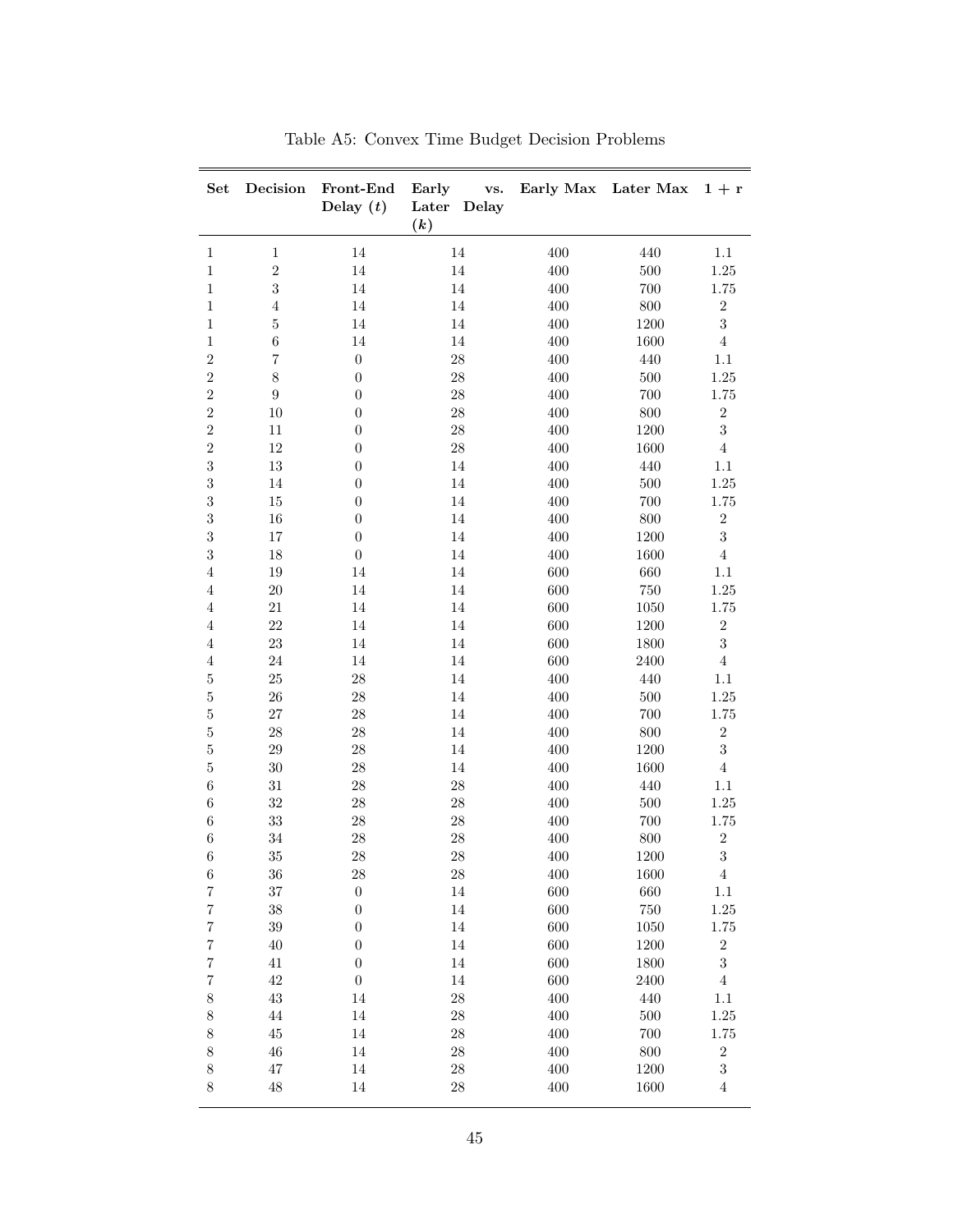| <b>Set</b>     | Decision       | Front-End<br>Delay $(t)$ | Early<br>vs.<br>Later<br>Delay<br>(k) |     | Early Max Later Max $1 + r$ |                |
|----------------|----------------|--------------------------|---------------------------------------|-----|-----------------------------|----------------|
| 1              | $\mathbf{1}$   | 14                       | 14                                    | 400 | 440                         | 1.1            |
| $\mathbf{1}$   | $\overline{2}$ | 14                       | 14                                    | 400 | 500                         | 1.25           |
| $\mathbf{1}$   | 3              | 14                       | 14                                    | 400 | 700                         | 1.75           |
| $\mathbf{1}$   | $\overline{4}$ | 14                       | 14                                    | 400 | 800                         | $\overline{2}$ |
| 1              | $\overline{5}$ | 14                       | 14                                    | 400 | 1200                        | 3              |
| $\mathbf{1}$   | $\,6$          | 14                       | 14                                    | 400 | 1600                        | $\overline{4}$ |
| $\overline{2}$ | $\overline{7}$ | $\overline{0}$           | 28                                    | 400 | 440                         | 1.1            |
| $\overline{2}$ | $8\,$          | $\overline{0}$           | $28\,$                                | 400 | 500                         | 1.25           |
| $\sqrt{2}$     | 9              | $\overline{0}$           | 28                                    | 400 | 700                         | 1.75           |
| $\overline{2}$ | 10             | $\overline{0}$           | 28                                    | 400 | 800                         | $\overline{2}$ |
| $\overline{2}$ | 11             | $\overline{0}$           | $28\,$                                | 400 | 1200                        | 3              |
| $\overline{2}$ | 12             | $\overline{0}$           | 28                                    | 400 | 1600                        | $\overline{4}$ |
| 3              | 13             | $\overline{0}$           | 14                                    | 400 | 440                         | 1.1            |
| $\sqrt{3}$     | 14             | $\overline{0}$           | 14                                    | 400 | 500                         | 1.25           |
| 3              | 15             | $\overline{0}$           | 14                                    | 400 | 700                         | 1.75           |
| 3              | 16             | $\overline{0}$           | 14                                    | 400 | 800                         | $\overline{2}$ |
| $\sqrt{3}$     | 17             | $\overline{0}$           | 14                                    | 400 | 1200                        | 3              |
| 3              | 18             | $\overline{0}$           | 14                                    | 400 | 1600                        | $\overline{4}$ |
| $\overline{4}$ | $19\,$         | 14                       | $28\,$                                | 400 | 440                         | 1.1            |
| $\overline{4}$ | 20             | 14                       | 28                                    | 400 | 500                         | 1.25           |
| $\overline{4}$ | 21             | 14                       | 28                                    | 400 | 700                         | 1.75           |
| $\overline{4}$ | 22             | 14                       | $28\,$                                | 400 | 800                         | $\overline{2}$ |
| $\overline{4}$ | 23             | 14                       | 28                                    | 400 | 1200                        | 3              |
| 4              | 24             | 14                       | 28                                    | 400 | 1600                        | $\overline{4}$ |

Table A6: Multiple Price List Decision Problems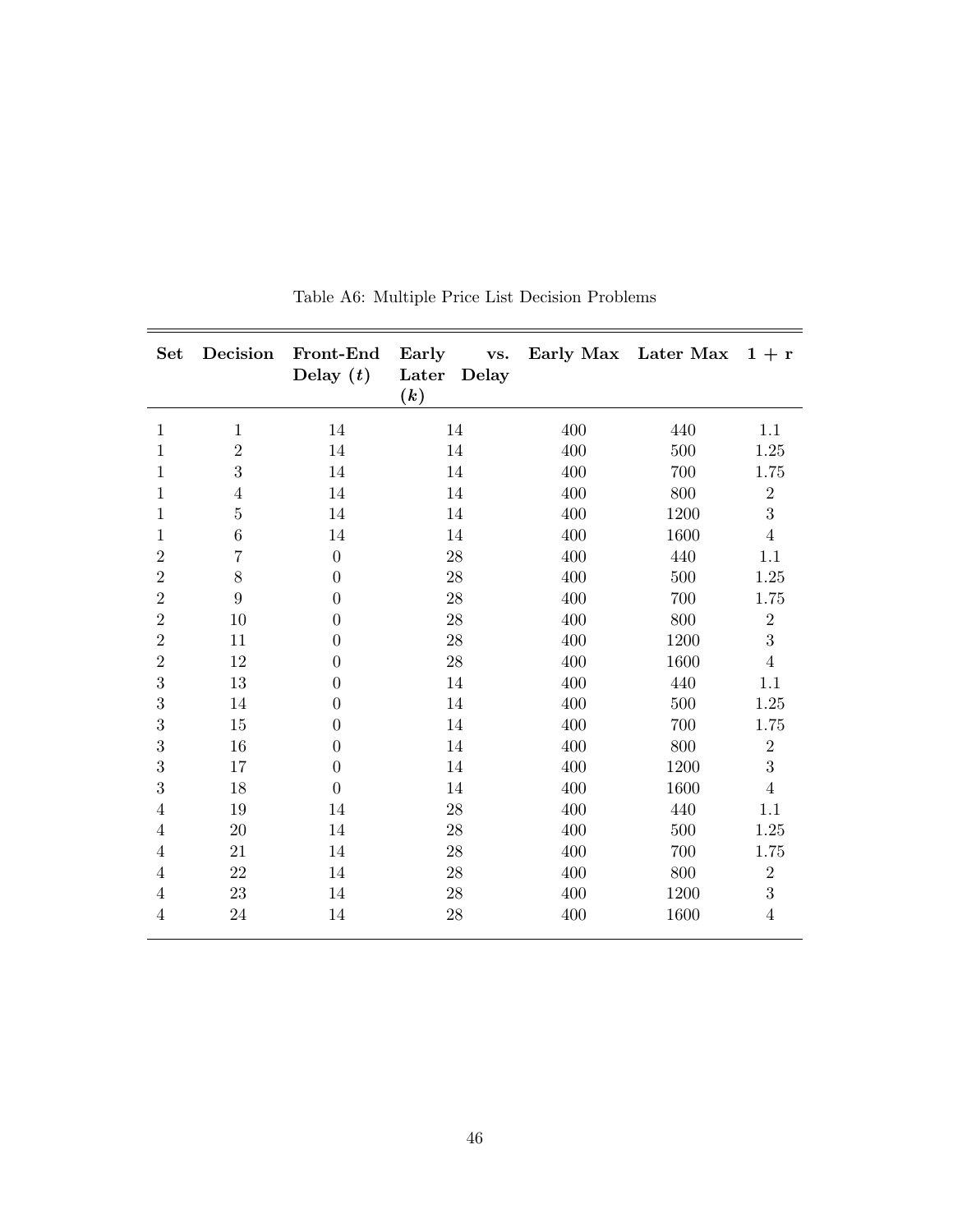

Figure A1: Histograms of Individual-Level  $\rho_i$  Parameter Estimates